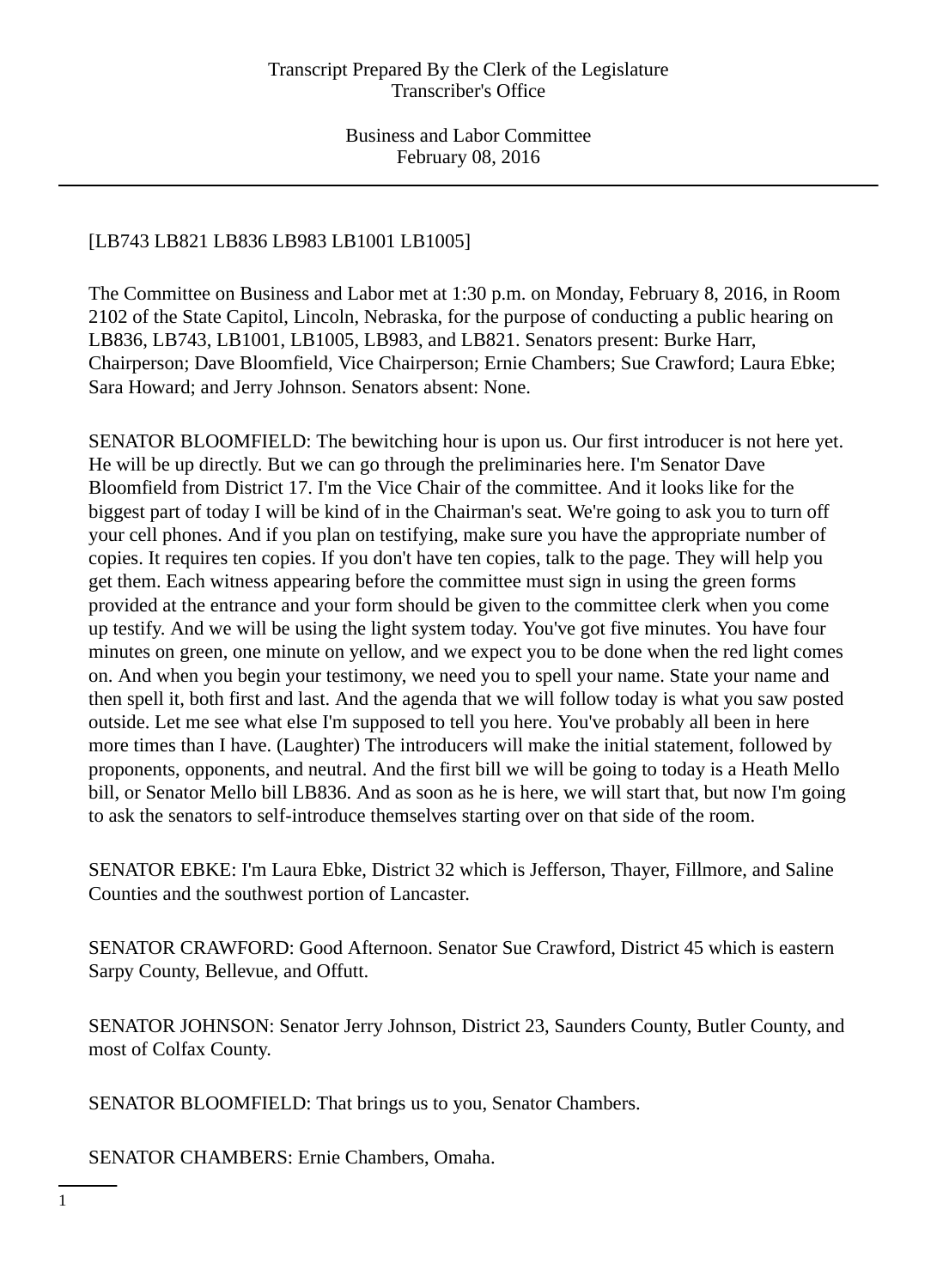SENATOR BLOOMFIELD: Okay, as soon as Senator Mello shows up we will get under way. He is introducing another bill in another committee and hopefully it won't tie him up too long.

BREAK

SENATOR BLOOMFIELD: Welcome.

SENATOR MELLO: Good afternoon, Senator Bloomstead (sic), members of the Business and Labor Committee. My name is Heath Mello, H-e-a-t-h M-e-l-l-o, and I represent the 5th Legislative District in south Omaha. Let me catch my breath a little bit because I was running from downstairs up here. [LB836]

SENATOR CHAMBERS: You youngsters can't do like an 80-year-old man (laughter), so watch yourselves. [LB836]

SENATOR MELLO: I'm here today to introduce LB836 that would create the In the Line of Duty Compensation Act. As drafted, LB836 would provide a \$50,000 death benefit to a family of a first responder or correctional officer who dies in the line of duty. Every day thousands of Nebraska law enforcement officers, firefighters, and correctional officers go to work and put their lives in harm's way for the sake of public safety. In the past 16 years, Nebraska has seen eight in-the-line-of-duty deaths. It is critical that we as policymakers do everything we can to ensure the financial stability of families of first responders through the In the Line of Duty Compensation Act. While the benefit is near the average of an annual law enforcement compensation, it is only a one-time payout. This compensation can provide for the immediate needs to families of those Nebraskans who pay the ultimate sacrifice in the line of duty. To receive a line-of-duty death benefit from the state, a first responder or correctional officer would have to be killed in the line of duty. This is defined as: losing one's life as a result of an injury received in the active performance of duties as a law enforcement officer, firefighter, or correctional officer. The benefit would be eligible whether the death occurred from an instance of violence or accident. Of our surrounding states, all have a state line-of-duty death benefit in relationship to law enforcement. And I know I have some details here in regards to three...four out of the seven have one in regards to firefighters in regards to a line-of-duty death benefit. In Nebraska, some local jurisdictions provide for a death benefit to first responders but not all cities and/or counties. It's my intent that this benefit would be in addition to any local death benefit payment that a first responder would receive. In my recent discussions with stakeholders, there were concerns raised as to how the death benefits would be disbursed. I'm currently working with the committee's legal counsel and other stakeholders to draft an amendment that would streamline how claims are made by sending them through the State Claims Board process. Directing any claims under this act to the State Claims Board would provide a more streamlined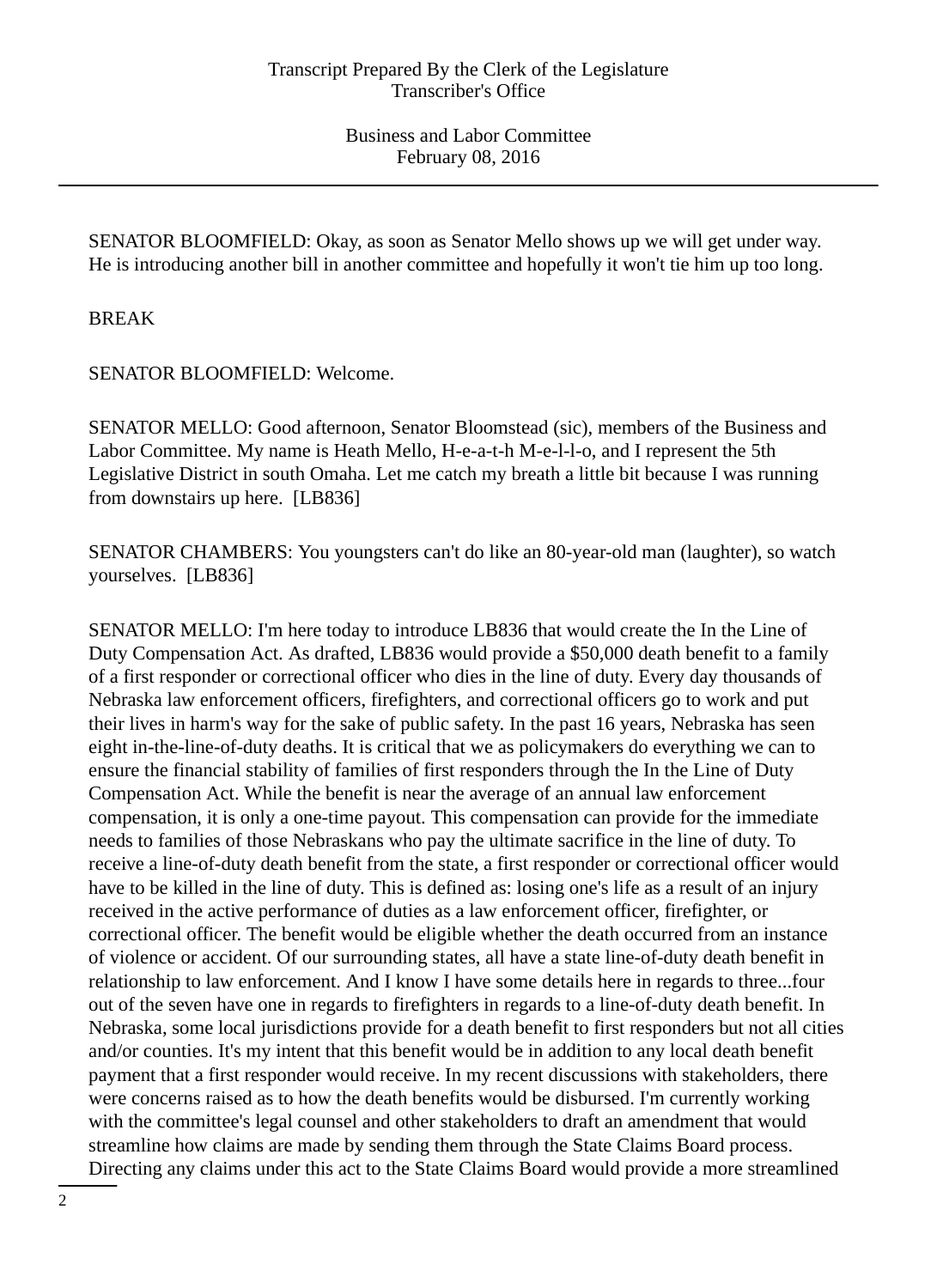process by taking advantage of a system that we already have in place that this committee is well aware of. This change will ensure that there are several people reviewing any claims and the potential of fraud would be mitigated. My goal with LB836 is for the state of Nebraska to recognize the ultimate sacrifice made by first responders and/or correctional officers in the line of duty by providing their family with a one-time \$50,000 death benefit to help secure their financial stability in moving forward from their tragedy. With that, I'd be happy to answer any questions the committee may have. [LB836]

SENATOR BLOOMFIELD: Do we have any questions for...Senator Chambers, proceed. [LB836]

SENATOR CHAMBERS: Senator Mello, these people are not volunteers, are they? [LB836]

SENATOR MELLO: No. [LB836]

SENATOR CHAMBERS: They are paid well, aren't they? [LB836]

SENATOR MELLO: In many cases they are; in some cases they are not. [LB836]

SENATOR CHAMBERS: And they have much better benefits than most people on most jobs, isn't that true? [LB836]

SENATOR MELLO: There's an argument that could be made that, in some respect, they have benefits that counter what I would say you would see in the private sector. [LB836]

SENATOR CHAMBERS: Suppose one of these officers is killed while conducting a high-speed chase. [LB836]

SENATOR MELLO: Okay. [LB836]

SENATOR CHAMBERS: Then would that qualify him or her? [LB836]

SENATOR MELLO: If they were killed in the line of duty, which taking your example of them pursuing someone in a high-speed chase, they were in the act of performing their duties as a law enforcement officer or a firefighter and/or let's just say for the example purposes of a correctional officer, yes, they would qualify for the one-time death benefit. [LB836]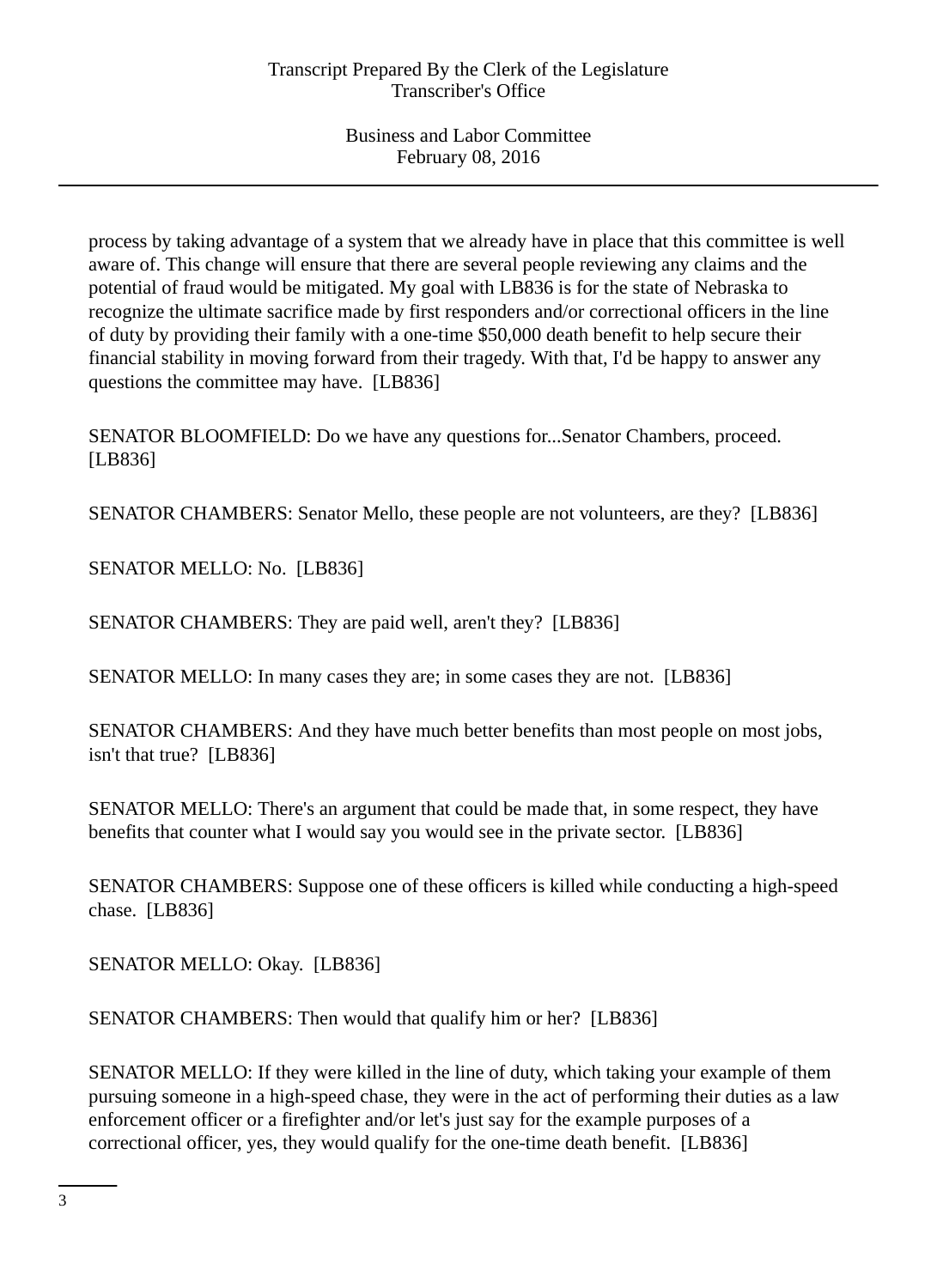SENATOR CHAMBERS: They know what the conditions are in which they work, don't they? [LB836]

SENATOR MELLO: They do. [LB836]

SENATOR CHAMBERS: Are you aware that there was period of time in Omaha and it may still exist to some extent where family members got special privileges in the police department and the fire department and you could go down the roster and see the same names, family name? [LB836]

SENATOR MELLO: I'm not...Senator Chambers, maybe it's because of my age, I'm not as familiar with the historical aspect that you're referring to. [LB836]

SENATOR CHAMBERS: So you mean you're so old that you'd forgotten (laughter) or you're so young that you never knew? [LB836]

SENATOR MELLO: It may be in the sense that I'm...due to my youthful age, I just can't speak to that issue. [LB836]

SENATOR CHAMBERS: Suppose there are employees for the state or other political subdivisions and that work that they do has inherent dangers. Should they be included also? Why stop with these categories? [LB836]

SENATOR MELLO: You know what, that's a good question, Senator Chambers, and we thought about that in regards to looking at the issue of a death benefit as it relates to public employees. And that's part of the reason why we included correctional officers and in light of their day-in, day-out duties, as you're well aware of this regards to working on corrections issues for decades, that their role sometimes puts them in a position in regards to having to address bodily harm from an inmate and/or in the case of a firefighter, police officer day in, day out risking their lives whether going into a burning building, trying to mitigate gun violence, and/or try to apprehend a criminal, that there are risks, inherent risks associated with those specific positions that there may not be in regards to someone who is--I don't want to pick out one specific public employee position--the administrative assistant, so to speak, let's say at the Tax Equalization Review Commission at the state level. That administrative assistant position in the TERC does not have the same inherent risks as those who are going out day in, day out, I would say, putting their lives in more of a risky environment for the sake of public safety. [LB836]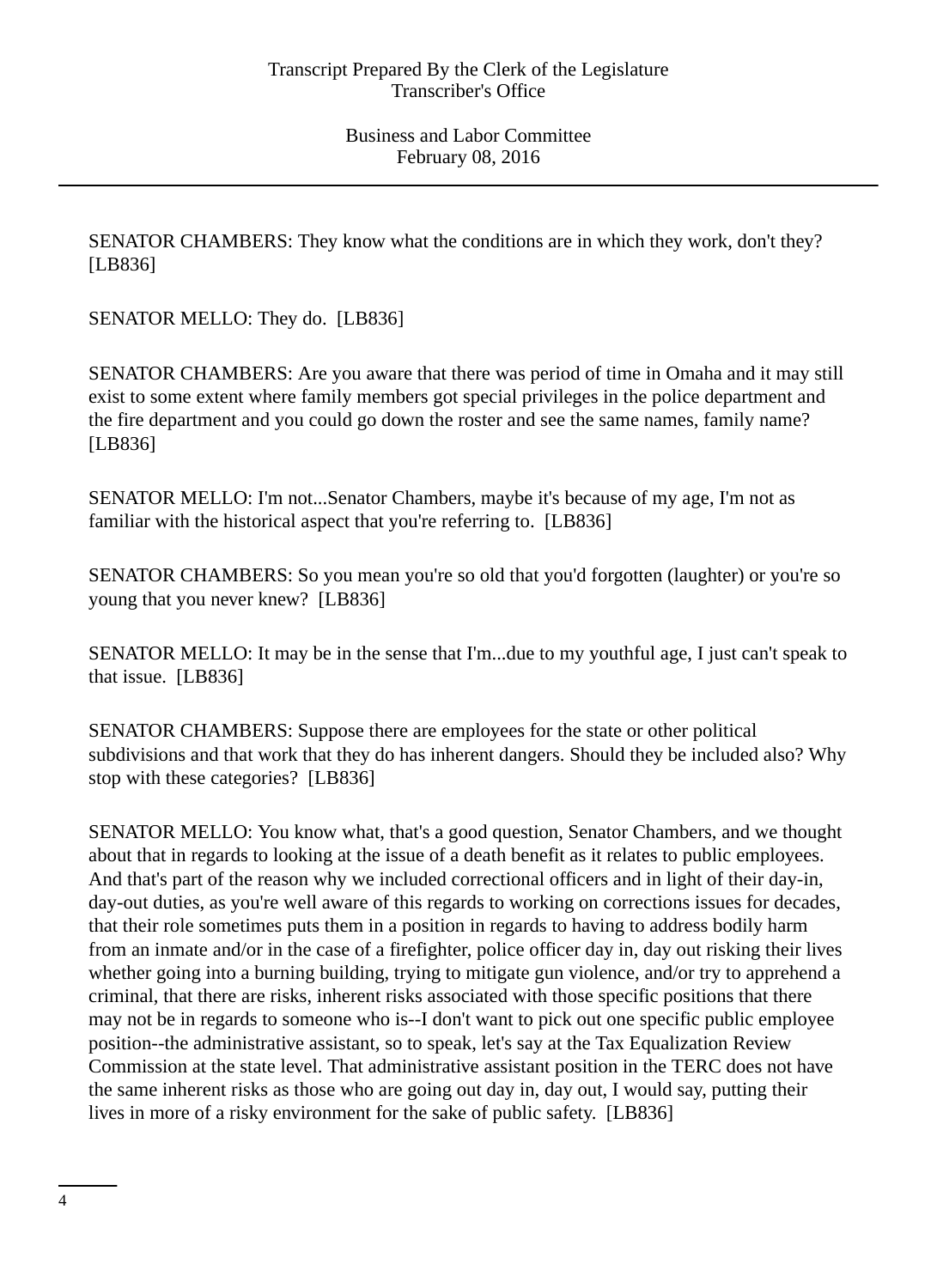SENATOR CHAMBERS: I hear that expression all the time: They risk their life every day. Do you think every cop risks his or her life every day? [LB836]

SENATOR MELLO: Oh, I think...I would say any police officer that's out on the beat obviously...I mean there is...I would say absolutely they risk their lives every day because no one quite knows what may or may not happen day in, day out to our own individual lives in regards to whether or not we get in a traffic accident, whether or not someone mistakenly would pull a gun in regards to trying to commit a crime in the middle of what would be our everyday lives. And so I think in that respect, yes, I would say that they do. [LB836]

SENATOR CHAMBERS: So by risk you mean possibility, not likelihood. [LB836]

SENATOR MELLO: Yes, that's maybe...that's a good way to say it. There's a possibility that...obviously there's a risk every single day regarding what they do. I think when you say possibility of risk, that possibility is very high simply in regards to the nature of the work that they do though. [LB836]

SENATOR CHAMBERS: In the last ten years, how many police officers died in the line of duty in Omaha? [LB836]

SENATOR MELLO: We got statewide information for the last 16 years and we had we had six law enforcement officers statewide, one firefighter, and one correctional officer. Within the city of Omaha, we had two officers: one Jason Pratt in 2003 and Kerrie Orozco in 2015. [LB836]

SENATOR CHAMBERS: So if we multiply the number of days and the years that we're considering and that few officers have been killed, if you deal with probability or statistics, that's not a high likelihood that somebody in that position is going to die. I don't think there's a high likelihood that cops are going to be killed in Omaha or anywhere else in the state every day they go out. And in fact, while they're on duty they go places where they're not supposed to be where they're not going to risk dying unless eating too much saturated fat would do that. And if look at my community you see them, some of them, on a regular basis in places where one car is facing one direction, the other car is facing the opposite so the two officers are side by side. And you can see them there for a considerable period of time. And the reason I don't think it's a stakeout, unless they think one is watching one direction and one is watching the other, but they're in such plain sight that I doubt that's what they're doing. And it could be argued that citizens are not aware of what officers do. But I think it's a stretch to say that these people, every day they go out there's a likelihood they're going to die. That's not true. [LB836]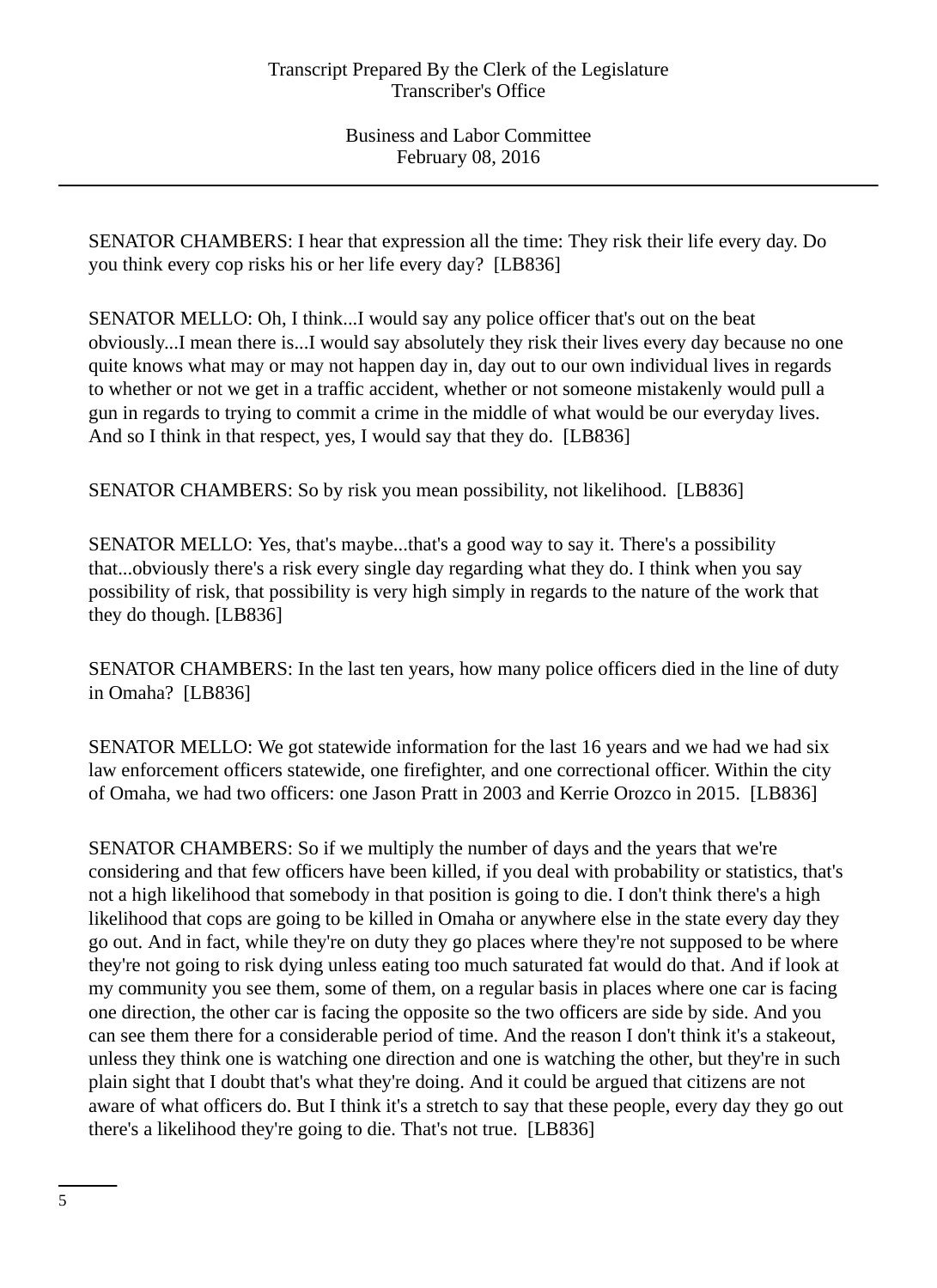# SENATOR MELLO: I...I... [LB836]

SENATOR CHAMBERS: And if they knew that, they wouldn't take the job. [LB836]

SENATOR MELLO: I don't think I said, Senator Chambers, there's a likelihood that they would die in the line of duty. I think my specific language may have been that they...their job, they risk their lives every day due to the inherent risk that their job entails in regards to them obviously- firefighters having to go into a potential burning building every day, if that's what...if there is a fire every single day, that would...they obviously are risking their lives every day. We don't know obviously when there's going to be fires. [LB836]

SENATOR CHAMBERS: But they don't go into buildings every day. I've known people who were firefighters and police officers and I have so much information because they gave it to me. Do more people die in car accidents than police or firefighters die on the job? [LB836]

## SENATOR MELLO: Yes. [LB836]

SENATOR CHAMBERS: So there's a greater risk of me dying on the highway than there is, every day, than one of these officers or firefighters dying every day on their job, isn't that true, if we go by statistics? [LB836]

SENATOR MELLO: I think if you go by statistics obviously there is. In 16 years, there were eight in-the-line-of-duty deaths in comparison to well more than eight obviously traffic deaths resulting of some kind of traffic fatality over the last 16 years. So the reality...I don't know if we can draw I think a direct comparison in regards to traffic fatalities versus in-the-line-of-duty fatalities when it comes to public safety officers. I think obviously there is considerably fewer inthe-line-of-duty deaths as the research that we have shows in comparison to a number of other potential ways that someone could...their life could end. [LB836]

SENATOR CHAMBERS: Senator Mello, the reason I'm questioning you, I don't have any interest in questioning the people who come here because when there's a financial interest, anybody is going to try to get that. But you're the introducer of the bill. You're the Chairperson of the Appropriations Committee. And you know what is entailed in the state is spending money in a situation where the locales are already doing it. This is in addition to any death benefit that may come to this individual's family as a result and you think... [LB836]

## SENATOR MELLO: It is. [LB836]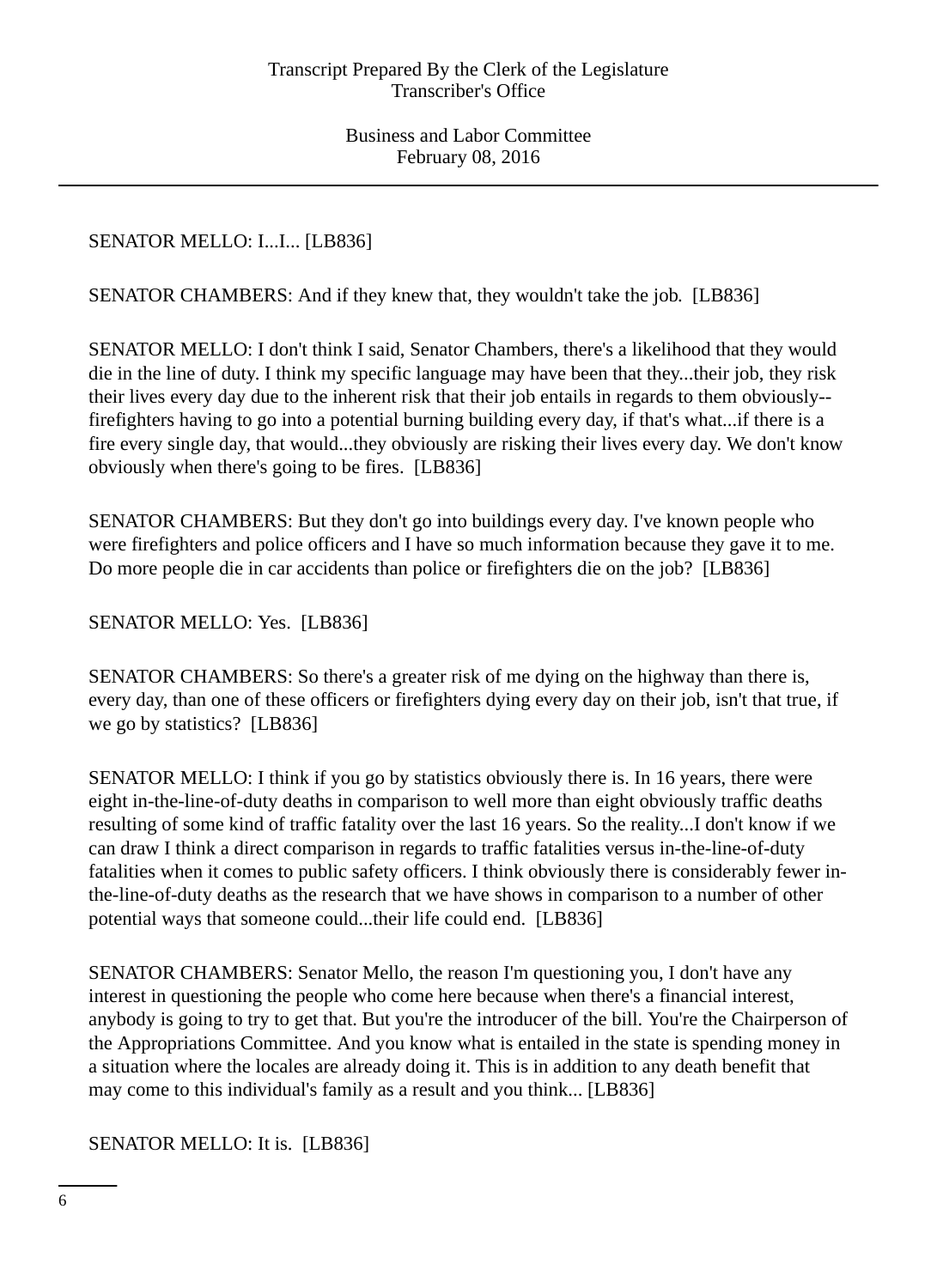SENATOR CHAMBERS: Where is the state's duty with regard to this? And I know the usual thing: Everybody owes a duty. I'm not interested in any of that today. I want to know where the state's duty is with reference to this as the state has a duty to provide a public education to all the children. [LB836]

SENATOR MELLO: I think the state's interest, Senator Chambers, is in regards to ensuring and protecting families whose lives are affected by public safety when public safety takes the life of someone who has given their life to it, I think in that respect. The difference is every state around us as I mentioned provides a state death benefit for law enforcement. Nebraska is the only state in our region that does not do that. And in respect to firefighters, there are two other states besides Nebraska that do not offer a state death benefit for firefighters in that respect. I didn't have that information in respect to correctional officers but it's something that we could easily look into a little bit further. But I think the simple fact that their line of work in regards to public safety, that alone is above and beyond what maybe our line of duty is in regards to state legislators and/our as I said other public employees. It's the state recognition that this is very dangerous work. It's the recognition that there is a strong possibility that one's life could be ended in regards to providing this service to the public. And I know... [LB836]

SENATOR CHAMBERS: That's not the state's duty. They don't work for the state. [LB836]

SENATOR MELLO: They don't, but some people do work for the state in the sense of State Patrol officers in that respect, state correctional officers in that respect. So there is a difference. We included all public safety: all firefighters; police officers or law enforcement; and all correctional officers, state and county and city correctional officers in that respect. So we took a very broad approach in the simple fact that I think, as the data shows, is that this doesn't occur very often. But it does occur occasionally. It's something...it's a state policy that most states around us currently already have in regards to acknowledging that ultimate sacrifice that someone in public service is making on behalf of the greater good of the community and the greater good of the state. I think good people can maybe disagree in regards to whether or not you think or anyone else may think that's a good enough public purpose for the state. I simply believe that it is and I think it's only right for us to consider acknowledging that ultimate sacrifice by providing their family essentially equivalent of a one-year...one-year equivalent of their average salary so to speak for a death benefit in regards to not every county, not every city, and obviously the state, not everyone provides the same death benefits when someone dies in the line of duty and/or just simply passes away or expires not in the line of duty. And so this creates kind of a statewide scope so to speak. And I think it's good policy. And fiscally, as you can read from the fiscal note, there's a disagreement in regards to what the real fiscal impact would be when the State Patrol in their initial note said they thought it would be someone every single year in law enforcement. Obviously the data shows there's been six statewide in the last 16 years when it comes the law enforcement. [LB836]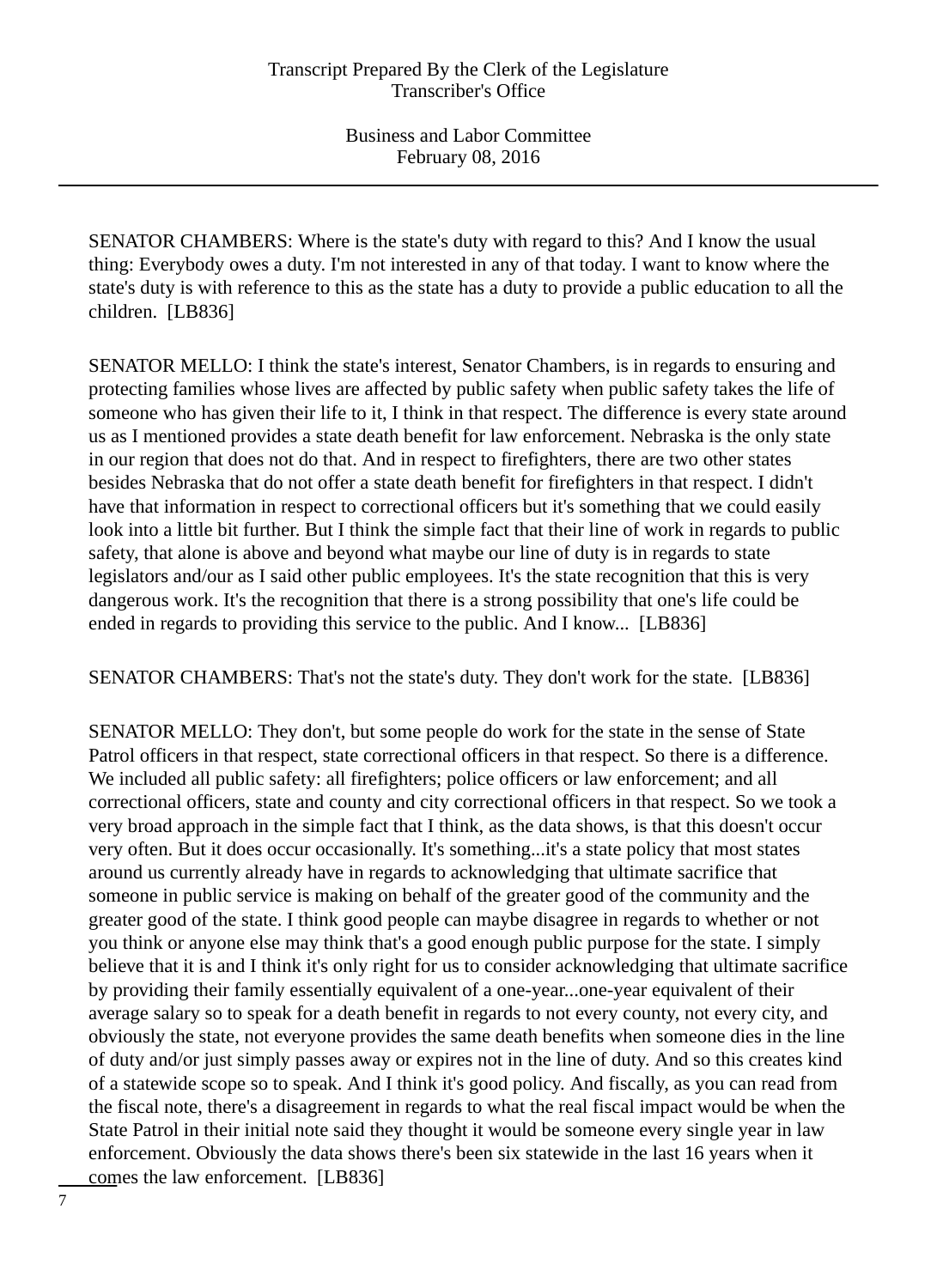SENATOR CHAMBERS: See, they fudge the truth and they know that the facts go contrary to what they say just as there was a corrections officer who told a lie about an incident that happened at Tecumseh and the video was concrete evidence that that officer lied. The director did nothing to the officer but punished an inmate who had been lied about and the video showed that a lie had been told. So why should I believe that these people who lie and when they lie they're covered up for by their superiors are entitled to this? You don't have to answer that. That's kind of a statement. But here's what I want to ask you. Which would be harder on a family to happen over the long haul: a person die or a person be rendered a quadriplegic who needs ongoing care? That ongoing care is going to cost a lot more to that family than the one who died. And if we're talking about valuing the life of a person, \$50,000 is not enough to compensate anybody. So if we make a comparison and we're really interested in the family and not just trying to make a grandstand at the time everybody is talking about I support blue and all the other slogans, then the quadriplegic might be in a position where that family should get more assistance from the state than something like this in my opinion. What do you think? [LB836]

SENATOR MELLO: Senator Chambers, I agree wholeheartedly with you and that is one of the reasons why I have been a staunch defender of the state's Medicaid program when it comes to the aged, blind, and disabled because families who do see a loved one who becomes quadriplegic and/or disabled has the ability to access state Medicaid dollars to be able to help cover their costs in regards to taking care of their loved one. I know that maybe there's...that may be a minority opinion in the Legislature nowadays, but I think that critical program provides not just law enforcement, a firefighter's, a correctional officer's family, that's a program that provides that needed care to any family who would qualify for it. [LB836]

SENATOR CHAMBERS: Just two more questions. Is this a prioritized bill? [LB836]

SENATOR MELLO: I believe that there is a number of senators who are thinking about prioritizing it. I think to some extent... [LB836]

SENATOR CHAMBERS: But right now it's not? [LB836]

SENATOR MELLO: It's not prioritized yet. [LB836]

SENATOR CHAMBERS: My other question, are you aware that that cop who shot that black kid 16 times is suing that kid's estate because he said he's undergoing psychological trauma as a result of shooting him? So he's suing the estate of the kid he killed. That's what these people in blue will do. [LB836]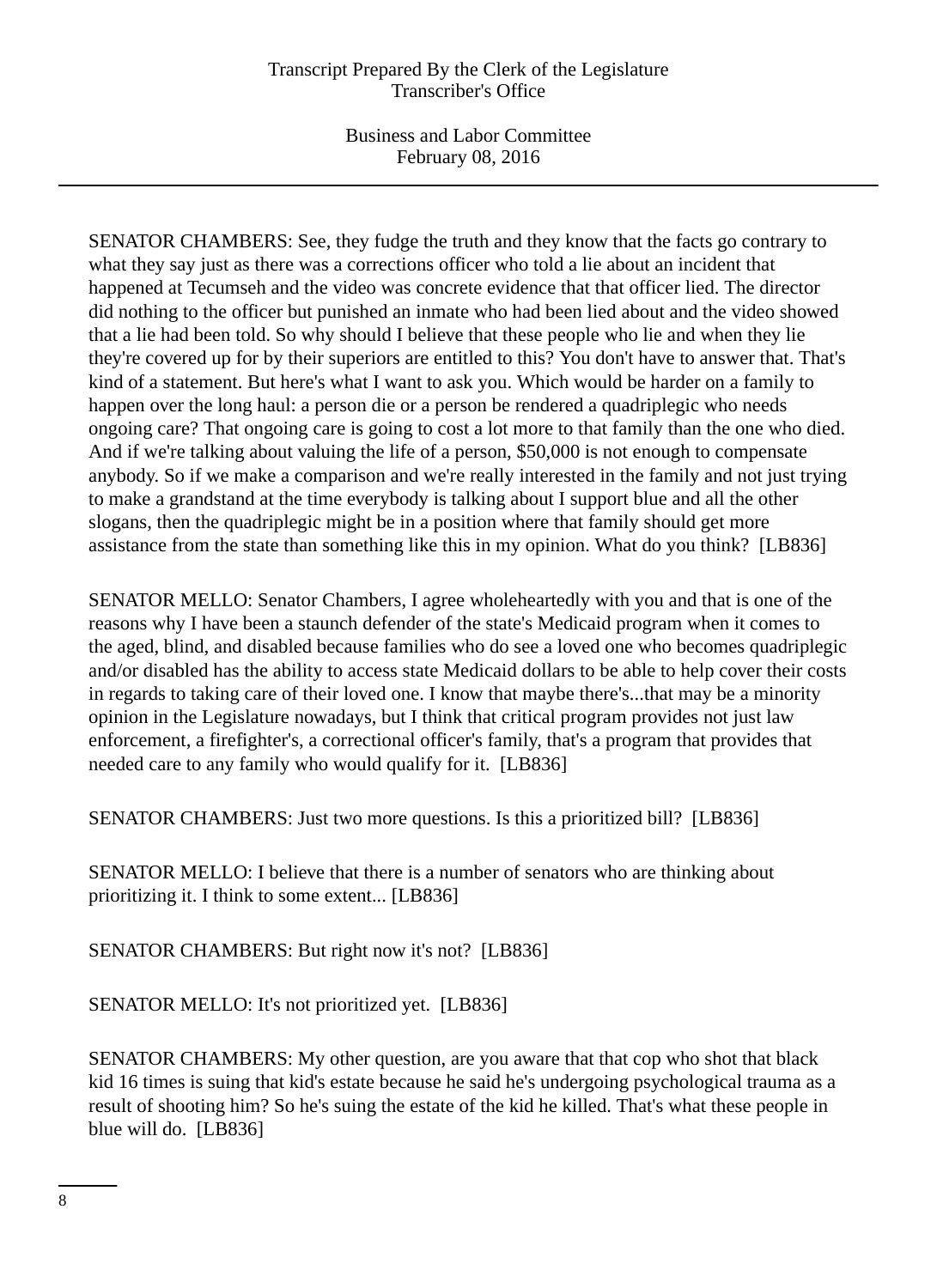SENATOR MELLO: Is that, Senator Chambers, the case in Chicago you're referring to? [LB836]

SENATOR CHAMBERS: Um-hum. [LB836]

SENATOR MELLO: I'm not as well versed in the details of that case. I do know that it's... [LB836]

SENATOR CHAMBERS: It was on television. [LB836]

SENATOR MELLO: I do know it is a very controversial issue surrounding the city of Chicago, their community, and their law enforcement agency. And so I can't speak to the details of what you just said. I do know it's very controversial and it's raised a lot of concerns in regards to some of the community policing practices in the city of Chicago and that's not really what my bill is about. [LB836]

SENATOR CHAMBERS: And I should have said (inaudible)... [LB836]

SENATOR MELLO: But I do acknowledge it is an issue out. [LB836]

SENATOR CHAMBERS: I should have said a bifurcated question because here's what I was getting to and I might have to ask more than one question to focus in but it deals with one issue. If it can be established that the police in Omaha show more concern if something happens to a white cop or a white person than they do what happens in the black community, would that make any difference in how we look at this and other kind of bills where we say that they risk their life all the time, they're doing a great job, and almost heroic just to put on the uniform? In other words, do people who have different experiences with these people come to the table with a different point of view about them? [LB836]

SENATOR MELLO: Yes, absolutely. [LB836]

SENATOR CHAMBERS: And there are a lot of people who are afraid to say publicly that point of view because they know what will occur, yet these same police will criticize a community when they won't come forth when a person has been shot. The cops won't come forth to point out the wrongdoing of other cops. And the chief fired one for destroying evidence and the only reason that happened because there was other video evidence of what had happened. So usually if they take action against a cop it's because somebody else has brought the evidence. But here's the thing and then I'm going to let you and you don't even have to respond to it. I've been railing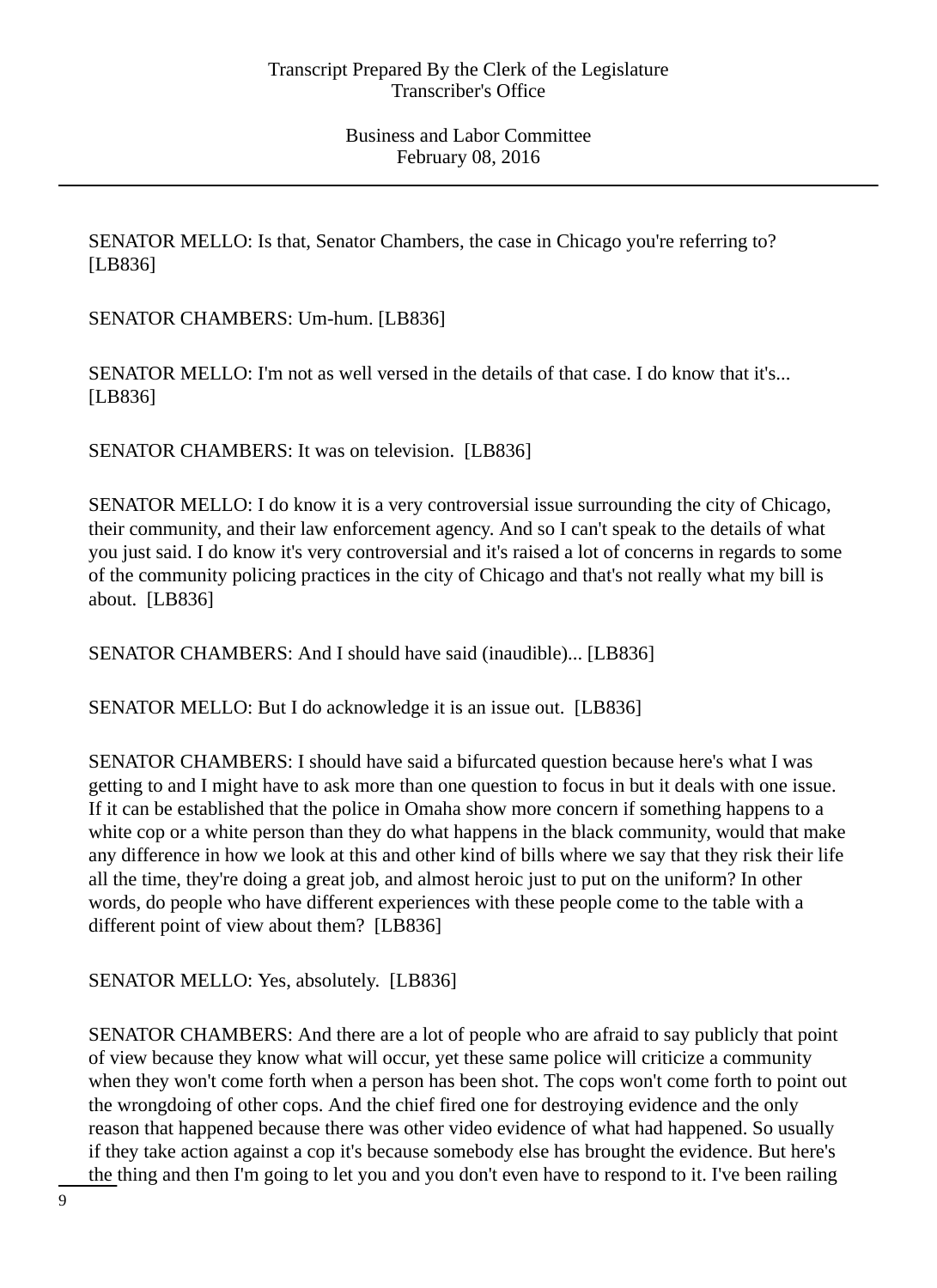Business and Labor Committee February 08, 2016

for decades about the unwillingness of the police to seek out and eradicate to the extent that it can be done the almost unmitigated flow of guns into my community. And they wind up in the hands of very young kids. But when a white female officer got killed, they traced the gun all the way to a pawn shop in Alabama. So they know how to do this but they don't do it in my community. So I'm going to listen to what you say, but I don't have the same reaction to any of this that everybody else in this room has. And I'm the only one who represents this set-upon community and it's my job. It can make the chief angry. It can make the mayor angry. It can make the State Patrol angry. It can make the cops angry. It can make the firefighters angry. But if we were to convert anger into a solid force, theirs would look like a pebble on a beach and mine would look like the Rock of Gibraltar. So those kind of attitudes, the attempt to bully, the attempt to intimidate people, none of it works with me from anybody. I don't care whether they're in a uniform, out of a uniform. I don't care if they're as white as you are or as black as I am. I don't like marauders in my community--uniformed or not, white or black. But I'm not hired to enforce the law. I'm not hired to seek out and arrest criminals. These people have taken an oath and took the job. We don't feel like they're doing a favor when they do the job they're paid to do. We feel like they're not doing their job when they don't do it. So when people say why don't you thank the cops for what they do? They're paid, they wanted the job, and they're not doing the job. And we don't have to say thank you. People don't have to thank me because I'm in the Legislature and do my job. That's what I'm supposed to do. And like I said, I'm putting it on you because you can talk back to me not only here but everywhere else. And other people, they come here to give us their views and I'll listen to everything everybody has to say. [LB836]

SENATOR MELLO: I will respond a little bit. I appreciate that, those questions and statements. One, I think you can agree that myself and I think a number of our legislative colleagues have acknowledged both publicly and privately the concern in regards to what I would say has become a more widespread understanding of gun violence in your community and the simple fact that we do know that there are illegal guns being trafficked in the north Omaha community. And the hope is that I think of anything we've seen this year, that there is a bright light shined at least from discussions on the floor, in committees, and at least with our colleagues that this is becoming more of a statewide...it's more of a statewide issue to acknowledge the simple fact that gun violence in one portion of the state has a direct impact in other areas of the state when it comes to public policy. The second issue I would say is public service I think still is a noble calling regardless if you're a law enforcement officer, whether you're a state senator, or whether or not you work taking...whether you're a trash man in a small community out in rural Nebraska. It's a noble calling to enter into public life knowing that you are trying to serve the public and trying to serve the greater good. Yes, there are times in regards to public servants of all kinds in all classifications in all positions that do not meet the public expectations that have been set both whether you're in elected public office or you're an appointed or hired public officer. But I think the simple fact of trying to recognize in this particular case that public service does sometimes require us to make a sacrifice more than simply our time, our energy, and our effort, there are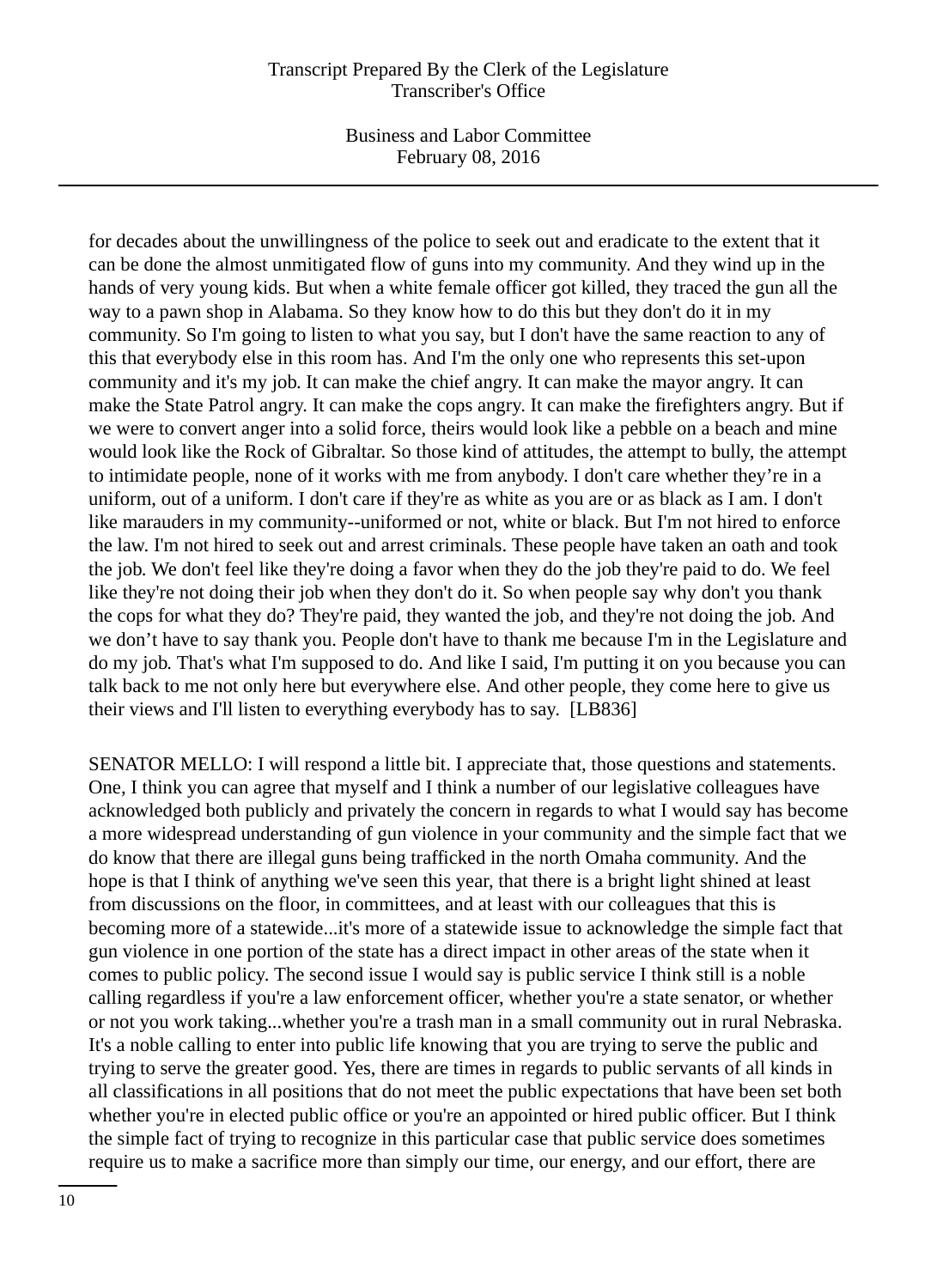occasions when public service does require in some cases for people to give their life in regards to what they think is trying to protect someone else's life and/or the community's life and/or the community good. And this bill simply tries to acknowledge that public service in a way that I think is respectful in the simple fact of not singling out one particular case, one particular instance and any particular industry of law enforcement, firefighters, or correctional officers but more so I think that the job itself requires something more. And it's acknowledging that that public service does carry an awful lot of burden not just to that individual but the people that they do leave behind in case they do give their life. [LB836]

SENATOR CHAMBERS: You did make me think of one more. How did the figure, how was that arrived at? [LB836]

SENATOR MELLO: Well, the figure we utilized was roughly the average salary. And we took law enforcement. We did not take correctional officer or firefighters. We can get that information though if that's a discussion of wanting to talk through what that death benefit is. We took the average law enforcement officer salary statewide which is near \$50,000. And that's where we came up with. It's actually one of the lower amounts of all of our surrounding states when it comes to a one-time death benefit. Most states range between that \$50,000-100,000 range, so we're at arguably the lower end. [LB836]

SENATOR CHAMBERS: And I am through with you now for real. [LB836]

SENATOR MELLO: Thank you. [LB836]

SENATOR BLOOMFIELD: Senator Crawford has a question. Thank you, Senator Chambers. [LB836]

SENATOR CRAWFORD: Thank you, Senator Bloomfield, and thank you, Senator Mello, for bringing this bill to our committee. I appreciate the work of the first responders in my community. And in talking to them, one of the challenges that they face in my community is really competition for personnel. And in a last discussion I've had with several of them, they talked about more generous pension benefits or other benefits in other states and those are communities that are near a state border. That obviously then does become a part of the issue locally but also part of our larger statewide concern about work force and the population of our state. So I have noticed that discussion again, with talking with some of the police officers in my community. And I just...so in terms of thinking about the state interests or why what the state does matters, I think that's one reason why comparing ourselves to other states does matter in those communities like Bellevue that are where there is competition for these officers. And I wondered if that was any part of the discussion you had with first responders in terms of why it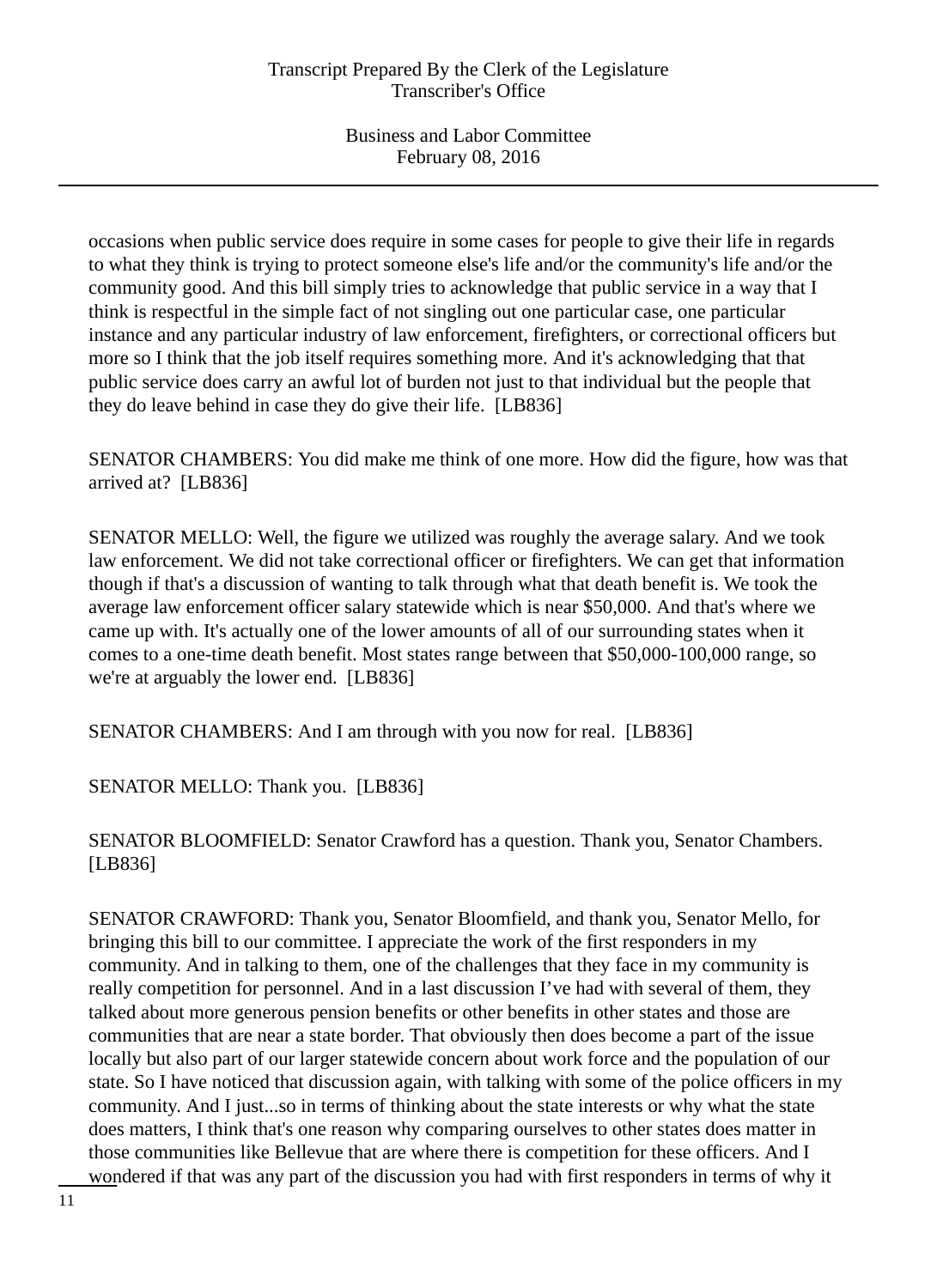matters what a state policy would be in terms of...since there are differences and there are opportunities for the local community to provide some death benefit. [LB836]

SENATOR MELLO: Well, I think what we saw...that's at least in respects to...and we'll have a testifier actually from a city that borders the Nebraska-Iowa border, actually the city of Bellevue will have someone who testifies and can explain maybe a little bit more when it comes to recruitment and retention of law enforcement officers and public safety officers in regards to different communities. We looked at it I think more than anything, Senator Crawford, it does enhance the ability to retain first responders in regards to Nebraska's work force knowing that we're the only one who does not provide some direct state-related benefit one way or another whether in our direct one-time payment and/or retirement plans and/or some states actually do a compensation package in respects to the state providing a death benefit. We looked at it I think as much as anything else in the sense of trying to acknowledge of catching up with every other state in the simple fact that we don't do this. It, we know, acknowledges that it does have a retention and recruitment aspect of keeping people here. But I'll let...I'd like to let some people after me kind of describe that maybe a little bit more in detail so I don't take away from some of their testimony. [LB836]

SENATOR CRAWFORD: Thank you. [LB836]

SENATOR BLOOMFIELD: Thank you. And I'd like to point out that we have been joined by Senator Howard. And Senator Johnson I believe has a question. [LB836]

SENATOR JOHNSON: Yeah, thank you, Senator Bloomfield. Thank you, Senator Mello. I appreciate the fact that you've included volunteer firefighters. Law enforcement people in rural Nebraska are paid, but the fact that volunteers are in the same class as far as this compensation. I guess kind of a question would be dealing with the fiscal note. Would a claim like this since there's...we don't know when they're going to be, very few of them. Would that be...could that function as a claim that comes to this committee... [LB836]

SENATOR MELLO: Yes. [LB836]

SENATOR JOHNSON: ...and not be a fiscal note? Or would it still have to be a fiscal note? [LB836]

SENATOR MELLO: Well, it would...as you can read the fiscal note as the bill is drafted, there is an..it's an indeterminate amount because, once again, the Fiscal Office's analysis said that the State Patrol's numbers were...seemed inflated in the simple fact that they said there would be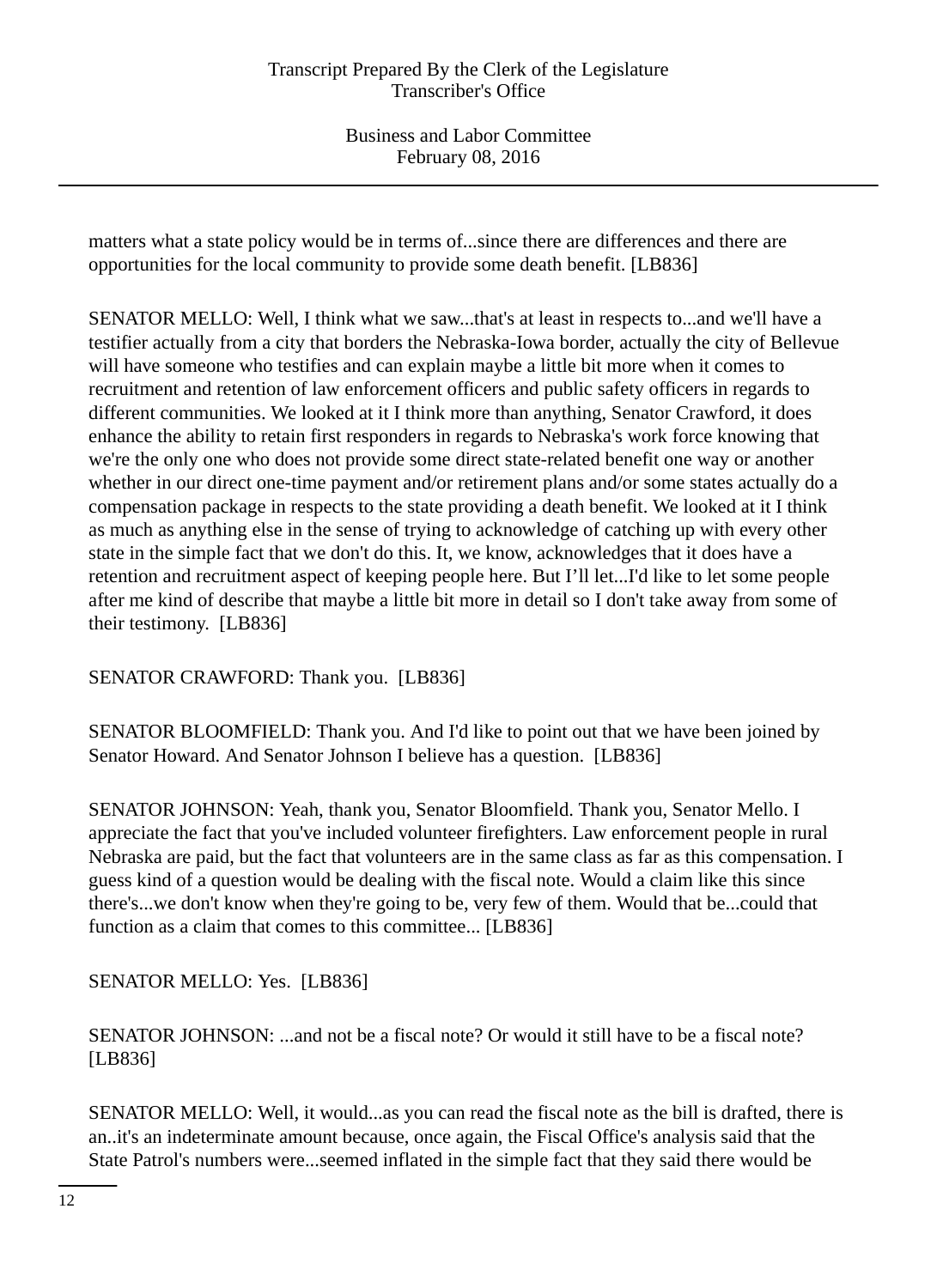Business and Labor Committee February 08, 2016

someone who would have a claim every single year. Looking at recent history, looking at it over a 16-year period, it was eight out of 16 years. And that was both county, state, and city. And so it's simply will follow...the amendment that we will give the committee in regards to the process would go through...it would take it away from the State Patrol and take it away from the Fire Marshal, go through the state claims process which it would come to this committee. It would go through that process. It would then come up in the claims bill that this committee sees every year and makes a vote on in regards to whether or not the state pays that state claim or does not pay that state claims. But the maximum benefit for a first responder or a correctional officer would be that \$50,000 death benefit. So the fiscal note I think to some extent it's in one of those scenarios where it's unable to come to a determination of...you know, it's purely a hypothetical guess in regards to whether or not. Obviously no one I think wants to see someone die in the line of duty. But the fiscal note lays out that it's an indeterminate amount in regards to when someone may seek to file a claim against the state moving forward. But it would go through this committee. If this bill became law, this committee would have to ultimately agree through the claims bill process to pay that death benefit after it goes through the state claims process and the Department of Administrative Services. [LB836]

# SENATOR JOHNSON: Thank you. [LB836]

SENATOR BLOOMFIELD: Thank you, Senator Johnson. I believe Senator Ebke has a question as well. [LB836]

SENATOR EBKE: Thank you, Senator Bloomfield. Like Senator Johnson, I did want to clear up the volunteer aspect of it. My district has no paid volunteer...no pay firefighters or first responders, so that's an important piece of it. And I think we do actually have some volunteer police officers and sheriff's deputies who work on occasion as well. One of the questions that I would have is about other insurance or benefits available to especially those who are paid- firefighters, first responders, and so forth. Are you familiar with any that's available either through their negotiated agreement or...? [LB836]

SENATOR MELLO: Different cities...that's a good question, Senator Ebke. And obviously different cities and counties and political subdivisions have different policies regarding their first responders, law enforcement, and firefighters and correctional officers, at least at the county level. And so each obviously political subdivision has their own benefit package that they have created for their public employees in the sense...we...I understand that there's...some provide death benefits in this sense, some don't, some provide it in insurance and through other insurance means. That's still not the focus of the bill. I mean we really...it was more of an acknowledgement that statewide policy, all first responders, law enforcement, correctional officers would receive a uniform statewide \$50,000 death benefit. We could...you could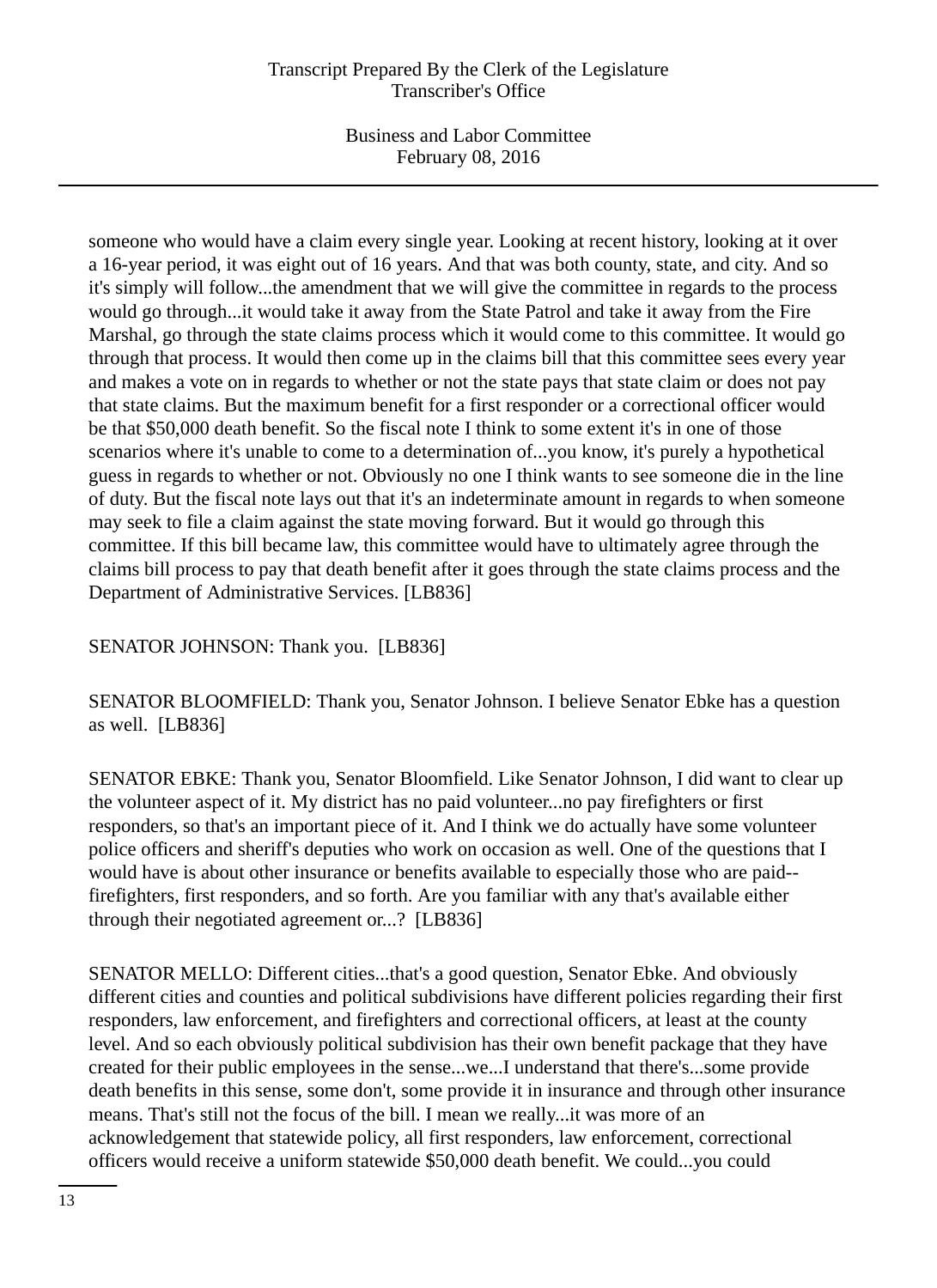obviously parse that in the sense of saying, well, you've got some that are paid, some that are not paid, some that give a \$10,000 death benefit, some that give a \$25,000. The reality is to some extent these are obviously individuals who, you know, as I said before in Senator Chambers' questioning, I think it's the simple fact of the state acknowledging that this is a benefit that we are willing to give that this special set of public employees who are risking, as I mentioned earlier, whose jobs are inherently more risky than any other job there is in the public sector right now. And providing a statewide death benefit, I think, only brings us in line with what all of our neighboring states do. [LB836]

SENATOR EBKE: Thank you. [LB836]

SENATOR BLOOMFIELD: Are there any more questions for Senator Mello? I'm going to throw one in there that kind of follows along the same lines as Senator Ebke. Have you done any research at all, Senator, on whether or not it would maybe just be cheaper to go buy a life insurance policy for everybody than to have this come up every year? [LB836]

SENATOR MELLO: You know actually it's...that's a good question. Someone actually raised that to us, Senator Bloomfield, in the sense of considering...maybe considering that as an option for the state with what we want to do with the bill in regards to the state purchasing a health insurance option...a life insurance policy so to speak that would cover all first responders and correctional officers in the entire state. It's something that we want to look into a little bit more. I think the difference is different states obviously have come up with different concepts of how they provide this death benefit to first responders. We simply tried to take what I thought was the simplest route and most direct route which is going to the claims process, \$50,000 maximum death benefit. But the insurance policy is an option obviously that we would consider as a state knowing that we don't know if and when we would ever see a claim come forward. [LB836]

SENATOR BLOOMFIELD: Okay. Thank you. Are there any more questions? Do you intend to be here to close? [LB836]

SENATOR MELLO: Actually I'm going to waive closing only because I've got Health and Human Services back in Appropriations Committee right now that I've got to get back down there for. [LB836]

SENATOR BLOOMFIELD: Understood. Thank you for your testimony. [LB836]

SENATOR MELLO: Thank you. [LB836]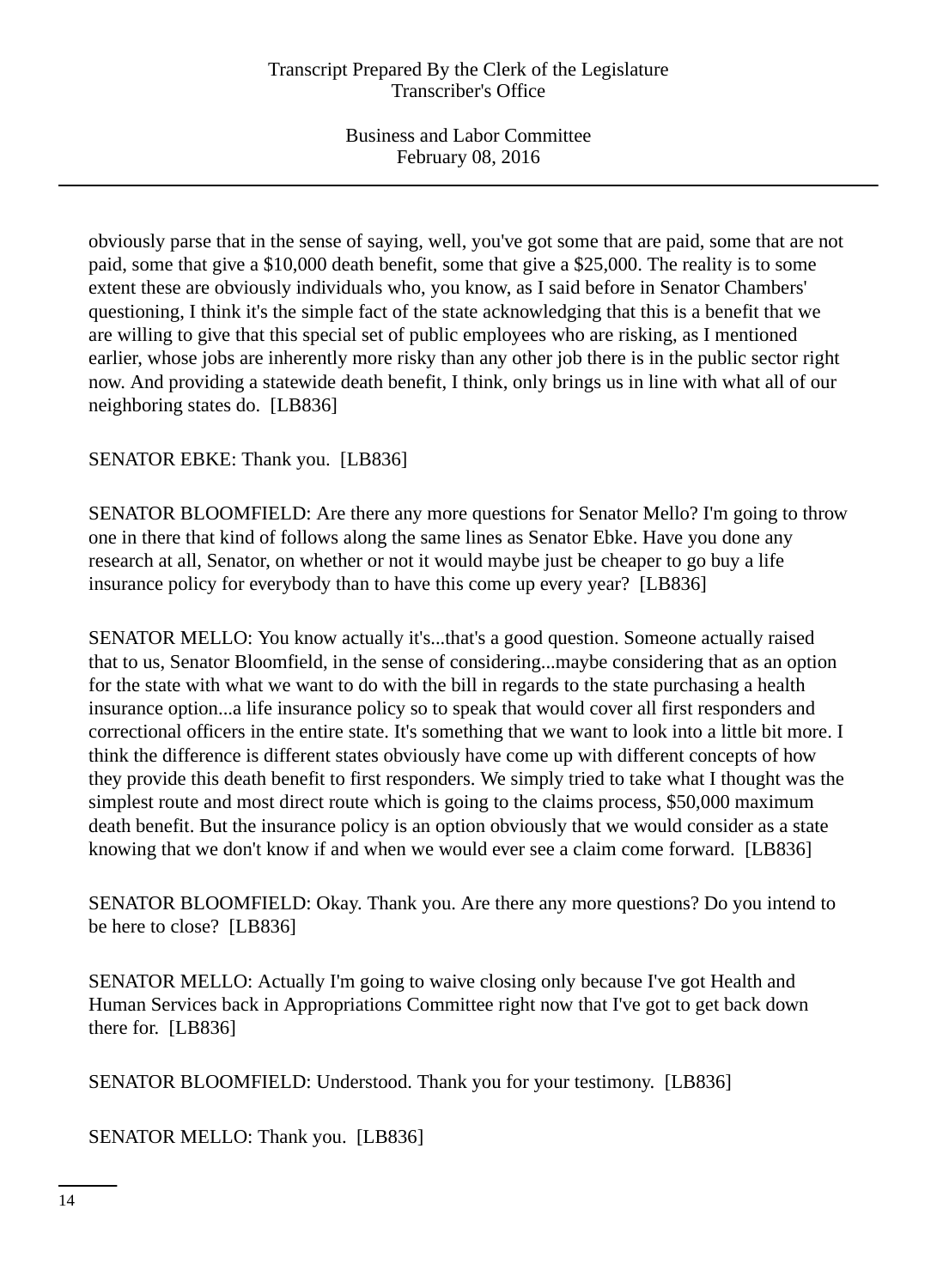SENATOR CHAMBERS: I'll close for you if you want me to. (Laughter) [LB836]

SENATOR MELLO: Thank you. [LB836]

SENATOR BLOOMFIELD: Looks like we have proponent testimony. Please state your name and commence. [LB836]

JASON CVITANOV: (Exhibit 1) Good afternoon, Senator Bloomfield, Senators of the Business and Labor Committee. My name is Jason Cvitanov, J-a-s-o-n C-v-i-t-a-n-o-v. Thank you for the opportunity to speak with you this afternoon on this bill. I've been in law enforcement for more than 20 years in two states. I'm also currently the president of the Bellevue Police Officers Association and the secretary of the Nebraska Fraternal Order of Police. My duties over the last 20 years include upholding the constitution; enforcing the law; protecting citizens, communities, and businesses--people that are constituents in the areas that you all represent. I also represent the interest obviously of law enforcement professionals, both in the city of Bellevue and throughout the state of Nebraska. The Nebraska Fraternal Order of Police currently has more than 2,800 members from 51 separate police and sheriffs agencies, many of whom live and work in your districts. These members are police officers, deputy sheriffs, and corrections officers. I'm here today to support Senator Mello's legislative bill, the Line of Duty Compensation Act. This is important legislation for many reasons. First, there are many dedicated men and women throughout our state that placed their lives in harm's way. Much of this comes with different calls for service that are related to both police and fire type calls. We are here to serve and protect. We don't complain and we don't shy away. We've each taken an oath to protect and serve those in our communities and hopefully we all take that oath very seriously. People like you, your families, friends coworkers, and neighbors are the people that we represent and protect each and every day. We do this voluntarily but with pay as Senator Chambers pointed out. But it is a calling. It's not a job, like being a senator, that everyone can carry out. After the initial shock wears off in one of these tragedies, we are faced with communities who are overdrawn with sorrow. There's a huge loss that faces the people in the community, the police and fire agencies as well as the families that have lost their loved one. But after that shock wears off, there's a family left with a huge loss and a life they must return to. Children going to school, paying bills, playing sports, growing up and advancing through life. We have to pay mortgages, car payments, school activities, things for our children and now we do it with one less paycheck coming in. Oftentimes that may be the only paycheck that was available to the family when this tragedy occurred. The income that once supported these families is now gone, but it's not limited to just that. The loss may include health benefits, retirement accounts, 401(k)s, dental, vision, those types of things that are very important in raising a family, basic necessities we're used to having. And again, that biweekly paycheck is no longer available. These are major life changes to a family trying to get back on track and to continue their progress through everyday life. I've worked law enforcement in two states. During my tenure, I've had the very unfortunate experience of attending several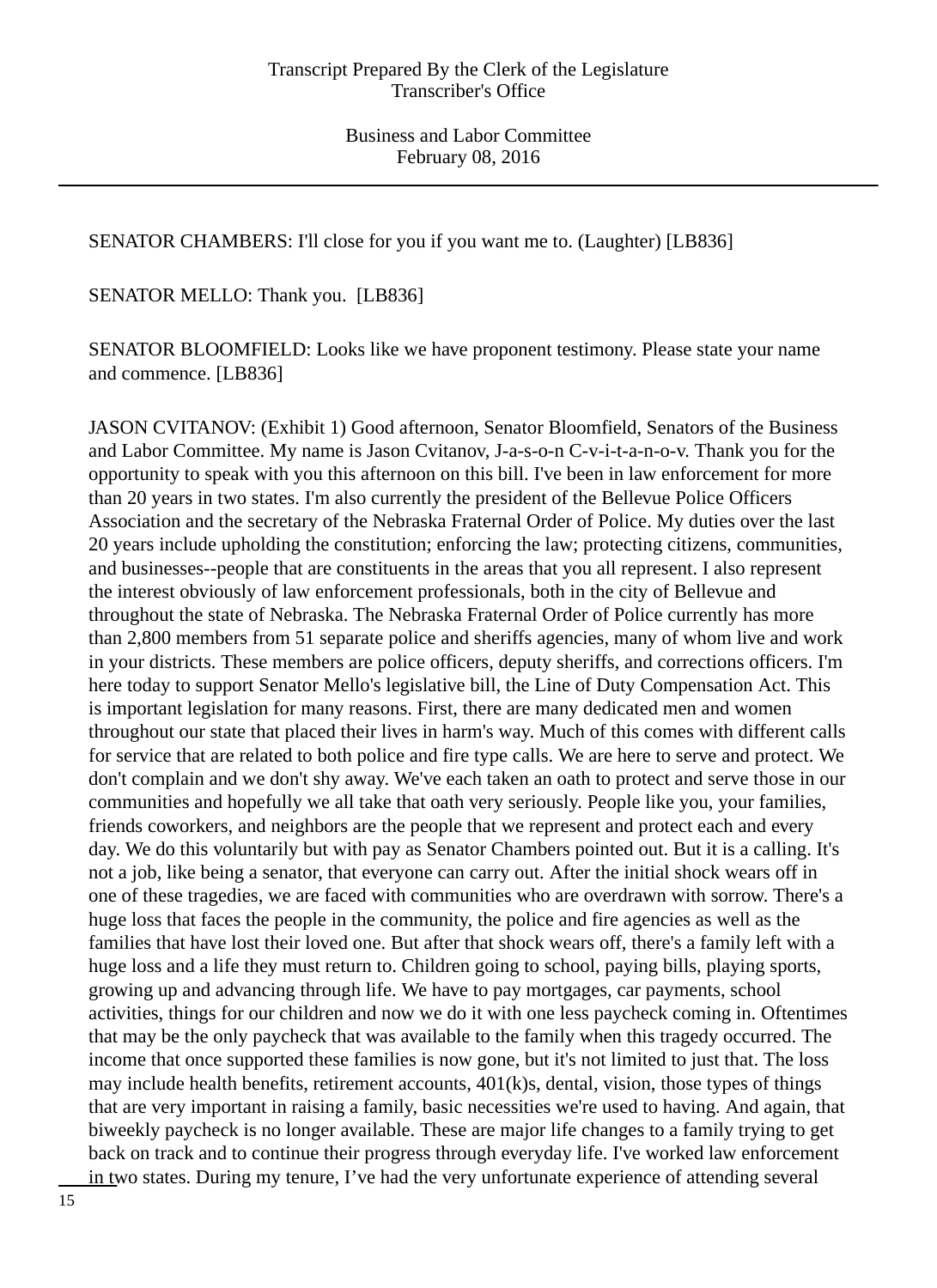Business and Labor Committee February 08, 2016

funerals of fellow law enforcement officers who have been killed in the line of duty. This includes a neighbor when I was growing up. I'll never forget the day my siblings and I returned home from school one afternoon. My parents sat us down and told us that Chris Moon (phonetic), our neighbor, had been shot and killed in the line of duty. And I watched as my two friends next door that I had grown up with were overcome with the grief and how it turned that family over. Just last year, Omaha police officer Kerrie Orozco had her life tragically taken. There are so many of these examples, ladies and gentleman, that we could go on for an extended period of time. States surrounding Nebraska, as Senator Mello pointed out, have a similar-type benefit and we are asking that today you consider providing this benefit to the first responders in the state of the Nebraska. On behalf of the men and women who are our public safety professionals throughout this state, I'm asking for your support to help take care of the families whose loved ones have made the ultimate sacrifice for the citizens in your communities. Thank you and I'll sit for any questions. [LB836]

SENATOR BLOOMFIELD: Thank you. Does anyone have questions? I'm going to jump the shark on you just for a second. I have great respect for law enforcement officers. But you went through a list of things that their family must endure if something happens to them. That is no different than any other family that loses the breadwinner. You know, I...while I, I said, have great respect for what you do and for what the fellow officers do, the idea that you suffer any more than someone whose father was killed in a car accident or mother, it's the same grieving process. I've been through it enough times that I'm unfortunately familiar with it. Senator Crawford. [LB836]

SENATOR CRAWFORD: Thank you, Senator Bloomfield, and thank you for being here today. I just wondered if you would want to respond to the question about the extent to which this is a recruitment or retention issue at all. [LB836]

JASON CVITANOV: Yes, thank you, Senator Crawford. In our surrounding states, we have significant competition in recruiting and retaining both police and fire professionals, the reason being other states have things like a defined benefit for retirement. They may pay a little more. They offer benefits and packages that are, in some cases, substantially better than what is afforded at some of the agencies throughout our state and certainly in the smaller rural agencies. This piece of legislation is just another step in recruiting and retaining people who want to come or have an interest in our profession and maybe to keep them in the state and from moving out to go work. I actually have just completed several background investigations for my police department and listening to people who actually left during the background process to go to other agencies and in fact other states because of some of these issues that have come up. So it is a piece that can be used. It may not be the deciding factor, but it adds something to the pot for sure. [LB836]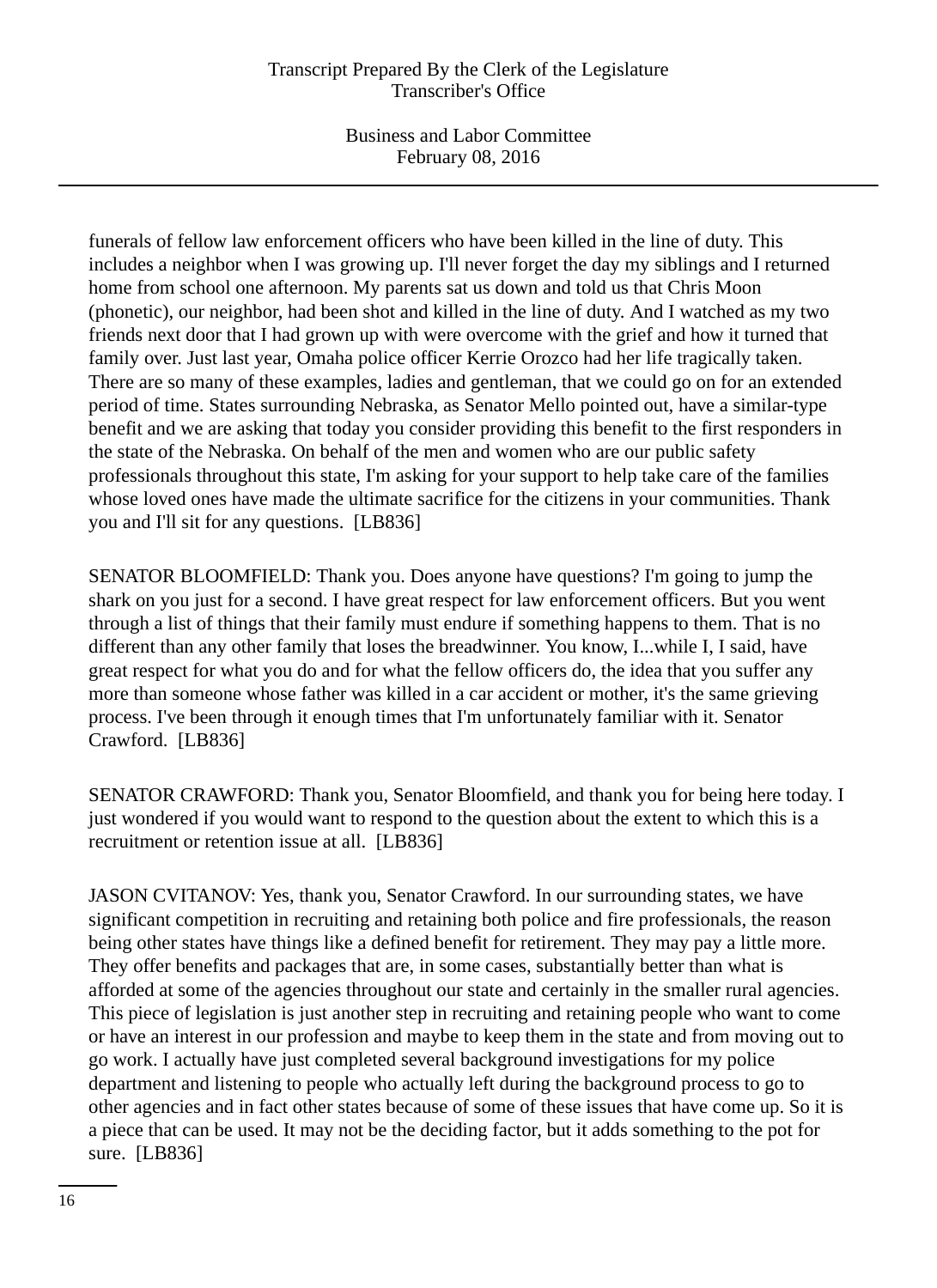SENATOR CRAWFORD: Thank you. [LB836]

SENATOR BLOOMFIELD: Senator Johnson. [LB836]

SENATOR JOHNSON: Thank you, Senator Bloomfield. A situation came up in my district a year ago when the county sheriff died. And I know I rode with another sheriff through the procession and whatnot. And his comment was that they were going to determine whether he was in the line of duty and receive some sort of compensation. Is there something else out there that is available through some kind of a system? Or what were they referring to that he might receive some compensation because he was in the line of duty? I don't know that it ever came to that point because the situation was in Butler County, he had had a confrontation with the issue, got into a little bit of a tussle, fight, and as he was leaving there and got into his vehicle he had a heart attack. Now maybe that didn't qualify so maybe that never became an issue. I just wondered if...what were they maybe referring to as some other type of compensation? [LB836]

JASON CVITANOV: Throughout our state that, there are several different types of coverages that are offered from assistance with burial costs up to some cities that will give the decedent's family up to \$100,000. Part of that depends on contracts, on what the city engages in. Some are life insurance policies. Others have nothing. When it usually comes to cardiac conditions, some of that is considered presumptive as it relates to the job. So that may have been one of the factors that they were going to use to determine whether or not he received the benefits, Senator. [LB836]

SENATOR JOHNSON: So that compensation is based on a county or city policy agreement with paid or volunteer? [LB836]

JASON CVITANOV: That would be correct, sir. [LB836]

SENATOR JOHNSON: Okay. Thank you. [LB836]

SENATOR BLOOMFIELD: Senator Chambers. [LB836]

SENATOR CHAMBERS: Since you're in the nature of a lobbyist rather than a line officer, and maybe that's what you do also, so I'll ask you a question or two. [LB836]

JASON CVITANOV: Yes, sir. [LB836]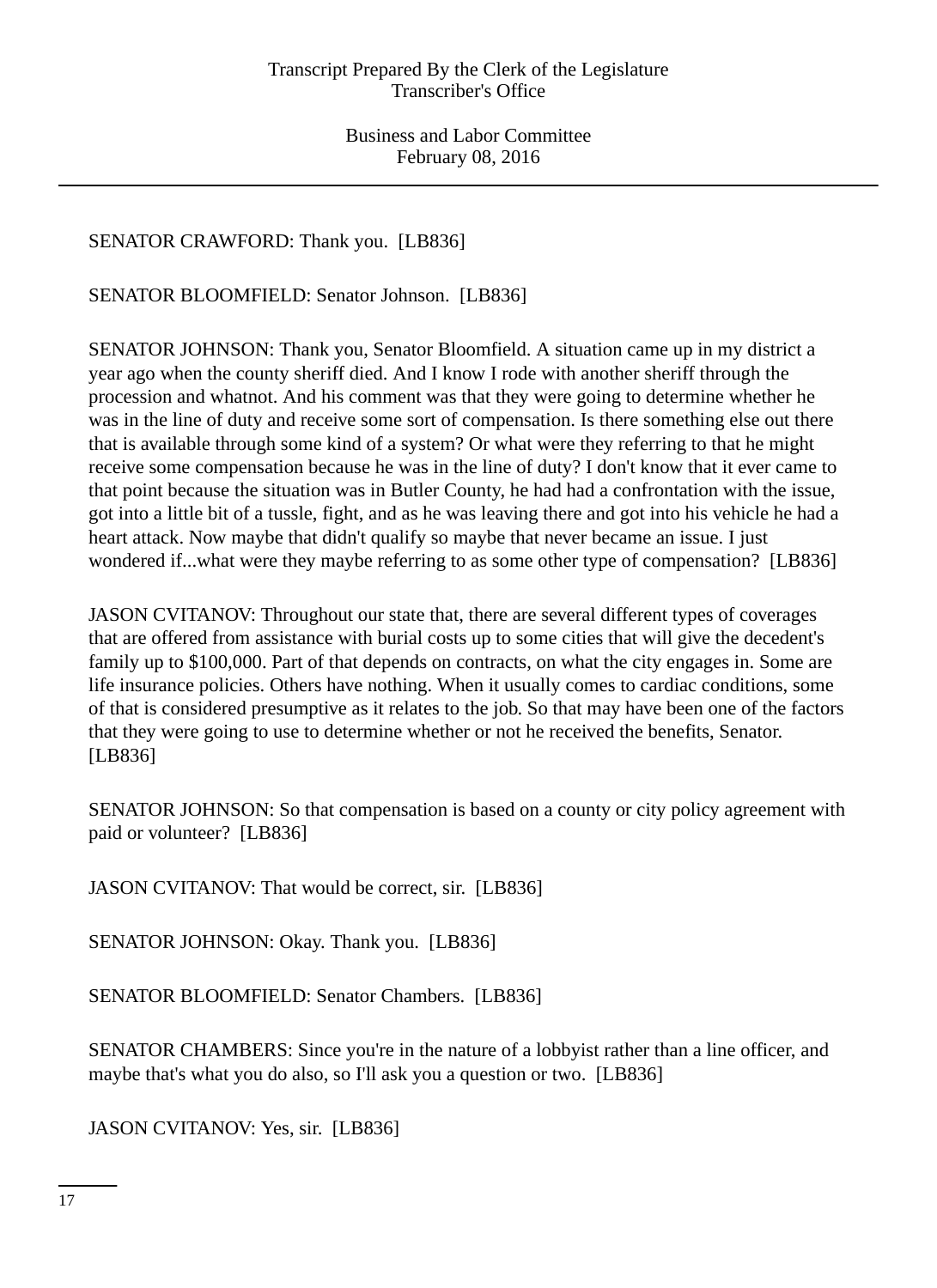SENATOR CHAMBERS: It would seem to me that these officers, and I will concede, you know, you want to say they're devoted and dedicated to the community and so forth. I'll let that all go. But when I hear you get into the nuts and bolts and meat and potatoes of the argument, if they can get more money somewhere else, the community here doesn't register that high. It's what they can get by way of remuneration that will sway them more than any dedication to any given community, isn't that true? And nothing is wrong with it. That's why people get jobs. But it makes the point that I'm making. These people are employees and they work a job like everybody else. They are swayed by the same things that sway people on other jobs. And you said that you saw when you were interviewing much of this. I can get more money somewhere else so that's where I'm going. So does that in any way give coloration or flesh out this notion of all this dedication and devotion and willing to give your life and lay it on the line for the people in this community? [LB836]

JASON CVITANOV: No, and if I can clarify as to why. [LB836]

SENATOR CHAMBERS: Sure, answer (inaudible). [LB836]

JASON CVITANOV: I think you bring up a good point. And, yes, I think most people want to go where there are good pay, good benefits. However, the competition believe it or not is very, very stringent getting into law enforcement, and in some cases, much more difficult to get into the fire services. They're highly competitive fields with significant goals that you have to meet to be able to get hired. We're not perfect, Senator. We are just men and women and we make mistakes. [LB836]

SENATOR CHAMBERS: I'm not even talking about the fact that... [LB836]

JASON CVITANOV: But the fact is some people do stay communities because that's where they were born and raised. They love it there. I know of personal friends who are out west in smaller agencies that I think would do a phenomenal job down in Bellevue, would love them to come work for us. It's where they were born and raised and they love it there. The money isn't everything to them. Is it a factor in some decisions? Unequivocally, sir. But it's not the only goal. Regardless, once you get into this profession, whichever of the three it may be, you have to be dedicated to work nights, weekends, holidays, to at times put your life on the line. I'll give you the point that you made that maybe it's not every day. But it is a fact of life and it's unfortunate. [LB836]

SENATOR CHAMBERS: And that's all that I have. Thank you. [LB836]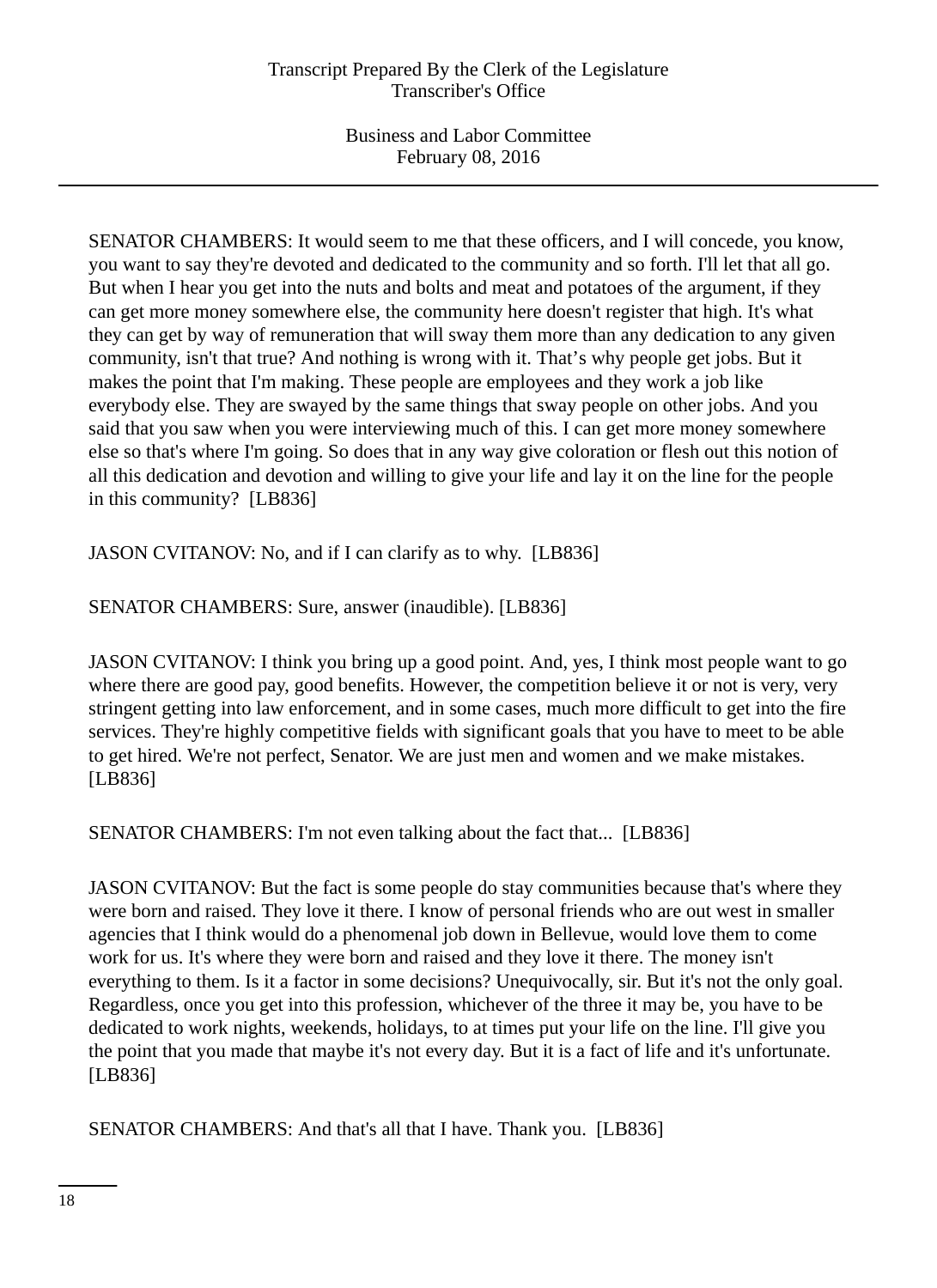JASON CVITANOV: Thank you, sir. [LB836]

SENATOR BLOOMFIELD: Are there any more questions? I'm going to ask one more. [LB836]

JASON CVITANOV: Yes, sir. [LB836]

SENATOR BLOOMFIELD: And I don't know if you have the answer to it or not. How often if ever does workmen's compensation come into effect here if someone is killed on...? [LB836]

JASON CVITANOV: There generally are some workers' compensation benefits. Again it depends on the local jurisdiction what's covered. I couldn't give you specifics on all agencies throughout the state but as far as payment to the families, I don't know that there's an actual disbursement out of workers' comp that goes to the family. Workers' comp is generally focused on the individual that was injured. And getting them back hopefully to work, and if not, then that person if they're no longer able to do the job, they are given a disability rating and then generally a payment because they're leaving the profession. [LB836]

SENATOR BLOOMFIELD: I will have to look into further. There used to be a death benefit from workmen's comp as well and I'll do some (inaudible) myself. [LB836]

JASON CVITANOV: Yes, sir. [LB836]

SENATOR BLOOMFIELD: If there are no further questions, thank you, sir. [LB836]

JASON CVITANOV: Thank you. [LB836]

SENATOR BLOOMFIELD: Are there any more proponent testifiers? [LB836]

RUSSELL ZEEB: Good afternoon, Senator and committee. My name is Russell L. Zeeb, Z-e-eb, Papillion, Nebraska. I retired a little over two years ago after 39.5 years with the Sarpy County Sheriffs Department and I've spent over 40 years on the volunteer fire department, too, so I wear several hats. First off, I'm here representing the Nebraska Law Enforcement Memorial. We are in charge of all the officers who unfortunately have paid the ultimate sacrifice and are memorialized at the monument in Grand Island on city park there just off South Locust Street. I would extend an invitation to all of you. May 9 at 10 a.m. is the memorial service. You're all welcome as we unfortunately add the name of Officer Orozco this year to the wall. I'm also representing Nebraska Sheriffs Association. They've asked me to speak in favor of this so both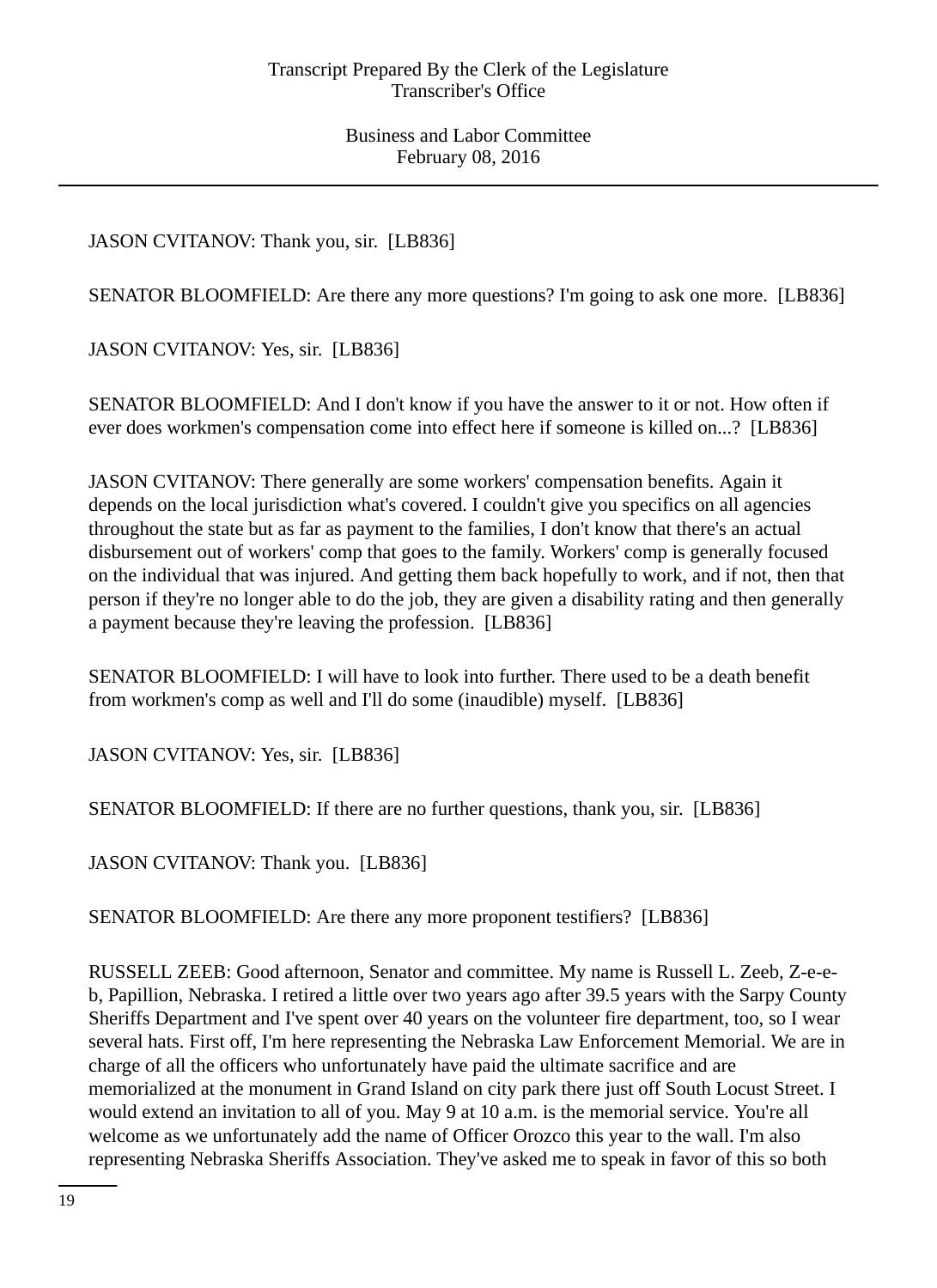Business and Labor Committee February 08, 2016

the Sheriffs Association and the Nebraska Law Enforcement Memorial Committee are here as proponents to this bill. I want to tell you a little story. I'll try not to take up too much of your time, but I want to tell you a little story. Those that know me know I like to tell stories. May 30, 2011 at 8:09 a.m. I walked up on a car in Schramm Park, a state park south of Gretna along the Platte River. I've been to that park a hundred times. My grandparents farmed near there and we used to hold family reunions there. It used to be called the Gretna Fish Hatchery. As I walked up on this car from here to monitor behind Senator Johnson, a shot rang out and at 8:09 in the morning or 8:09 in the evening, it doesn't make any difference. It's definitely something that grabs your attention. At that time, the individual in the car had fired a shot from a shotgun. Not knowing the situation, I took cover, called for a lot of help, and took up a tactical position. At the time I had 37 years on the department. I thought that I had made a long career, got through this, didn't have to worry about a thing. I knew that retirement was somewhere in the near future and that I'd be doing it. But at that time, I thought about a couple of things and that's my two grandchildren, my daughter, my wife and how they were going to survive without me in that because I absolutely had no idea what was going on other than shots had rang out at that time of the morning. Not long after that, we determined that the individual in that car was a very highly sought out individual who was on numerous alerts for threats and endangerments that he had posed on not only law enforcement, all public safety and the courts. The next eight hours I went through complete and thorough internal investigation. I went through a criminal investigation by the Nebraska State Patrol and everything else. On that, was cleared of any wrongdoing the individual killed himself. That was the shot. He killed himself. But I'll tell you and again, not picking on you, Senator Johnson, but again, from about me away to you, I've been around weapons all my life. I've hunted as a child growing up on a farm. I'm served in the military overseas for 17 months and been in law enforcement all those years. And when that blast took off, it makes you think and it makes you wonder. The others have testified that we need to make sure that our public safety officers are included in some type of benefit. The officers that are out there every day, the public safety officials that are out there every day need to know and their families need to know that they are covered. I know my time is ending. I want to say one last thing if I could. First off is to thank Senator Crawford publicly for her support and for everything that she has done for me. She's not my senator, but sometimes I feel that she is with all the support that she's given me. So, Senator, on public record, thank you. And I'll stand for any questions. [LB836]

SENATOR BLOOMFIELD: Are there any questions for Mr. Zeeb? Seeing none, thank you, sir. [LB836]

RUSSELL ZEEB: Thank you, Senator. Have a good day. [LB836]

SENATOR BLOOMFIELD: Further proponent testimony? [LB836]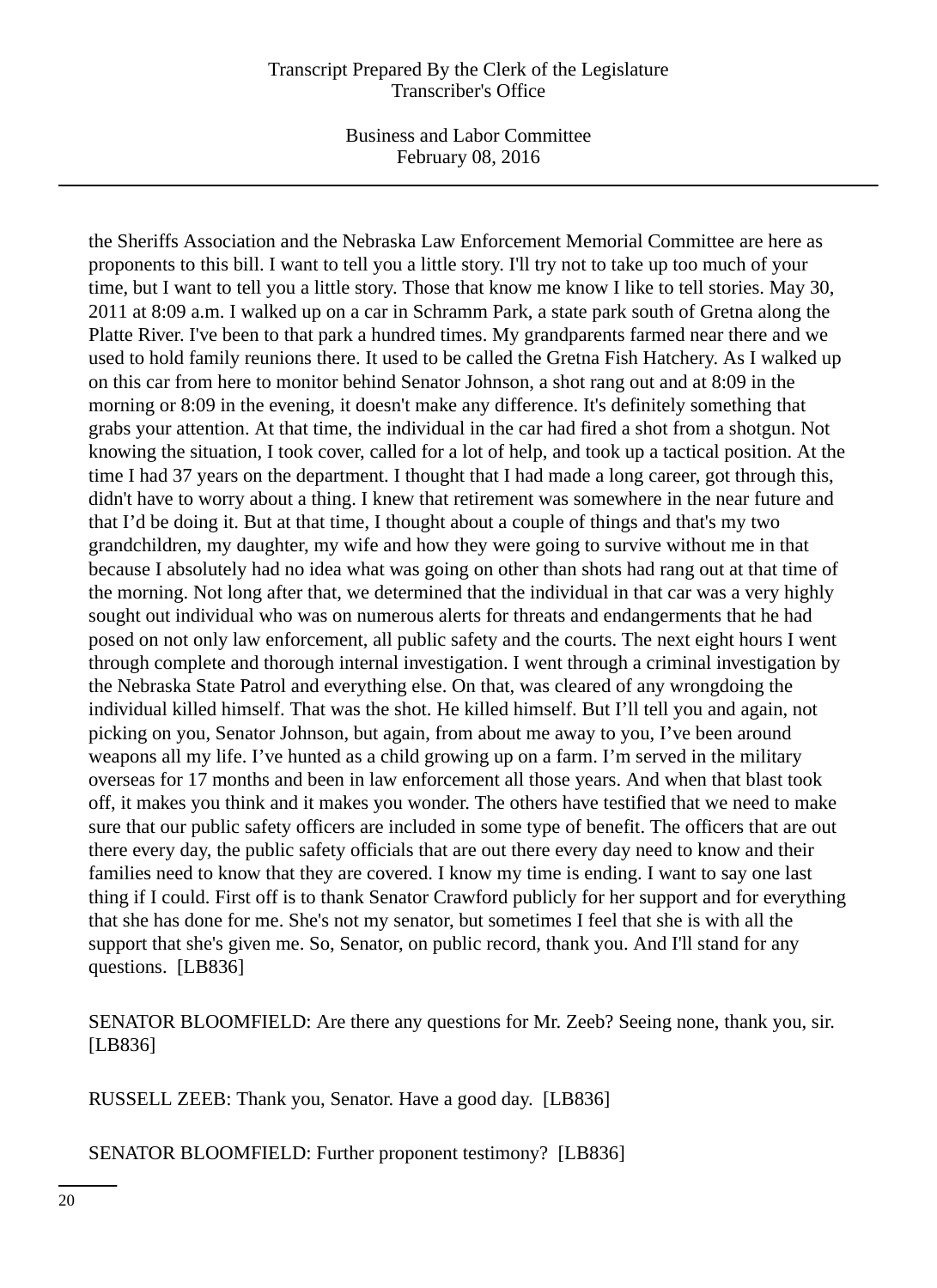ROSEANNE SCURTO: (Exhibit 2) Good afternoon. My name is Roseanne Scurto, R-o-s-e-a-nn-e S-c-u-r-t-o, and I'm the president of the Nebraska Serious Injury and Line of Duty Death Response Team. We are an organization that was formed in the state of Nebraska ten years ago in 2006 when we saw the need after two firefighters were killed in the line of duty in Wood River, Nebraska. Saw the need for their family to be taken care of in respects to planning their funeral and that wasn't necessarily available when they died. So our team was put together following the guidelines of the National Fallen Firefighters Foundation in Maryland. That organization sponsors what's called LAST teams: Local Assistance State Teams. And that is what we are. We come into fire departments, rescue squads, law enforcement agencies when requested and assist with funeral preparations for their officers and firefighters that have been killed in the line of duty. Our other primary function is to assist those organizations in applying for the benefits that they are entitled to because of the nature of their death. So we help with that type of assistance. I have been in the fire service for 31 years. Started as a volunteer firefighter, spent all of my time as a volunteer firefighter, I've also been an instructor for the State Fire Marshal's Office for 19 years. I taught for a Southeast Community College in the fire science program for 17 years. So I spent a long time doing this kind of stuff. We spend all of our efforts to the fallen fire, rescue, law enforcement officers in the state of Nebraska just to make sure that they're given the proper honors and tributes that they deserve and part of that is the benefits that they are allowed. This benefit, this bill, LB836, our organization is very much in support of this bill with some modifications. And I apologize for the lengthy handout, however, I did share this with Senator Mello ahead of time and I have actually spoken to the office about our concerns. There was a little too much vagueness in the bill that we are concerned about and so when you look through those things you'll kind of see what some of our concerns are. And our background comes from working directly with the federal death benefit that is paid to emergency responders in the state of Nebraska. There's a very, very laid-out program out there that's been tried and true since 1976 when the program was put together. It includes all public safety officer benefits...all public safety officer people, which is fire, rescue, law enforcement, corrections officers, U.S. Marshals, fire marshal investigators, more. There are more to the whole...anybody who does the type of things that we do, I guess essentially. As I said, we very much support the bill with some of the considerations to the concerns that we see in there. The death...the PSOB benefit includes not only the death benefit of a substantial amount of money that gets paid to the family of the fallen but also it includes a disability benefit that if you were catastrophically disabled, which in their definition is you couldn't do anything, there is a benefit that is paid to that incident as well. There's also educational benefits that are paid to the children of those that have been killed in the line of duty. Any public safety officer benefit this is...I'm not...I know it says National Fallen Firefighters Foundation, but it's through the Department of Justice and so it comes...it covers all fire, rescue, law enforcement. So there is a greater benefit. But any benefit that can be attributed to the family is generous and accepted and well needed. That's all I have to say if you have any questions. [LB836]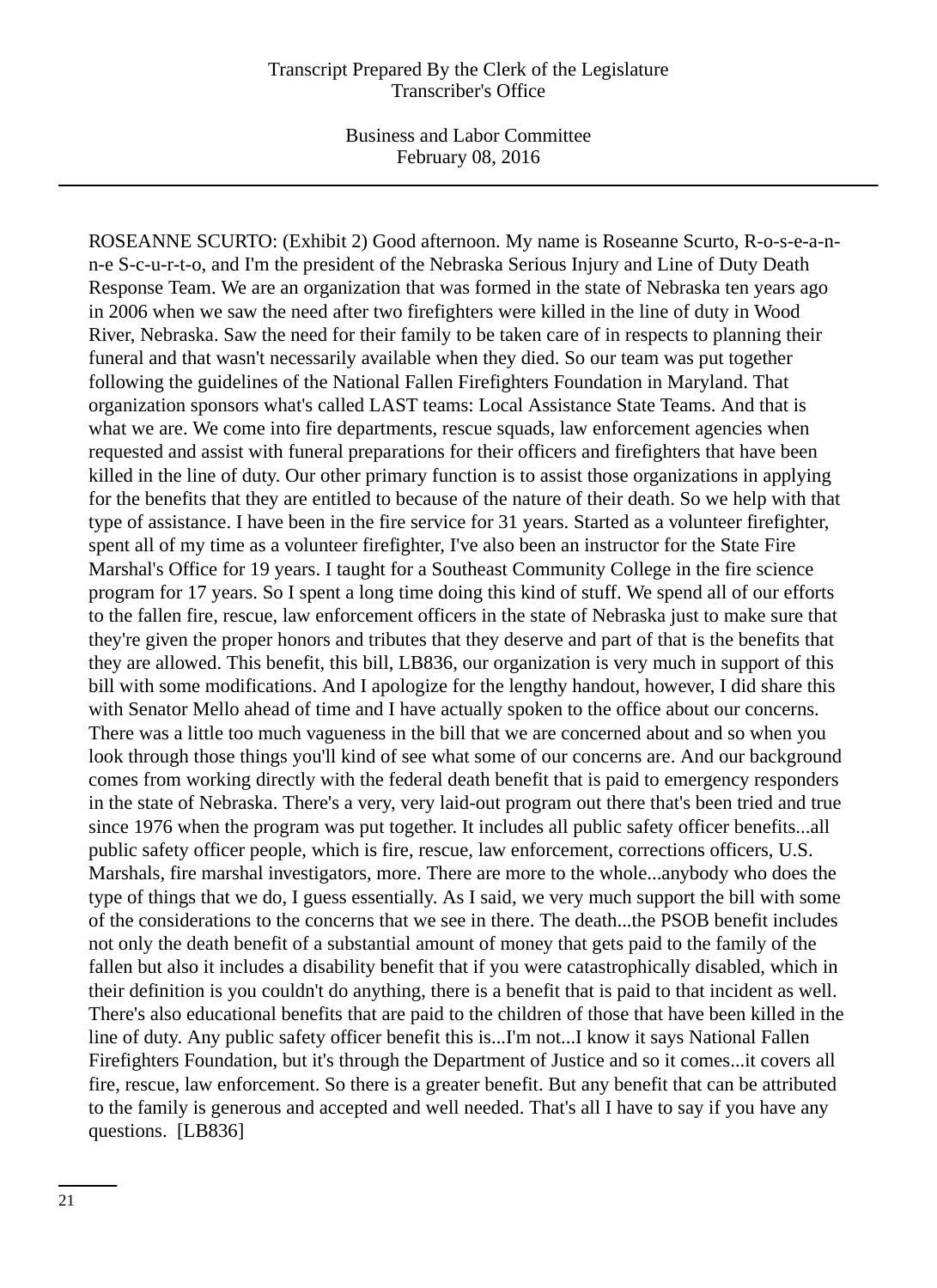SENATOR BLOOMFIELD: Thank you. Are there any questions? I have one. [LB836]

ROSEANNE SCURTO: Yes, sir. [LB836]

SENATOR BLOOMFIELD: You mentioned a federal benefit. Do you have a dollar figure on that? [LB836]

ROSEANNE SCURTO: \$339,881 is the death benefit. And it's the same if there is a catastrophic disability. It's that same dollar figure. [LB836]

SENATOR BLOOMFIELD: When you said catastrophic, you said total. Is there a percentage where they get less if they're 70 percent or anything? [LB836]

ROSEANNE SCURTO: No, it is not. According to the Department of Justice, it is a flat amount and it...and I don't want to be crude in my way to describe it, but the way they describe it is you basically have to be a vegetable. So forgive me for that. [LB836]

SENATOR BLOOMFIELD: How long does it take for this federal funds to be distributed? [LB836]

ROSEANNE SCURTO: In the state of Nebraska, our team has been very successful at getting these benefits paid relatively quickly compared to other states. We usually have a benefit paid within 18 months of losing... [LB836]

SENATOR BLOOMFIELD: Eighteen months? [LB836]

ROSEANNE SCURTO: Eighteen months. And it's...sometimes it two years, three years. It's a lot longer. [LB836]

SENATOR BLOOMFIELD: Unfortunately that is quick by federal government standards. It's... [LB836]

ROSEANNE SCURTO: Okay, see I think it's a long time. (Laugh) [LB836]

SENATOR BLOOMFIELD: It is. It's way too slow. [LB836]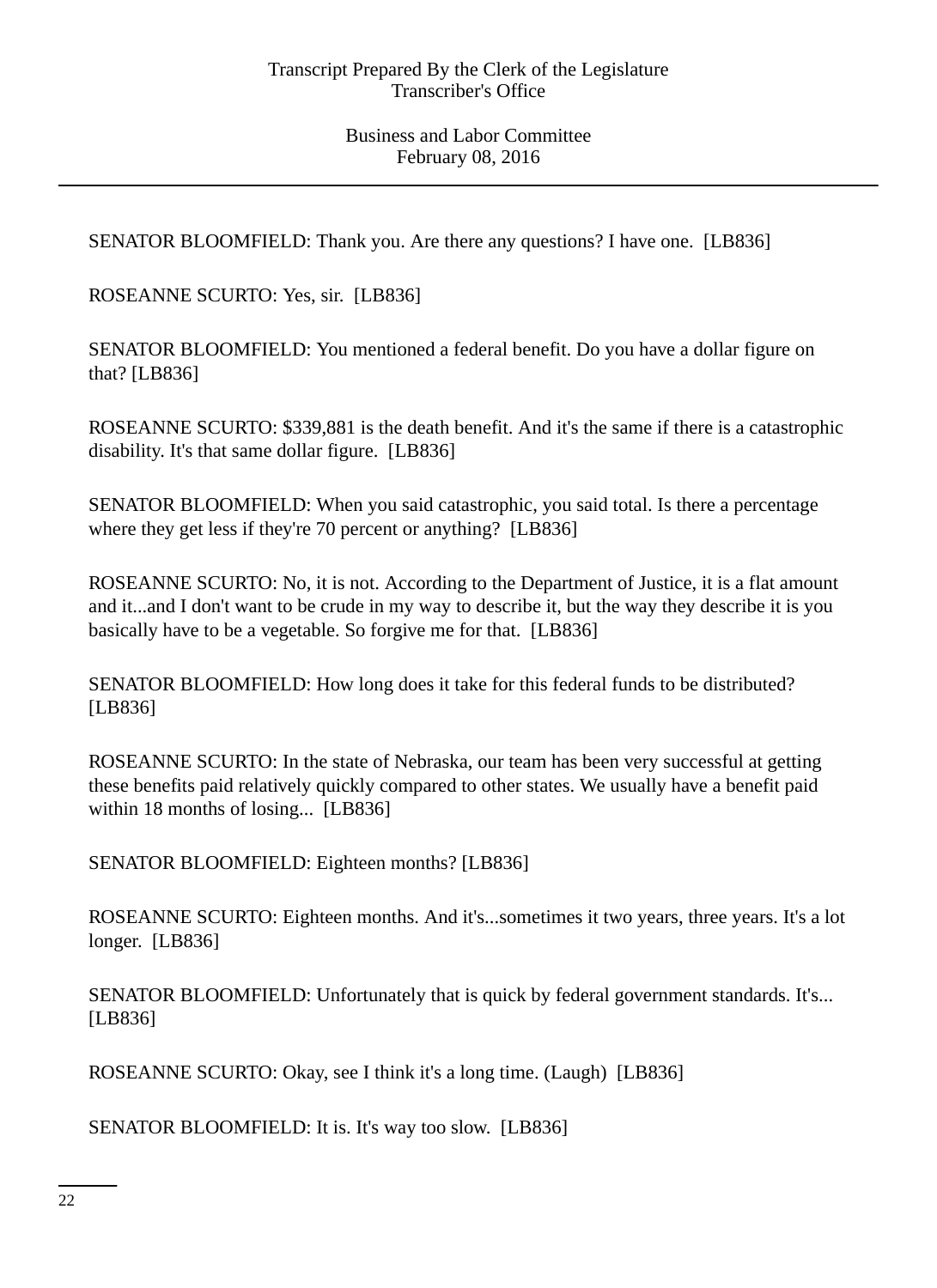ROSEANNE SCURTO: And it depends on what's going on in the United States as to how fast that might be paid. When the Prescott 19 were kill or when west Texas happened and all the firefighters were killed, because there were so many claims filed at the same time it did slow down the process. And you would think that they could just say, well, this one was accepted so this one, this one, this one would be. But that's not how the process works. [LB836]

SENATOR BLOOMFIELD: Okay. Thank you for your testimony. [LB836]

ROSEANNE SCURTO: Yes, sir. [LB836]

DARREN GARREAN: Good afternoon. Members of the committee, my name is Darren Garrean; first name is D-a-r-r-e-n, last name is Garrean, G-a-r-r-e-a-n, and I'm president of the Nebraska Professional Firefighters representing approximately 1,300 paid firefighters throughout the state of Nebraska. We are a proponent for this bill and feel very strongly about it. I think what this bill does should this Legislature pass it is it sends a message that the state of Nebraska believes in its first responders so much so that should somebody protecting the lives or the property in the state of Nebraska so much so that they believe in them that they give a one-time death benefit should somebody give that ultimate sacrifice in the line of duty. Albeit it...you know, the \$50,000, Senator Chambers, it may be a drop in the bucket of what a family may need. But if it might ease them burying that police officer, that firefighter, that EMT whether it be paid or volunteer, it might ease that family just a little bit knowing that I have the backing of the state of Nebraska and believing that the job that I did that my husband, my wife, my family member, inherently dangerous was felt by the Nebraska government that they did something to ease that family's pain. I realize that we're talking about money, but if the family has one less thing to worry about, particularly if you're burying a family member, it does matter. We've got into some other discussion, I think, about the local aspect of it and the federal aspect of it. The...I think what we've got to get back to, of this bill particularly, is a one-time death benefit should somebody die catastrophically in the line of duty outside of any other benefits which in the state of Nebraska for a firefighter, there is no death benefit. Iowa provides \$100,000 benefit. Missouri provides a \$25,000 benefit. Kansas provides \$100,000 benefit. And just in the region alone we're talking about a one-time death benefit of \$50,000 should somebody die in the line of duty. There are some work comp issues and those vary from state to state as well. But I think if we get back to the issue at hand of a one-time death benefit of what this does is what we're talking about, I think, keep it to that item alone. The issue about the local aspect of it, those being individually, whether it be negotiated or just out of the goodness of the local government, hey, we want to provide a benefit. I think that's separate, too, because that's...all across the board it's going to be different. If I want to protect my family and get a life insurance policy of, you know, \$50,000 or more, that would be upon my wishes, my family wishes. But I think this is sending a message that the state of Nebraska believes in its first responders. I know there's a lot of stuff in this committee. I'll keep it brief. So if there's questions, I'll gladly answer them. [LB836]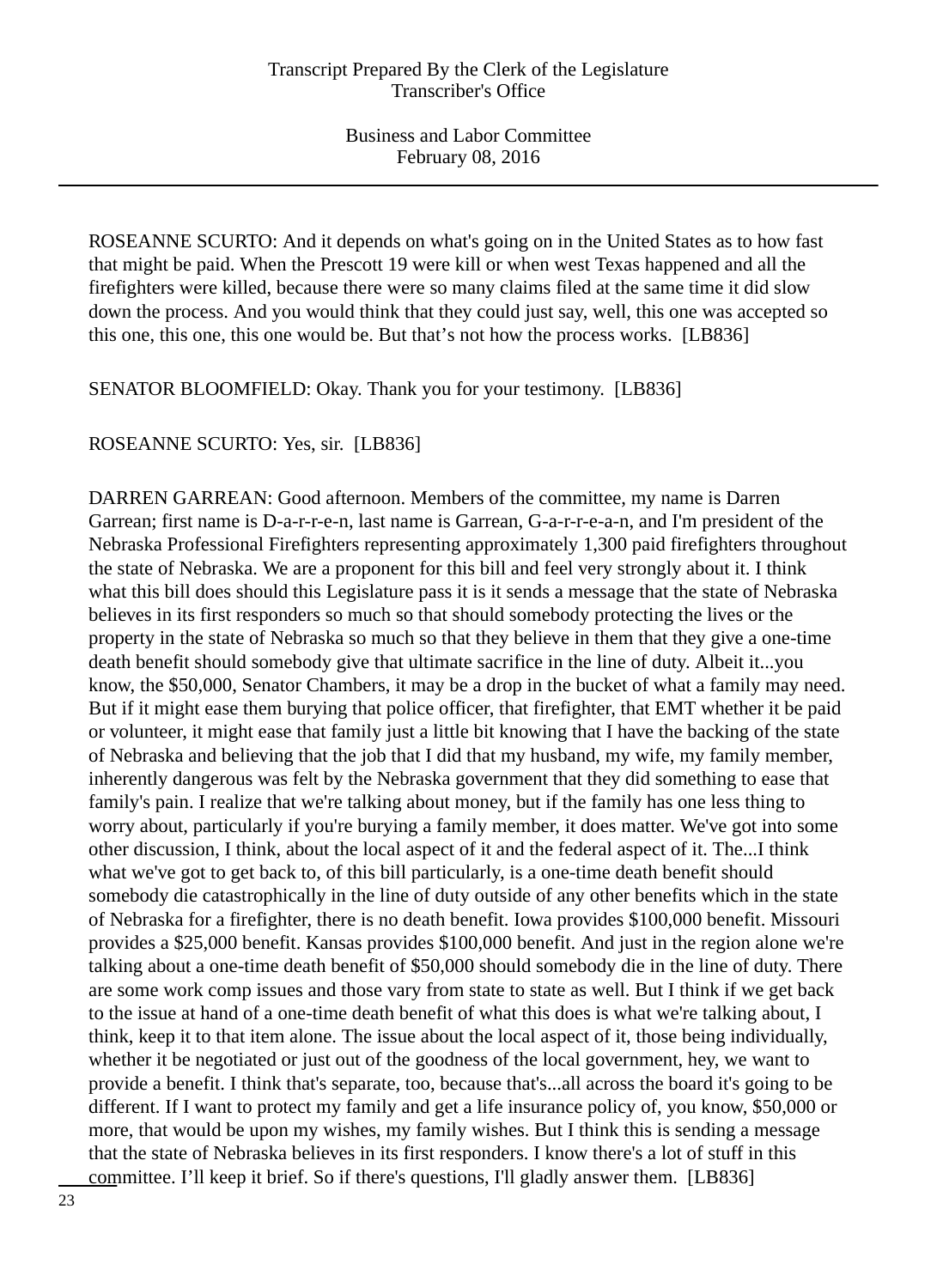SENATOR BLOOMFIELD: Do we have any questions for Mr. Garrean? Doesn't look like it. Thank you. [LB836]

DARREN GARREAN: Thank you. [LB836]

MICHEAL DWYER: Thank you. Good afternoon, Chairman Bloomfield, members of the Business and Labor Committee. My name is Micheal Dwyer, M-i-c-h-e-a-l D-w-y-e-r. I'm a 33 year member of the Arlington Volunteer Fire Department and secretary-treasurer of the Nebraska State Volunteer Firefighters Association. I apologize, I don't have prepared testimony. But I would offer a couple of things this afternoon: (1) qualified support for this bill. We really appreciate Senator Mello's efforts to advance what we think, particular to volunteer firefighters it's incredibly important; and (2) to act as a resource for any questions you might have. I know there was a number of questions earlier with respect to how this affects volunteers and I would be happy to help with that. If I could respond to a couple of mentions that were made earlier. Just to clarify that this does include volunteer firefighters in the state of Nebraska and I think there was some debate about that. But I think, particularly in Section (2), it clarifies that it absolutely does apply to that. Senator Crawford, you had mentioned work force, the importance of this for the work force. In the volunteer world that's a little bit different in that recruiting work force for us this is an ongoing, ever-troublesome procedure for lack of a better way to put it. We've been doing a lot of work with EMS volunteers particularly because about 80 percent of the volunteer world is EMS calls. And in Nebraska over the last four years, we've lost 1,200 providers. Last year we lost 205. So this, from that perspective, is incredibly important to the volunteer fire service world. Senator Bloomfield, you had referred to the death of a firefighter and I want to say this with all the respect that I can say and I hope that in no way this will be misunderstood, but with great respect, the death of a volunteer firefighter is different. It's incredibly tough. Praise God, I've never lost anybody in our department, but I know from attending those, they're incredibly emotional. Our LODD team will stand by the coffin from the time that it's released until the time that it's buried. The bunker gear hangs on the back of the truck as we go to the funeral. All of the firefighters that are able to attend process together. And the last thing that typically happens at the ceremony is that they page that volunteer firefighter for the last time. And having experienced a couple of those, they are different. And again, I mean that with great respect. So thank you for the opportunity to testify and be happy to answer any questions I can. [LB836]

SENATOR BLOOMFIELD: Do we have any questions for Mr. Dwyer? Seeing none, thank you. [LB836]

MICHEAL DWYER: Thank you. [LB836]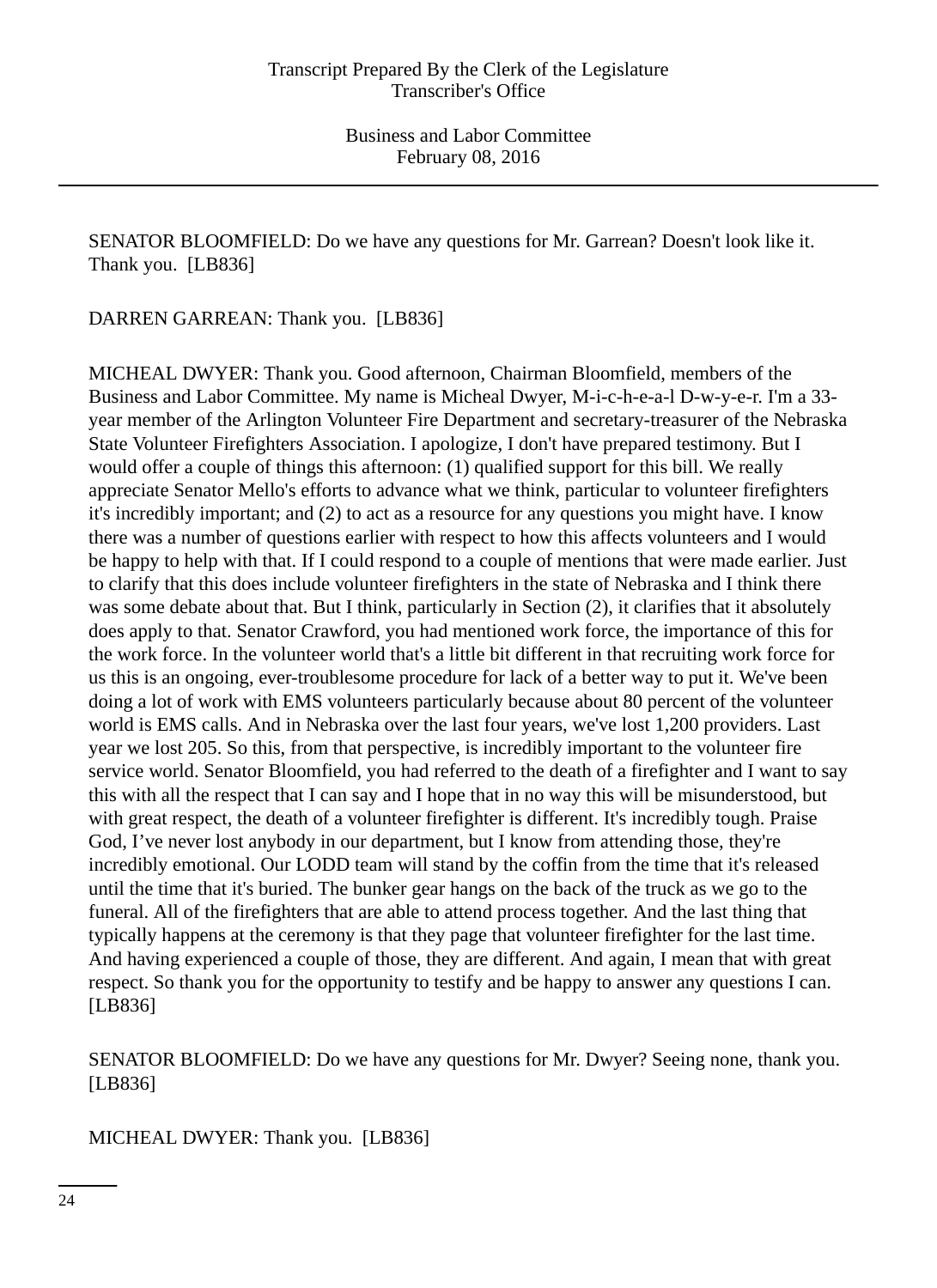Business and Labor Committee February 08, 2016

BRUCE BEINS: Good afternoon, Senators. My name is Bruce Beins; it's B-r-u-c-e B-e-i-n-s, and I'm here representing the Nebraska Emergency Medical Services Association. And I would say that we are cautious proponents of this bill. We see some real issues with the bill. The state of Nebraska is so diverse. With due respect to Senator Chambers' comments earlier, as you heard, about 80 percent of the volunteer firefighters in the EMS providers in the state are volunteers. Nebraska doesn't have an EMS system per se. We have a system that came about by evolution. I am the rescue captain for Republican City rescue squad, which is a village of less than 200 people. And I've provided that service for over 30 years now without any compensation and without any benefits. The problems that we see with the bill is with the definition of emergency medical services provider. Because Nebraska is so diverse, EMS is provided in Nebraska not only by some volunteer fire departments but from some stand-alone volunteer services, some third-party paid services, and also some hospital-based services. The way the definition, EMS per se is not even in the bill. It's under a definition of firefighter and it says you must be a volunteer firefighter, a paid or volunteer firefighter. Well, we have a lot of EMS providers out there and a lot of volunteer EMS providers out there that are not members of their volunteer fire department. They're still providing the service to their communities. So while we are a proponent of the bill, we would really like to see an amendment to clarify that you don't have to be a member of a fire department to be able to get this benefit. And I would be more than happy to answer any questions. [LB836]

SENATOR BLOOMFIELD: Are there any questions? Seeing none, thank you. [LB836]

BRUCE BEINS: Thank you. [LB836]

SENATOR BLOOMFIELD: Further proponent testimony? [LB836]

TIM DOWD: Good afternoon. My name is Tim Dowd, last name spelled D-o-w-d. We're a proponent of the bill. I'm appearing on behalf of the Nebraska AFL-CIO. I don't want to rehash all of the great comments and observations made by this committee as was the proponents. I do want to emphasize, however, that this bill does provide an acknowledgment. It provides an acknowledgment for what is clearly an inherent and a dangerous job. In any job, in any industrial occupation you're going to have some inherent risk. But I think it goes without question that the services provided to us as public service by these firefighters, by law enforcement agencies...and it is a dangerous job. We're dealing with violent offenders. We're dealing with the possibility of being stuck with needles contracting HIV, other types of contagious diseases, you're talking about going into burning buildings. These are all inherent risks that are not normally faced in any other type of an industrial setting. And what this death benefit does, it doesn't provide a grossly generous benefit to them, but what it does provide is an acknowledgement that these individuals are willing to risk their lives to provide a public service that is this necessary for this society to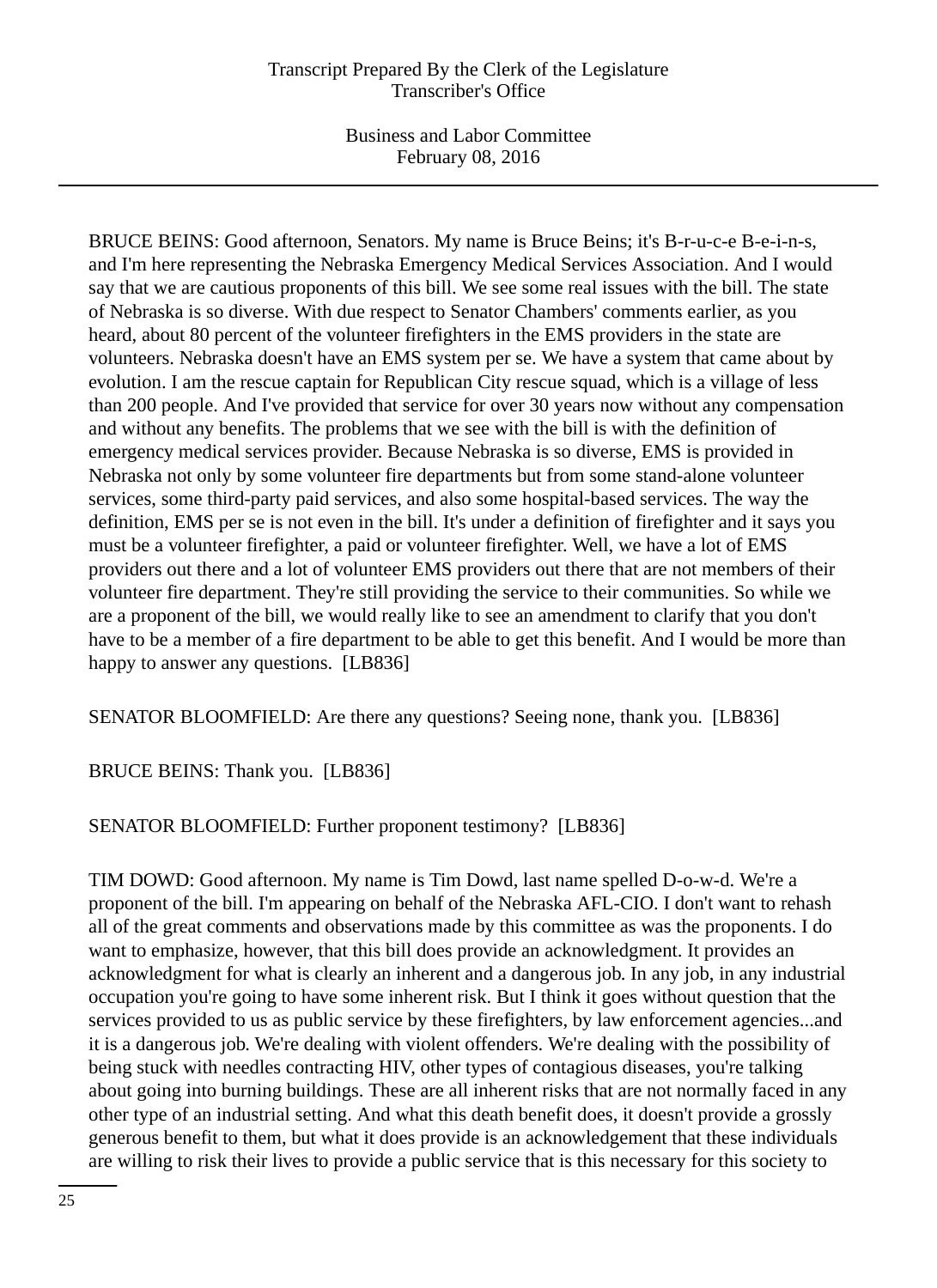Business and Labor Committee February 08, 2016

continue. And by providing this \$50,000 benefit, it provides some security for their families to bridge the gap in the unfortunate event something were to happen to these individuals. Additionally, Senator Crawford, I'd like to follow up on a question you asked. Does it provide any type of recruitment or retainment value? And I submit that it does. I think it goes to certain extent of common sense that, you know, the greater pay, the greater benefits, the greater compensation package, the better recruits you're going to have and you going to be able to retain them. And I think it does serve that additional purpose in addition to acknowledging the service that these individuals do provide for us. And, Senator Bloomfield, to follow up on a question you had asked, are there workers' compensation benefits available, a death benefit? There are. As the current statute is written, there's a \$6,000 burial benefit and there is a benefit payable to the spouses, The surviving spouse, for as long as they shall remain married. And that benefit is limited to two-thirds of the average weekly wages the employee was earning at the time their death as well as a benefit to their minor children limited to the...until they reach the age majority. However, that benefit is capped. It's capped at two-thirds of the wages they're earning at the time of the work accident. And if their wage rate is greater than the statutory weekly maximum benefit set by the state Legislature, presently that's \$785, there's no additional benefit coming. And again, as Senator Mello had indicated, this \$50,000 in response to Senator Chambers' question, is essentially an average of what the one-year salary would be which again would provide that financial bridge a gap for the services provided by these individuals. [LB836]

SENATOR BLOOMFIELD: Are there any questions of Mr. Dowd? Seeing none, thank you. [LB836]

TIM DOWD: Thank you. [LB836]

SENATOR BLOOMFIELD: Mr. Chairman, welcome back. [LB836]

SENATOR HARR: Thank you. [LB836]

SENATOR BLOOMFIELD: We're still in proponents. [LB836]

SENATOR HARR: Excellent. Well, I always appreciate Senator Mello bills. Anyone else here as a proponent? Opponents? Anyone here in the neutral on LB836? [LB836]

ROD REHM: Good afternoon. My name is Rod Rehm, R-e-h-m. I'm a lawyer here with a cold in Lincoln, Nebraska. And I wasn't going to testify on this, but as I listened to it, I support firefighters and policemen and I think it's a great bill. But statistically we've been averaging at least 36 workplace deaths in Nebraska over this 16-year period. That's 576 families. And those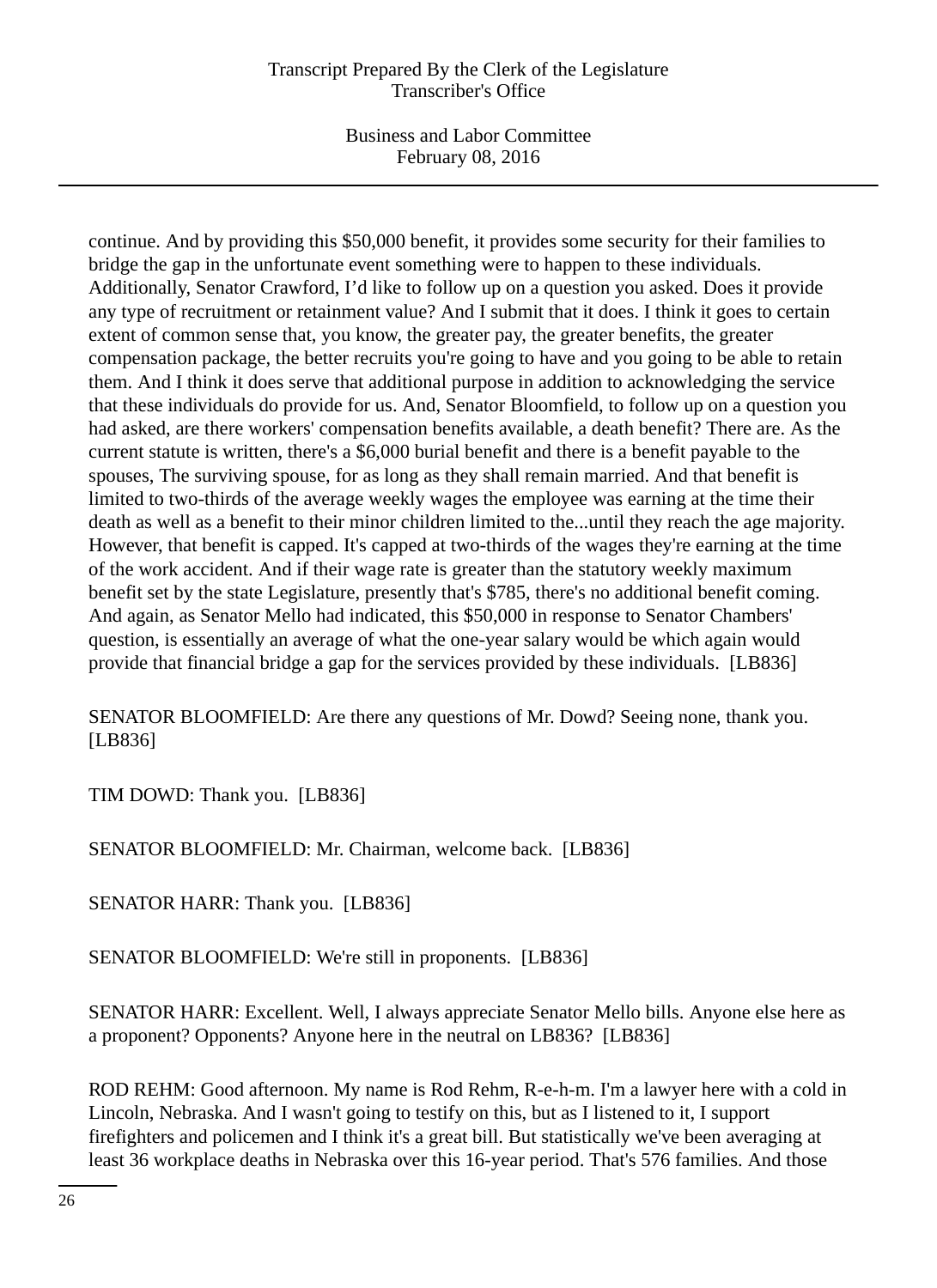workers have died in horrible ways. They've been chewed up in the equipment on construction projects, literally chewed into a thousand pieces. And their families have suffering everything that all these firefighters and policemen have. And I...if you want to create a special category for people so be it. But we ought to honor all the people that do these things. Steel workers have this motto: Building America one building at a time. I've had those guys fall off roofs and die and get crushed. They're doing a hell of a community service, so are road workers, so are the packing plant workers who get chewed up and spit out like the hamburger they're making. Just think about it. [LB836]

SENATOR HARR: Great. Thank you, Mr. Rehm. Anyone else in the neutral capacity? Welcome. [LB836]

BRAD RICE: (Exhibit 3) Good afternoon. Senator Harr and members of the Business and Labor Committee, I am Colonel Brad Rice, B-r-a-d R-i-c-e, superintendent of the Nebraska State Patrol. I would like to thank the committee for giving me the opportunity to appear before you today to offer my agency's neutral testimony on LB836 and to share some concerns with the language as it currently exists. Before I go on with my prepared testimony, it's my understanding that Senator Mello's intention is to bring an amendment which addresses a number of my concerns with the bill as drafted. As the superintendent of law enforcement and public safety, and as colonel of the Nebraska State Patrol, I would certainly support the concept of a line-ofduty death benefit for public safety officers. Nebraska State Patrol officers could benefit from such a program and we have experienced 11 line-of-duty deaths over the Patrol's 76 year history. Their sacrifice should have been recognized by such a benefit as proposed in this bill by Senator Mello and we thank him for bringing this issue forward on behalf of the brave men and women who protect and serve. The difficulty of this particular bill comes down to the administration of the line-of-duty death benefit. The bill proposes that as colonel of the State Patrol, I would be the compensation administrator. In cases in which a Nebraska State Patrol trooper is killed in the line of duty, it would seem to be a conflict of interest for the agency to determine whether the benefit should be payable and to whom it should be paid. In other cases when sheriffs and police chiefs have an officer who they believe died in the line of duty, determining whether that death is a result of an injury occurring during their service puts the Nebraska State Patrol in a position of making judgments that may cause hard feelings and potentially damage working relationships with our law enforcement partners. It would seem more appropriate to have an alternative agency, such as the Public Employee Retirement Agency or the State Claims Board, administer a complex benefit like the one proposed in this bill. I believe the determination of payments in a 45 day time frame would be an extremely difficult requirement to meet. Even disability claims through the Nebraska Public Employee Retirement System are not processed that rapidly. The Nebraska Workers' Compensation Courts do not make a determination of whether a death was caused in the scope of employment that quickly. Further, the probate courts do not probate an estate within 45 days. However, this bill requires that the Nebraska State Patrol determine the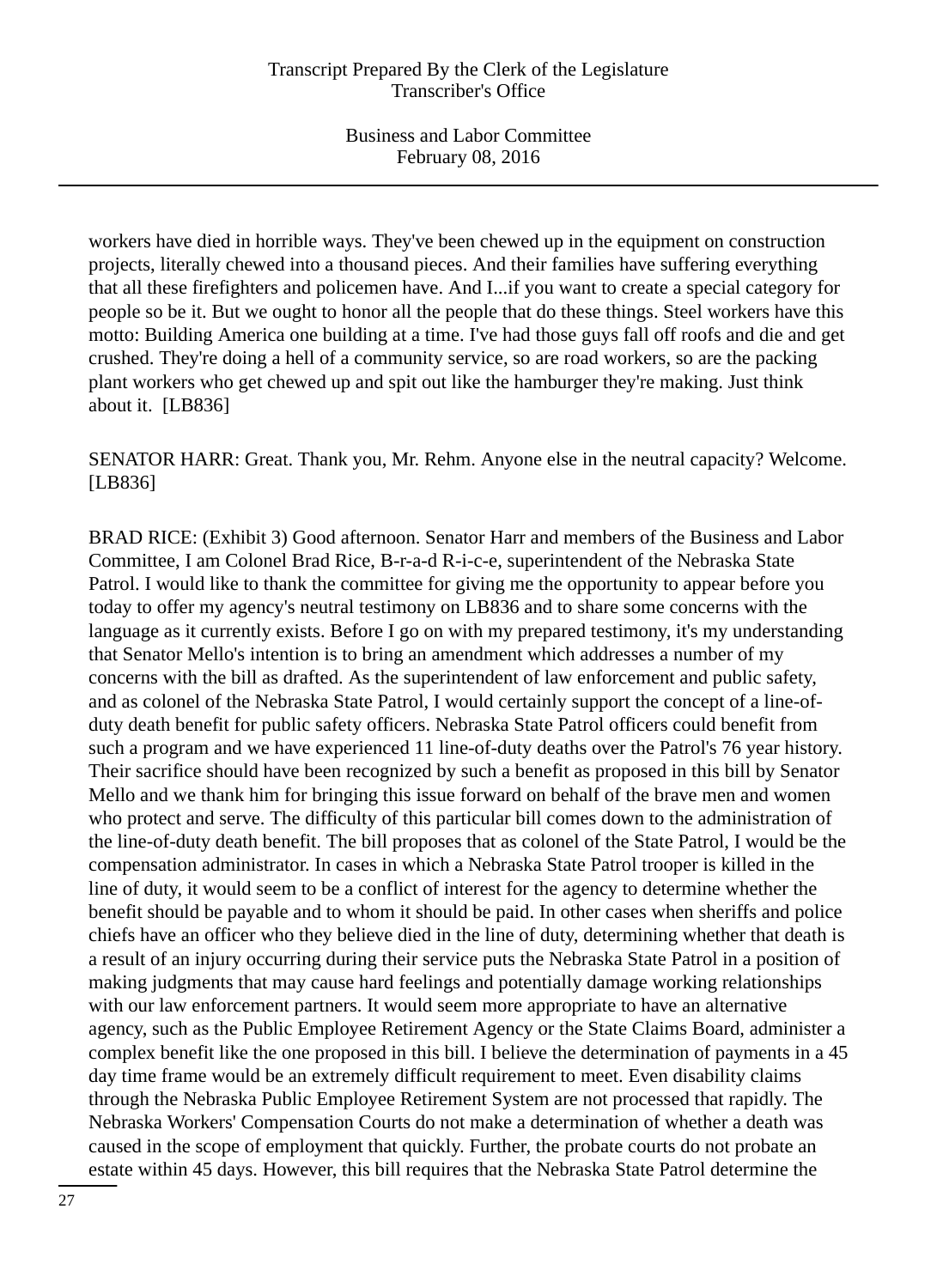Business and Labor Committee February 08, 2016

cause of death, determine whether it was in the course of duty, and not caused by willful misconduct or intoxication, all within a 45 day time frame. Further, the bill requires benefits to be paid out in accordance with a legally binding will. This would create issues if the court system has not yet determined that the will is a legally binding document. Clarification is necessary to clarify if benefits are to be paid after the estate has been probated which seems to be the only method in which these benefits could be allocated to be consistent with the language of the bill. The federal government has a similar line-of-duty death benefit. Less than half of their claims are approved within one year. In the Commonwealth of Virginia, their line of duty death benefit takes six to nine months to process. For a claim that requires review of law enforcement reports, medical records, autopsy reports, toxicology reports, marriage license, birth certificates, and a will, forty-five days may not be sufficient to read, research, and process such an extremely important claim. I believe all claims in Nebraska would be filed in good faith; however, I would note that federal benefits have been denied 26 percent of the time in 2013 and 12 percent of the time in 2014, utilizing a broader federal definition of what constitutes a line-of-duty death than what is proposed here. In LB836, any process must meet State Auditor requirements as this involves state funding. The process of administering the benefit simply cannot be a quick rubber stamp of approval on the application for benefits. Due diligence with regards to the investigation must be done and the time frame of 45 days simply does not offer enough time to do the benefit and the officer's family justice. In closing, I want to thank you Senator Mello for bringing forward this bill and hope that through further discussions with Senator Mello and the committee we can work together to make this bill workable. I will be happy to try to answer any questions that you may have. [LB836]

SENATOR HARR: Any questions? Senator Bloomfield. [LB836]

SENATOR BLOOMFIELD: Thank you, Chairman. Colonel Rice, welcome to the committee. Currently if a Highway Patrolman is killed in the line of duty, is there any death benefit for him at all? [LB836]

BRAD RICE: The state provides for \$10,000 life insurance. And then there are various life insurance policies that they can apply for on their own. And then of course they are eligible for the federal line-of-duty death benefit. [LB836]

SENATOR BLOOMFIELD: The 300-some-odd thousand (dollars). Okay. Thank you. [LB836]

BRAD RICE: Yes, sir. [LB836]

SENATOR HARR: Senator Crawford. [LB836]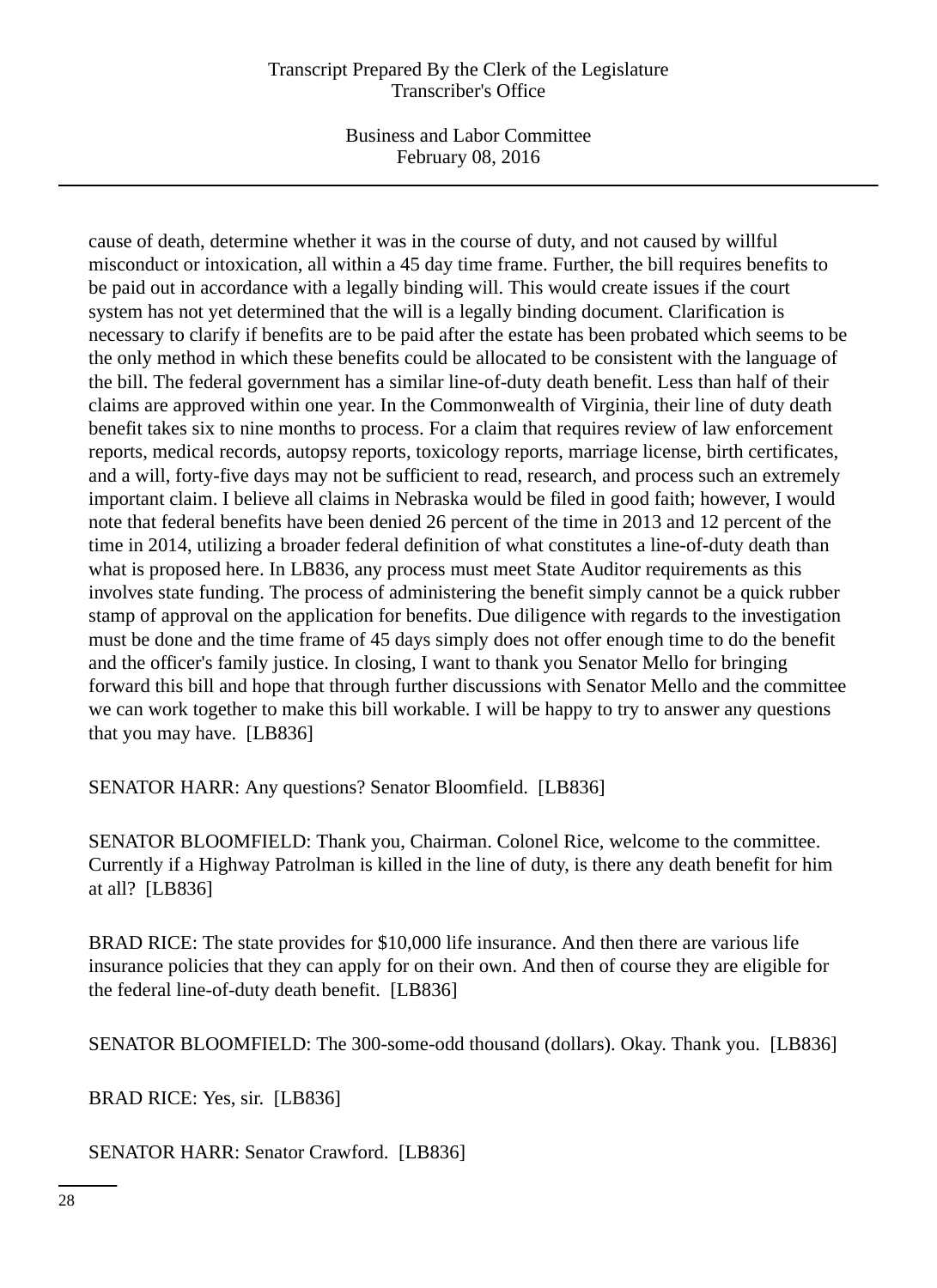SENATOR CRAWFORD: Thank you, Chairman Harr, and thank you, Colonel Rice, for being here. In your testimony when you talk about the federal benefit being denied 26 percent of the time in '13 and 12 percent in 2014. Do you mean for Troopers? Is that your rate of rejection? [LB836]

BRAD RICE: No, overall. [LB836]

SENATOR CRAWFORD: Overall, overall. [LB836]

BRAD RICE: Overall, nationwide. [LB836]

SENATOR CRAWFORD: And can you characterize what generally gets someone disqualified? I mean, you're raising this as a concern that you think their definition is broader so you're concerned about the narrowness of the definition. [LB836]

BRAD RICE: Yes, ma'am. I would...I know of some cases where an altercation may have occurred two or three days prior to an officer's death. And then there is the process of trying to tie the cause of death with the altercation. And sometimes those are very hard bridges to cross and a definite nexus has to be made. And that's just a single version of why it might be denied. [LB836]

SENATOR CRAWFORD: Thank you. [LB836]

SENATOR HARR: Any other questions? Let me ask you then, I'm trying to clarify your testimony. You are in favor of raising it to \$50,000, is that correct? [LB836]

BRAD RICE: Say that again? [LB836]

SENATOR HARR: You're in favor of raising the amount of the death benefit to \$50,000, is that correct? [LB836]

BRAD RICE: Yes, sir. [LB836]

SENATOR HARR: Okay. It's just you have technical issues with the bill. [LB836]

BRAD RICE: Yes, sir. [LB836]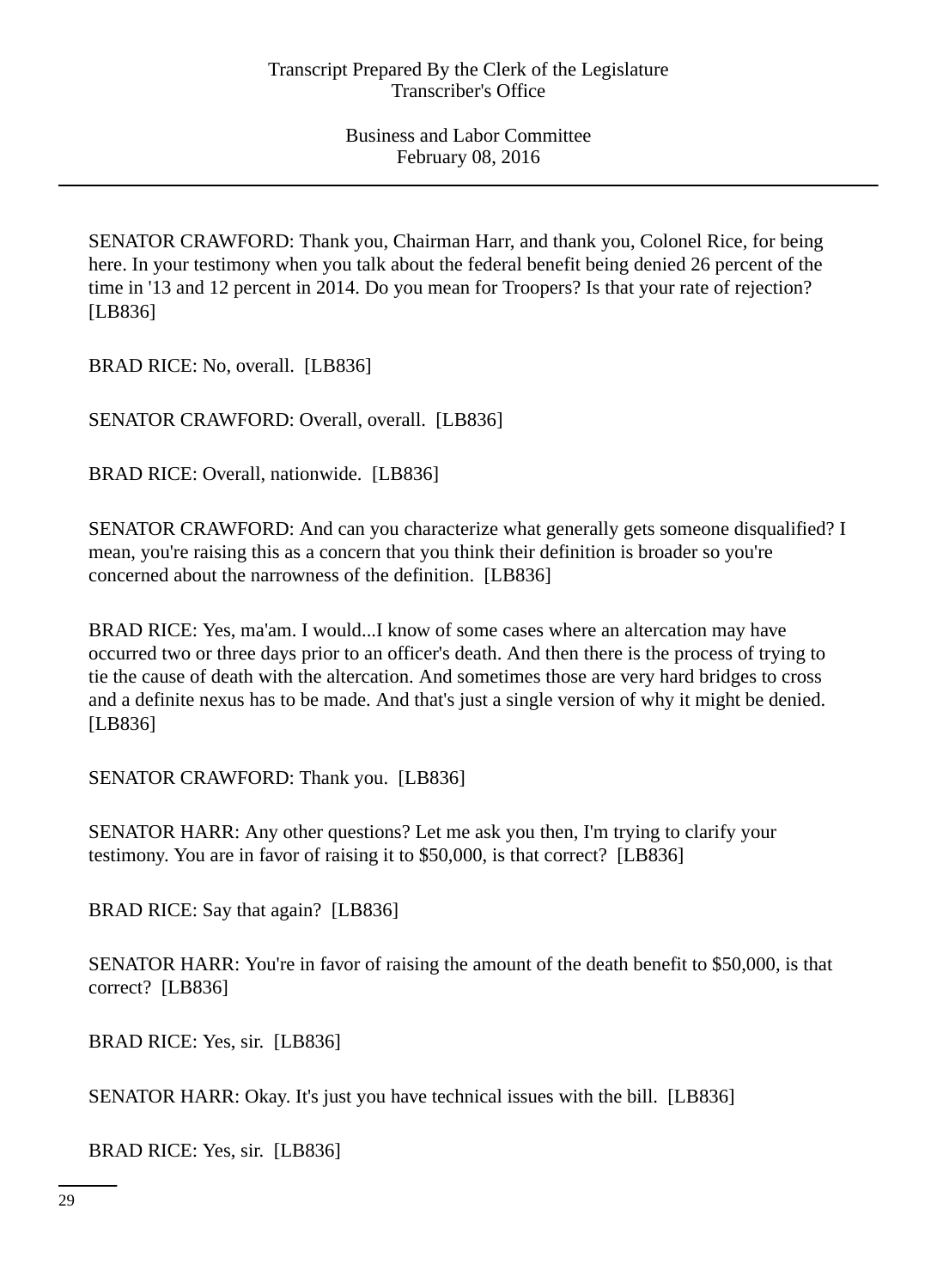SENATOR HARR: Okay. Great. Thank you, Trooper Rice. Any other questions based on that? Seeing none, thank you for your time. [LB836]

BRAD RICE: Thank you. [LB836]

SENATOR HARR: Anyone else here in the neutral capacity? Seeing none, and Senator Mello I believe stated he would waive closing on LB836. (Exhibit 4) For the record, we have a letter from the Fraternal Order of Police, Nebraska State Lodge from John Francavilla in support of LB836. And that closes LB836 and we will move on to LB743 with Senator Hansen. Welcome to your Business and Labor Committee. You may begin at your will. [LB836]

SENATOR HANSEN: Thank you, Senator Harr. Good afternoon, Chairman Harr and members of the Business and Labor Committee. My name is Matt Hansen, for the record, M-a-t-t H-a-n-se-n, and I represent Legislative District 26 in northeast Lincoln. I'm here today to introduce LB743. Under current law, a shoulder injury is treated as an injury to an arm. Thus, if a worker sustains an injury to the shoulder, he or she is limited to the compensation provided in the schedule contained in Section 48-121 of the Nebraska Workers' Compensation Act. LB743 would allow the Nebraska Workers' Compensation Court to award a loss of earning capacity in a case involving the loss of use of a shoulder. This means that the court would determine to the extent to which the injured worker's earning capacity has been diminished on account of the injury. The shoulder is probably the most mobile joint in the body. It's this mobility that makes the shoulder so critical to so many body movements. But this mobility can also stress the shoulder in ways that would make it prone to injury. When those injuries occur, they have a tremendous impact in the ability to perform daily activities. Think about how each one of you uses your shoulders during this hearing, repositioning the arm so that we can adjust the microphone or take notes or sip from a cup of coffee and so on. All of these affect us, although our jobs are fairly sedentary. Imagine the impact if a painter can no longer reach over his head or a mechanic can no longer work on a car raised on a hydraulic lift. For those whose occupations are limited to more manual labor, the impact is more than significant. A shoulder injury can occur as a result of repetitive job process or operation. Employees involved with tasks such as painting walls, lifting, and filing are at risk for shoulder injuries due to excessive overhead arm motion. The most common workplace shoulder injuries are rotator cuff tears and impingement. To me, treating the shoulder as an arm injury does not reflect the importance of that joint. Indeed the shoulder itself can compensate for some limitations due to injuries to the arm, this having diminished the impact...thus diminishing the impact an arm injury might have. But there's no similar joint that can compensate for an injury to the shoulder. I believe that our policy of the state should reflect the importance of the shoulder, especially in those cases where the workers' other skills are limited. Thus, why LB743 would allow the Nebraska Workers' Compensation Court to earn a loss of earning capacity in cases involving loss of use of a shoulder. With that, I will close and would be happy to answer any questions from the committee. [LB743]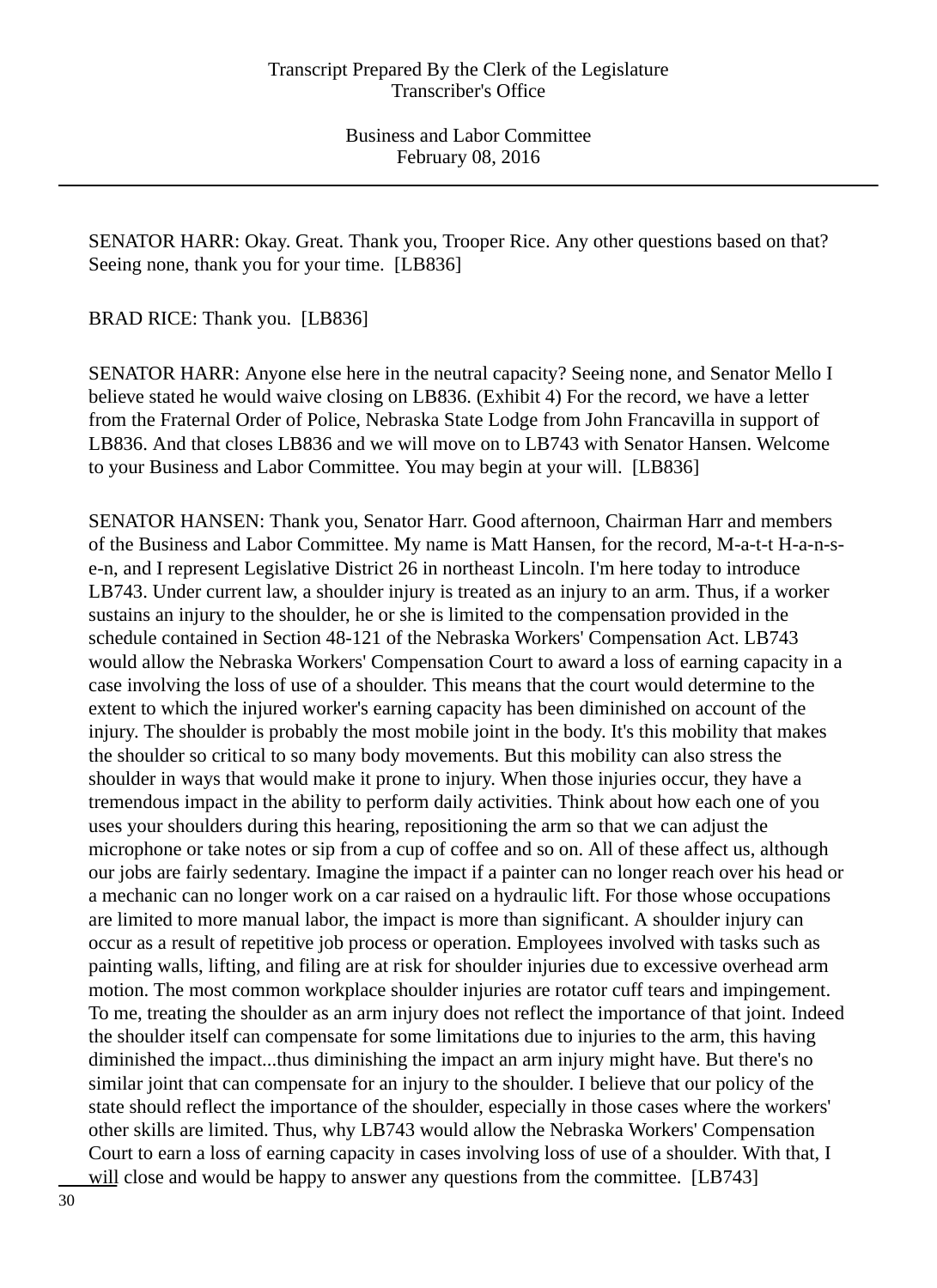SENATOR HARR: Thank you, Senator Hansen. Any questions for Senator Hansen? Seeing none, will you stick around to close? [LB743]

SENATOR HANSEN: I believe I will waive my close today. I have an appointment in my office that I'm late for. [LB743]

SENATOR HARR: All right. Well, thank you very much. [LB743]

SENATOR HANSEN: Thank you. [LB743]

SENATOR HARR: Anyone here to speak as a proponent of LB743? [LB743]

ROD REHM: (Exhibits 1 and 2) Once again, thank you, Chairman. My name is Rod, R-o-d, Rehm, R-e-h-m, a Lincoln attorney. I'm here on behalf of the Nebraska Association of Trial Attorneys in support of this bill. I've got a couple of pieces to circulate. I'd like to talk about reality about...one of my favorite law school professors talked about what happens down on the ground, what happens on these cases. And I wrote up a little illustration and for some odd reason it got labeled as LB847. I don't know where that came from, but that was a mistake. I'm going to give an example of a worker that's about a \$10 an hour worker. She gets her shoulder injured. She has to have a surgery. Depending upon who does the surgery she...and most likely she will have been sent to some surgeon by the employer because that happens all the time. And one of the reasons that the employers select the surgeons is there are different disability guidelines, different editions. Some are more conservative and some are less conservative. And the latest one typically gives a 2 percent or 3 percent disability to a shoulder, an operated shoulder. And what that boils down to in the case of this \$10 an hour injured woman is two \$266.68 a week for 4.5 weeks. That's a 2 percent disability. And the math comes out to about \$1,200. That's what she gets unless her injury is so severe that she can't return to work. And she may get some help with job searching, but the way these cases typically operate is that people are sent back to work rather quickly, particularly where there's nurse case managers pushing the doctors. And they will get back to work, you know, anywhere from two to three months after the operation. Many of them just don't make it and the doctors release them with little if any work restrictions. And they're forced with either working in constant pain or quitting. If they quit the employer will object to any type of voc rehab because there was a job available. That's how it works. And she'll go to a lawyer and a lot of lawyers will look at that and say, well, you are a low-paid worker and it's going to cost me a couple thousand dollars to put a case together because I'm going to have to send you out for doctor's examinations and maybe physical therapy testing. And then we're going to have to go to court to see if we can get you paid for a higher disability rating or maybe we can get you voc rehab. Most lawyers turn those cases down. Workers' comp is really an awful lot about leverage, the financial leverage of who runs the show. And they used independent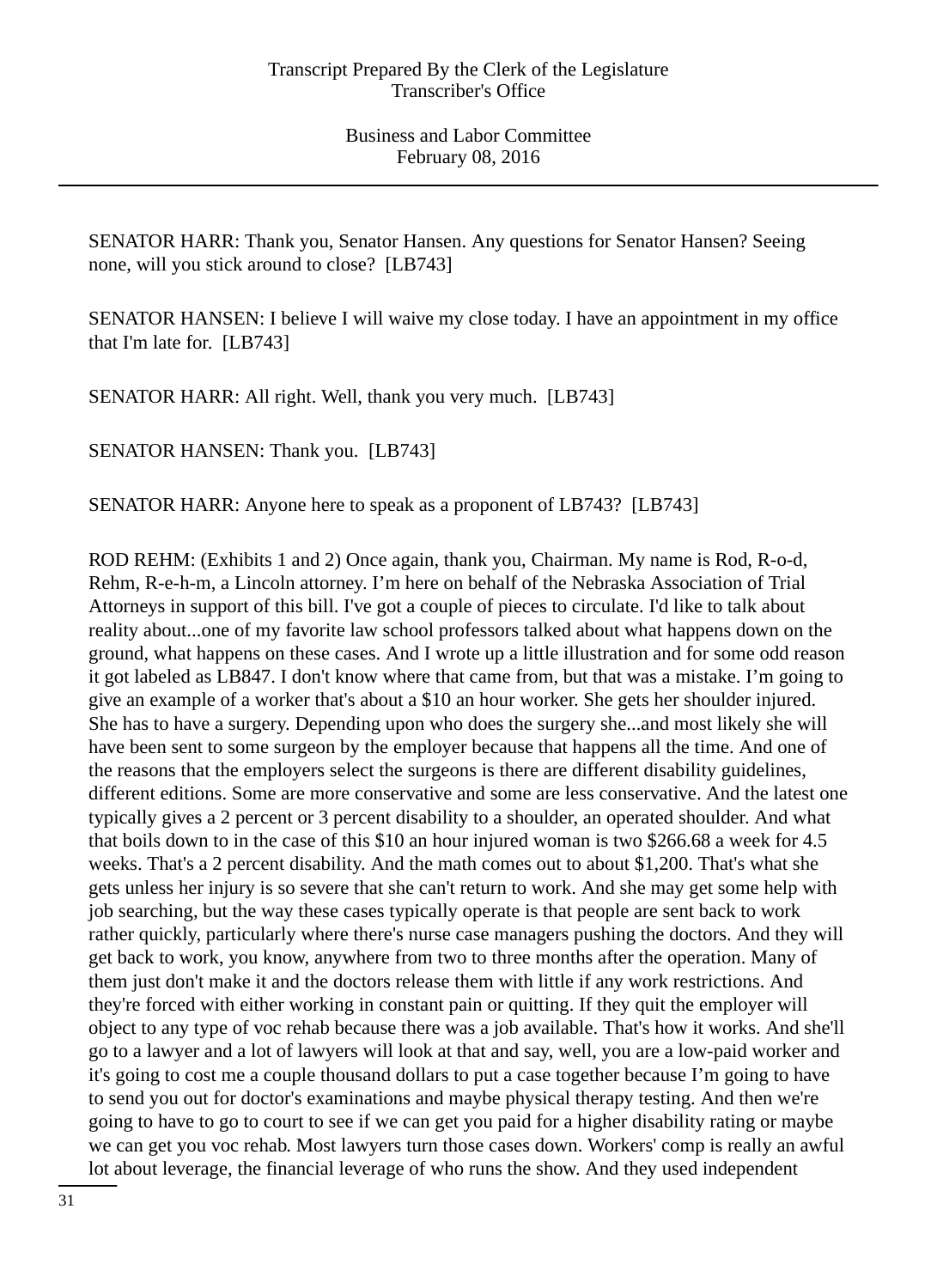Business and Labor Committee February 08, 2016

medical exams which more...can be most likely labeled as defense medical exams to throw in and get the low rating sometimes if the doctors aren't willing to give a rating. I gave some examples of a medical examiner that is very popular with the defense just because I wanted to show you what this is about. I want to take you down on the ground of what happens to worker. There's a guy that's...that we did of research on the Worker's Compensation Court on their website you can go to something called decisions and orders and put in a doctor's name. And you're going to get a listing of every time his name has shown up in a court record that's been kept by the Nebraska court, go back five years at the time. This particular fellow, and I'm not going to name his name, showed up 276 times; 273 of those times he was there for the employer. We took his deposition about this and he didn't deny it. He admitted in the deposition, and it's here in front of you, that, yeah, 98 percent of what I do I work for the employer. Well, this bill as a practical matter gives the worker a chance at getting somebody help because a 10 percent disability for a loss of earnings for somebody that can't work above their shoulders and can't lift much in this \$10 an hour example amounts to about \$7,000. Well, \$7,000 is going to get a bigger fight than trying to increase a 2 percent rating which gives you 4.5 weeks to 5 percent because you can't afford to do it because the worker doesn't have the money and they're the ones that reimburse their lawyers for it. We're not ConAgra. We're not Tyson Foods. We can't afford to pay some guy a couple thousand dollars--and that's what they cost--to say what you want them to say. And this bill gives the worker some leverage to get paid the way they should be paid for how this takes away their earning ability. [LB743]

SENATOR HARR: Great. Thank you, Mr. Rehm. Any questions? Thank you for your time. Appreciate it. Anyone else here as a proponent on LB743? Welcome. [LB743]

DARCY TROMANHAUSER: (Exhibit 3) Good afternoon, Senators. My name is Darcy Tromanhauser; that's D-a-r-c-y T-r-o-m-a-n-h-a-u-s-e-r, and I'm here from Nebraska Appleseed, a nonprofit dedicated to justice and opportunity for all Nebraskans. And today...we work at Appleseed on worker safety issues interacting with hundreds of workers across the state in meat packing and food processing every year. And unfortunately, shoulder injuries are pretty common. We see that all the time. And so we support LB743 because we believe it's important that the Nebraska workers' compensation system adequately addresses shoulder injuries. Again, the purpose of the workers' comp system is to provide an incentive, an important incentive to employers to bear the cost of maintaining a safe workplace and ensure that they and not society and individual families are bearing the costs workplace injuries. And so by doing that we have a public interest in making sure that if a Nebraskan is injured at work, he or she can access the treatment and the proper benefits that they need to return to work. And in that way we ensure that Nebraska's families are strong and that our industries are sustainable. So in ensuring that we're properly addressing shoulder injuries, we support LB743. [LB743]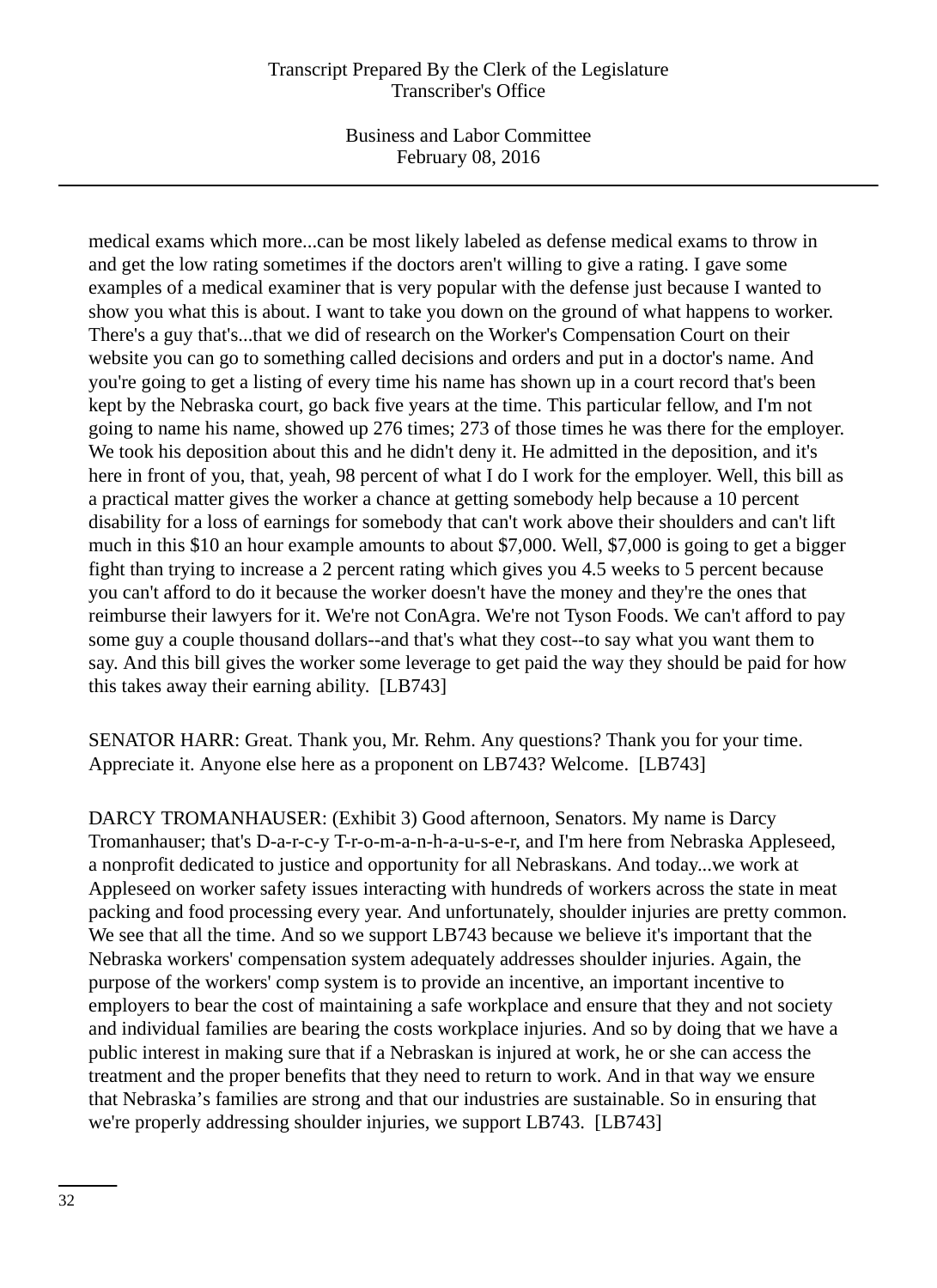SENATOR HARR: Thank you, Ms. Tromanhauser. Any questions? Seeing none, thank you for your testimony. Anyone here as a proponent, LB743? Welcome. [LB743]

TIM DOWD: Good afternoon. Tim Dowd, D-o-w-d. I'm a proponent for LB743. This is an extremely important legislative bill. To give you a CliffsNotes version of how workers' compensation works, as I explain to all my clients, you have two types of injuries to generalize. You have injuries called your scheduled member injuries. Those your limbs: your feet, your arms, your hands, your toes. On those types of injuries you're compensated based on a doctor consulting the American Medical Association Guides to the Evaluation of Permanent Impairment. And as a previous proponent, Mr. Rehm, addressed, you can find doctors one of which he found 273 out of 276 times gives an opinion based on his arbitrary figure he's pulling from the AMA Guides to sign an impairment. And based upon that impairment for a scheduled injury--a limb, a shoulder--that's what that injured employee is to be compensated for. A different type of injury is what you call a whole-body injury. That's an injury to your neck, the trunk of your body, your whole body. The benefits your entitled to compensation for in those injuries are loss of earnings capacity. And those benefits aren't calculated based on some arbitrary figure pulled out of a book. Instead those are benefits that are determined by somebody called a vocational consultant, an expert in the labor field. And that individual will sit down and meet with the injured employed go over their age, their educational background, the abilities and wages they used to be able to earn, and their restrictions, the restrictions indicating what loss of access do they have from this labor market. It looks at what was the injured employee able to do before they got injured to what they're able to do now. When we're dealing with a shoulder injury, as Senator Hansen indicated, the shoulder is a part of the body you use in everyday life activity. All of us are using it here. It's your main thrust and ability to perform job functions. And the proper way to compensate that is not by grabbing some arbitrary figure out of a book where you can find your own defense doctor to provide that, rather it's to take into consideration the true effect it has on that individual's earning capacity. And we can talk theory or we could look at real-life examples to really show how this affects someone. And I have an individual, a client who is a mechanic. He's got a seventh grade education. But due to hard work, he taught himself a trade skill and that trade skill is being a mechanic. And he worked his way up despite a seventh grade education to earning a wage of about \$26, \$27 per hour. Unfortunately, he was involved in work action which resulted in the amputation of his arm. Based on the current statute, the only compensation this individual is going to be entitled to is whatever percentage of disability he has for that shoulder injury multiplied by the amount of weeks he's entitled to for the shoulder injury. Doesn't it make sense the true compensation should be...here we've got a limited education individual who I believe he's 44 years of age whose only occupational base has been that of a mechanic where he's able to work himself through the hard work teaching skills of the trade and to compensate him on a loss of earnings capacity as opposed to some arbitrary impairment? It only makes sense because by loss of earning capacity you're truly looking at what is the loss of occupational basis the individual has sustained as a result of an injury to a part of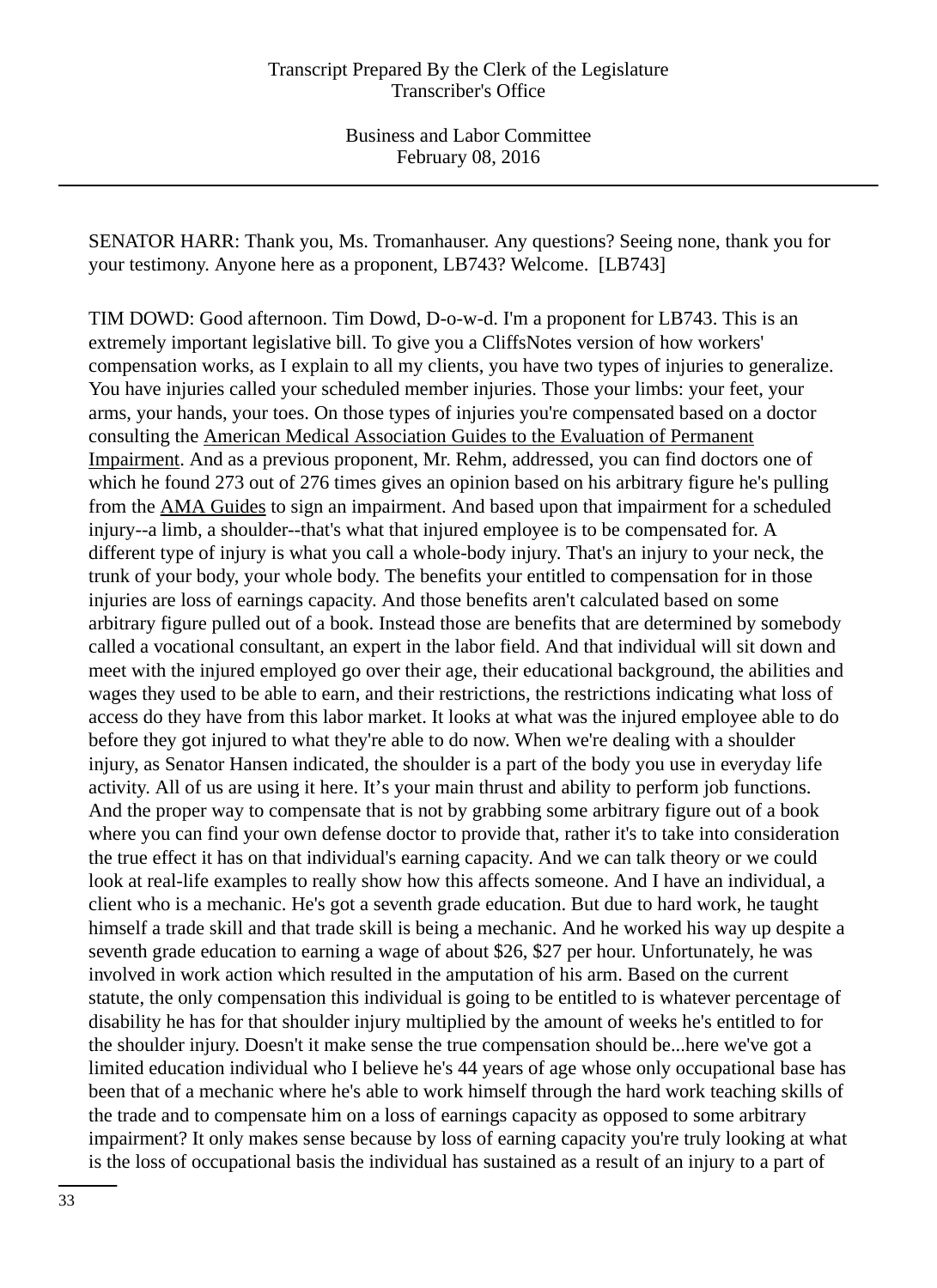your body that is required in the everyday life activity, both recreational as well as work. It's only fair and that is the spirit intent of the Nebraska Workers' Compensation Act. And with respect to any type of financial burden that it would cause to the employer or the insurance agencies, this is something that the state of Iowa has compensated for years. The state of Iowa compensates shoulder injuries as a whole-body injury entitling the individual over there it's called industrial loss as opposed to a loss of earning capacity. But it has not resulted in any bankruptcies being filed or any major financial consequences. And I see that I'm out of time. If there's any questions, I'd be happy to answer them. [LB743]

SENATOR HARR: Thank you, Mr. Dowd. Any questions for Mr. Dowd? Senator Johnson. [LB743]

SENATOR JOHNSON: Thank you, Senator Harr. Just a comment I guess, you talked about how often we use our shoulders. [LB743]

TIM DOWD: Correct. [LB743]

SENATOR JOHNSON: So probably the most wear and tear, maybe it's in your knees because you're overweight. But you're using your shoulder all the time. How hard is it to quantify a percentage or...you could hurt your shoulder, throw it out of place or whatever doing anything and then coming back and filing a claim. Is it...how is that different from somebody blowing out a knee at home and trying to hobble to work and claim it? [LB743]

TIM DOWD: If I understand your question, Senator Johnson, the response would be it's going to be subject to a medical opinion from a physician indicating the extent of the permanency and restriction sustained as a result of that work accident. So you might have an arthritic condition in your shoulder, but if you're involved in a work accident that accelerates, worsens, aggravates, speeds up that preexisting arthritic condition because of a work accident and there's limitations because of it, that's what is going to drive and determine what your benefits are for the shoulder injury just as it is with any other body part. [LB743]

SENATOR JOHNSON: Okay. Thank you. [LB743]

SENATOR HARR: Great. Thank you, Senator Johnson. Any other questions for Mr. Dowd? Seeing none, thank you for your time, sir. [LB743]

TIM DOWD: Thank you. [LB743]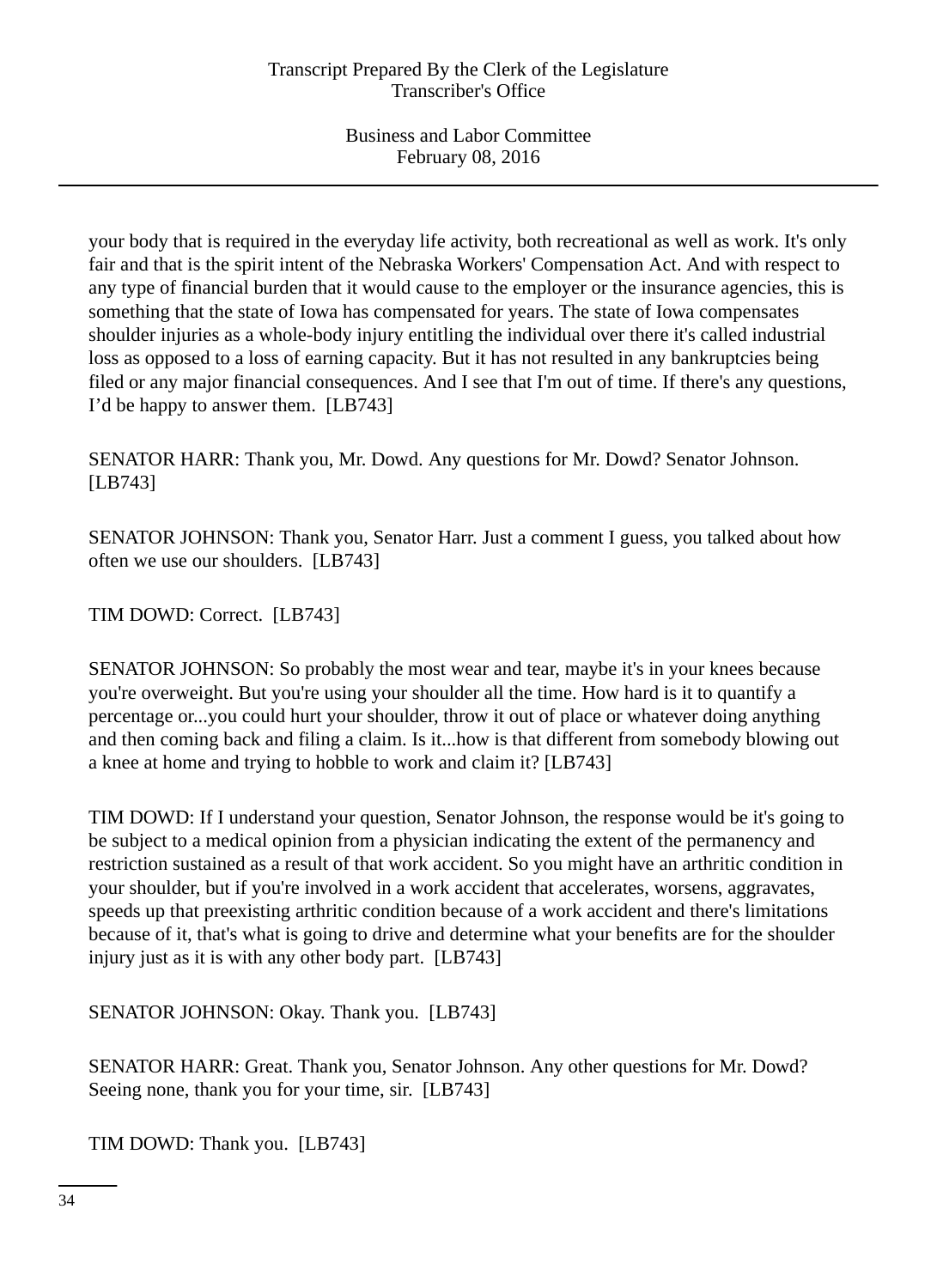SENATOR HARR: Any other proponents here on LB743? Anyone here in opposition? Welcome back, Mr. Jones. [LB743]

DALLAS JONES: Good afternoon. My name is Dallas Jones, D-a-l-l-a-s J-o-n-e-s. I'm appearing on behalf of the Nebraskans for Workers' Compensation Equity and Fairness as well as the Nebraska State Chamber of Commerce and Industry. I appear in opposition to LB743 for several reasons. First of all, let's make sure that we just call it what it is. This is...represents a significant increase in the cost of workers' compensation both to private as well as public employers. I want to correct something that Senator Hansen mentioned during the introduction, not to be critical of him but to make sure that we all understand exactly what the rules are. In workers' compensation, as Mr. Dowd explained, you have the scheduled members and you have whole-body injuries. A shoulder injury may or may not be one or the other. We have a test that's a very workable test and has been in place for a number of decades that helps us determine is this injury one that impacts the whole body so that the compensation mode should be for earning capacity loss, or is it an injury that impacts this employee's upper extremity, how they use and manipulate only the upper extremity, in which event then it's a scheduled member. That's a system that has worked well and continues to work very well. Sometimes it's hard to know and that's why we have judges who have to decide those. But in terms of what is it, a schedule or a whole-body injury? The system works quite well. I will tell you that to say that shoulders should be compensated one way or the other misses the primary point. How do you define a shoulder? I'm sitting by Dr. Bozarth. I don't know if he's going to testify today but he's an orthopedic surgeon and he's far better equipped to tell you about all the different pieces of the anatomy of that area we generally kind of refer to as a shoulder. But it...you would have to define what neurological impact results in a shoulder, what is the vascular problems that can be related to a shoulder injury, you have to define that in terms of the bony injuries, the muscular pieces of it. It is a very complex area. And I can assure you that if the bill goes forward and it defines shoulder...it doesn't define shoulder, you will see a significant amount of litigation over what is and what is not a shoulder because there are a lot of pieces and parts that go into that. Focusing on what's the function which is the primary basis of our entire system, how does an injury...how does an injury affect function is where the focus needs to remain. If that injury causes significant functional loss to that arm, for example, the guides that various folks have mentioned take that into consideration. The number goes higher the greater degree to which that function is limited. As we go backwards and it's less function, the number goes down. So what they're talking about in large part is taken account for in the guides that the doctors are interpreting. I will close on this point. There...while a shoulder is certainly important, it's no more important than a hand. As a matter of fact, if you don't have the hand, you're not to use the shoulder very much. There is no limit to the same argument being made with each and every body part that we have. Some have more, some have less significance. They're all harmful to the employee when they lose some function. But we have a balance that this state has to maintain in terms of the no-fault system that entitles employees to all the benefits to which they're entitled and the cost of those benefits.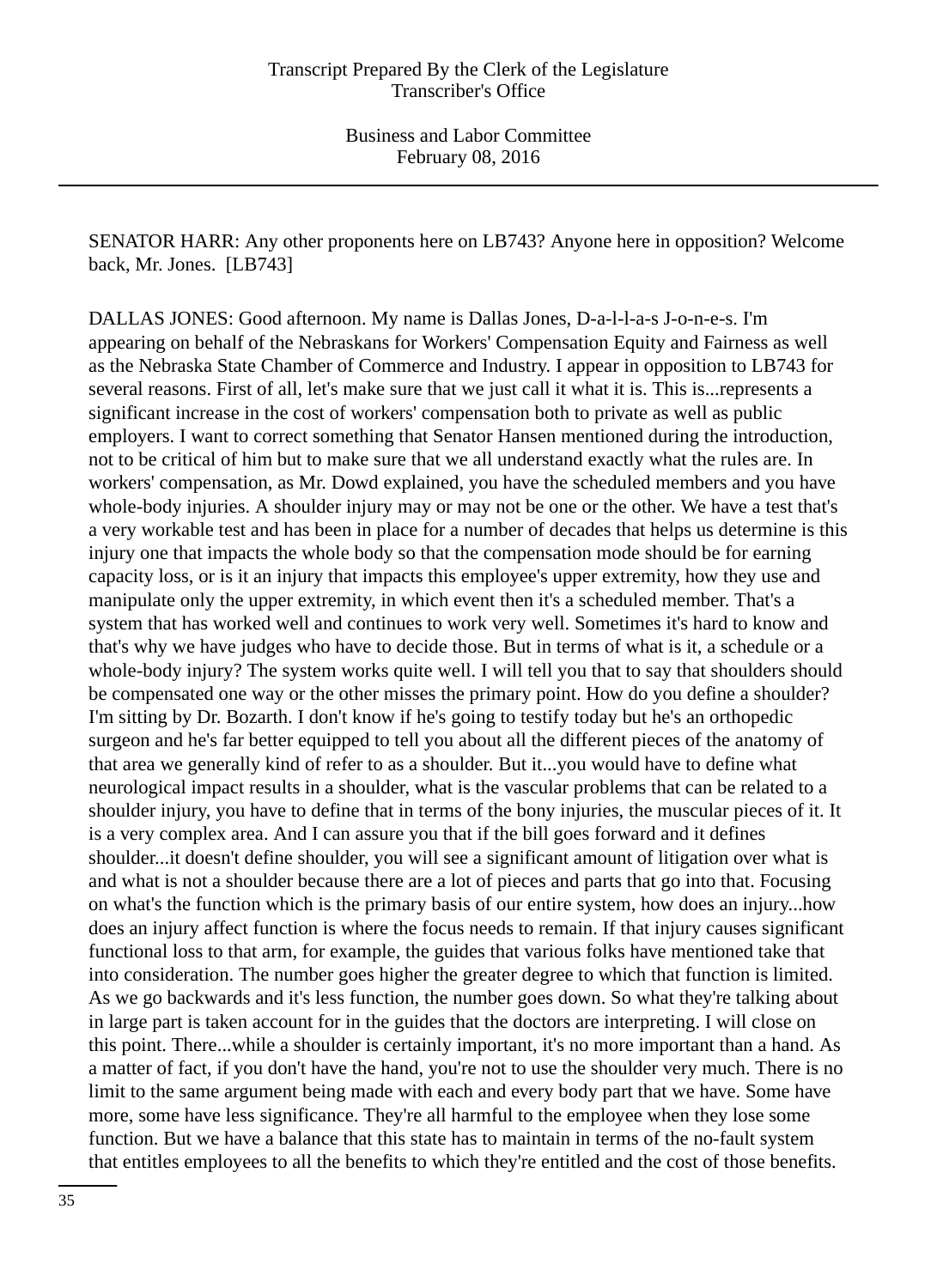And each time that we start tinkering with what is and what is not a shoulder, what is not an extremity, what is not something compensated on an earning capacity loss, we have put that balance out of place and we've opened Pandora's door if you will. And this won't be the last time we address that. I would be happy to field any questions. [LB743]

SENATOR HARR: Thank you, Mr. Jones. Any questions? Seeing none, thank you for your testimony and your time. [LB743]

DALLAS JONES: Very good. Thank you. [LB743]

ROBERT HALLSTROM: (Exhibit 4) Chairman Harr, members of the committee, my name is Robert J. Hallstrom, H-a-l-l-s-t-r-o-m. I appear before you today as registered lobbyist for the National Federation of Independent Business in opposition to LB743. Mr. Jones has covered most of the comments that I have in my written testimony. We, too, are concerned about the precedent of, where does this end? Do we go to a hip having an impact on the body as a whole and providing for loss of earning capacity in every situation? It does increase significantly the cost of workers' compensation for employers. And with that, I'd be happy to address any questions that the committee may have. [LB743]

SENATOR HARR: Any questions for Mr. Hallstrom? Seeing none, thank you for your brevity. [LB743]

ROBERT HALLSTROM: Thank you. [LB743]

SENATOR HARR: Anyone else here in opposition to LB743? Seeing none, anyone here in the neutral capacity? Welcome. [LB743]

DENNIS BOZARTH: Senator Harr, Senators, my name's Dennis Bozarth, B-o-z-a-r-t-h. I am an orthopedic surgeon here in Lincoln. I was here to testify about a different bill. And then listening to this and so I had to make some comments. The...in my private practice at Lincoln Orthopedic Center, I do workmen's compensation. That's what I primarily do. I also do independent medical examinations. The determination of an impairment is based on using what we have as references, mainly it's the AMA Guides (to the Evaluation) of Permanent Impairment. This has been set down and physicians have tried to determine what each part of the body is worth as far as a percentage, not as about what its use is. It's just what its value is. So in the upper extremity if you lose your hand at your wrist, you've lost 90 percent of your arm with a completely normal elbow and shoulder. So when we give these impairments. We don't just do these haphazardly or arbitrarily. We try to use the objective findings that we can find, and by instruction, you're to give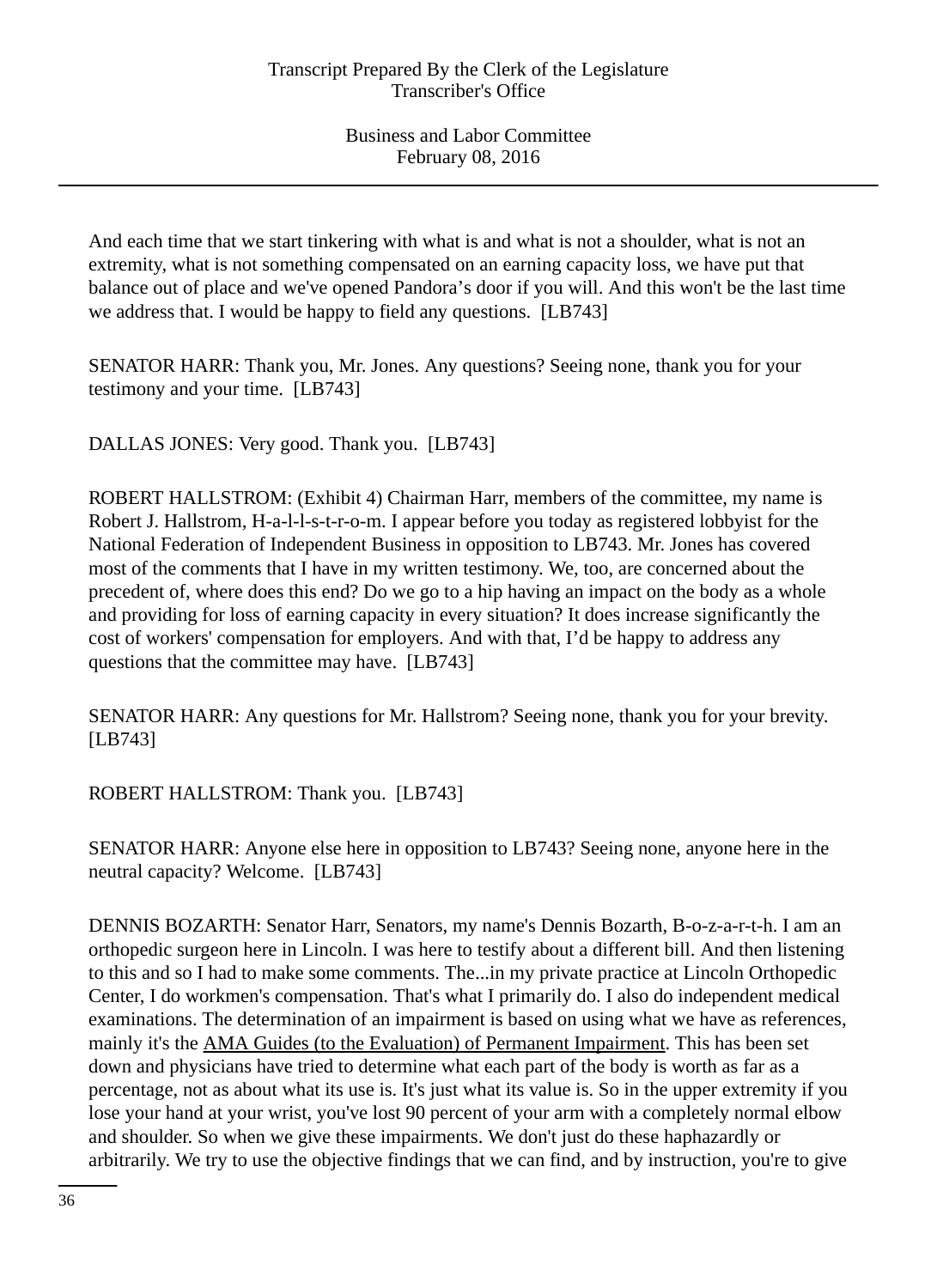the highest value that you can come up with, not the smallest value. I just wanted to clarify also that independent medical examiners, for the most part when you do those, who sends you the people are the insurance companies, not the plaintiffs attorneys. It's the defense side. So if there is...if it appears that an independent medical examiner is skewed in their people they see, it is for that reason. As I've told the attorneys all the time, I'm more than willing to see anybody anytime. So I just wanted to bring those points up and see if you had any questions regarding shoulders. [LB743]

SENATOR HARR: Great. Thank you, Dr. Bozarth. Any questions? Senator Ebke. [LB743]

SENATOR EBKE: Thank you, Senator Harr. And I would just attest to Dr. Bozarth's capabilities with respect to shoulders. He set a fractured dislocation of my shoulder almost 20 years ago. [LB743]

SENATOR HARR: Excellent. (Laugh) Seeing no others, thank you. Anyone else in the neutral capacity? With that, that closes LB743 and we'll move on to Senator Ebke's LB1001. [LB743]

SENATOR EBKE: Thank you, Chairman Harr and fellow members of the Business and Labor Committee. For the record, my name is Senator Laura Ebke, L-a-u-r-a E-b-k-e, representing Legislative District 32. I am here today to introduce LB1001 to the committee. LB1001 would provide definitions for "loss or loss of use", meaning permanent loss of physical function and "member", which would be an arm, leg, ear, eye, or a nose for purposes of a loss of earning capacity determination when an injured employee suffers the loss or loss of use of more than one member or parts of more than one member. LB1001 is designed to clarify the provisions of Nebraska Revised Statute 48-121 relating to the circumstances under which Workers' Compensation Court can award benefits based upon loss of earning capacity when a loss or loss of use of more than one member or parts of more than one member have resulted in the same accident or illness. The Nebraska Legislature amended the Workers' Compensation Act in 2007 through LB588 by adding a provision in Nebraska Revised Statute 48-121(3) to allow employees suffering injuries to more than one scheduled member in the same accident to be awarded benefits based upon a loss of earning power if, (1) in the Compensation Court's discretion, benefits payable pursuant to the schedule do not adequately compensate the employee, and (2) the employee's loss or loss of use results in at least a 30 percent loss of earning capacity. The Legislature adopted workers' compensation reform legislation in 2007 in the form of LB588. The primary component of the legislation revised the manner in which large hospitals were reimbursed in connection with workers' compensation claims. In addition, the legislation revised the manner in which benefits could be determined in cases in which an employee suffered multiple scheduled member injuries. It is this issue that is addressed by LB1001. With the passage of LB588, a substantial change in policy was adopted which benefited injured workers.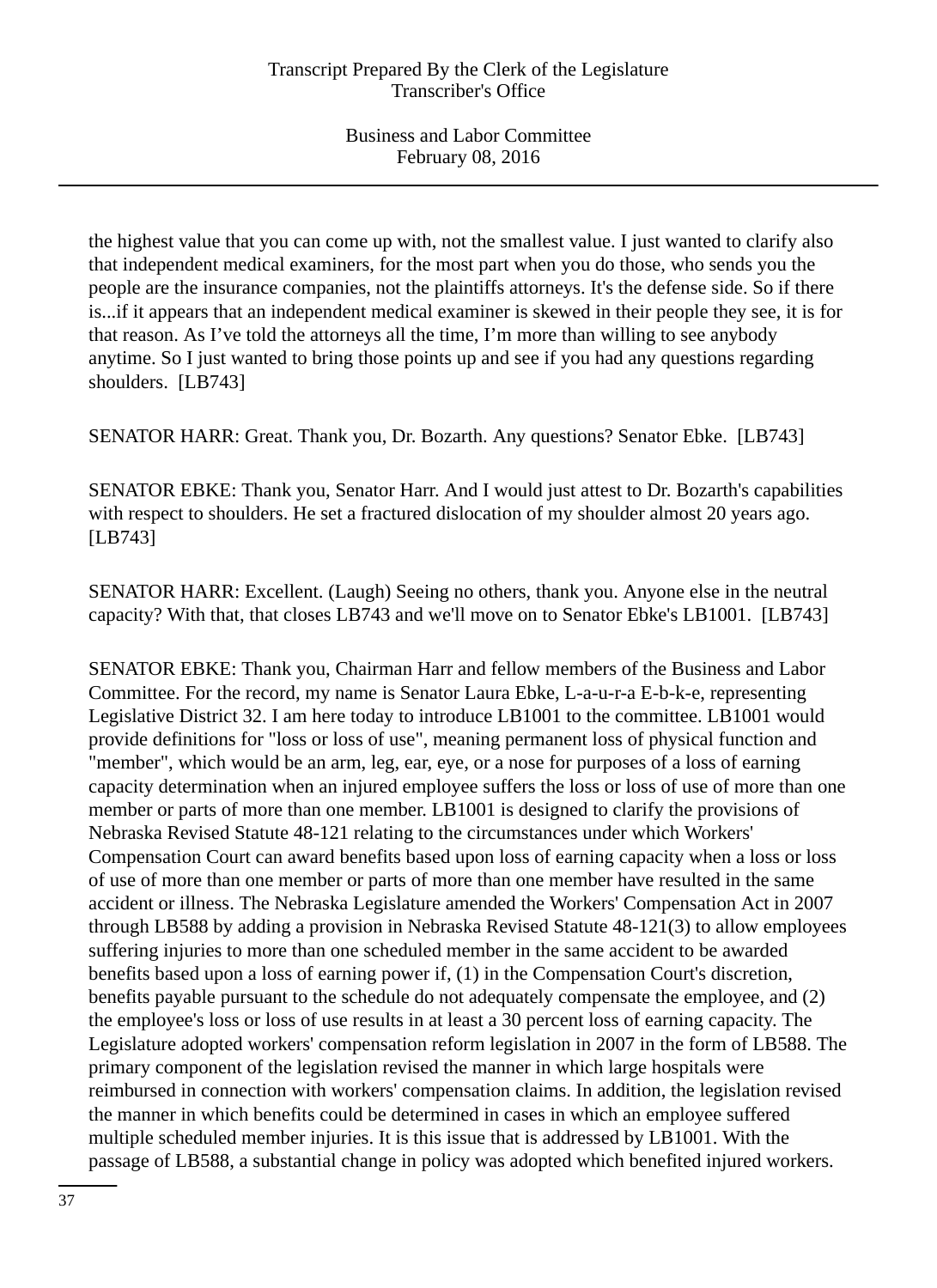Business and Labor Committee February 08, 2016

Thereafter, an employee who suffered multiple scheduled member injuries in the same accident or illness which resulted in a loss of earning capacity of 30 percent or more could have benefits determined based on loss of earning capacity. The rationale for the change was that when two scheduled members are injured and limit the employee, the impact of the limiting injuries is far greater than recognized by the schedule of benefits for each individual member. In such instances, the employee could be entitled to receive more benefits than the schedule allows. Conversely, if only one member injury limits the function of the employee, there is no reason to compensate the employee based upon a loss of earning capacity rather than the statutory benefits for the scheduled member. I'm bringing this bill to you on behalf of the Nebraskans for Workers' Compensation Equity and Fairness. Bob Hallstrom is here day following me, and perhaps a small parade of others, and he can explain in more depth what was happening before LB588, why further changes are needed with LB1001. I believe he may also have some examples and I would try to answer any of your questions, but it's probably better left to the experts. [LB1001]

SENATOR HARR: Great. Thank you, Senator Ebke. Any questions based on your question? Thank you very much. Welcome back. [LB1001]

ROBERT HALLSTROM: (Exhibit 1) Chairman Harr, members of the committee, my name is Robert J. Hallstrom, H-a-l-l-s-t-r-o-m. Appear before you today on behalf of the National Federation of Independent Business and the Nebraskans for Workers' Compensation Equity and Fairness in support of LB1001. Senator Ebke did a nice job of laying out where we started, where we've come. And I'm going to give you kind of the rest of the story. Back in 2007 we adopted workers' compensation reform package that included large hospital inpatient medical reimbursement provisions and also included the provision that is the subject of LB1001, which is the multiple scheduled injuries provision. At that time prior to the passage of LB588, if you had a scheduled member injury or multiple scheduled member injuries, you were limited to one of two recoveries. If it rose to the level of total disability, you could get loss of earning capacity based on total disability. You're not able to perform the work that you had been performing earlier. Or more likely you would get a certain number of weeks based on what the schedule tells you. An arm is 175 weeks...or a hand is 175 weeks and if you had a 10 percent disability or limitation as to that member, you'd get 17.5 weeks times two-thirds of your wage. In order to find a middle ground, if you will, LB588 contained provisions that effectively said if the combination of the two scheduled member injuries resulted in a 30 percent or more loss of earning capacity that the court could allow you loss of earning capacity awards. What has happened since that time is naturally we've had some court decisions and I have included copies of the two specific court decisions for the record, the first one being Rodgers v. Nebraska State Fair. I think the general understanding of the provisions of LB588 was that, number one, you had to have two separate and distinct member injuries in order to qualify for the loss of earning capacity determination, and secondly, that each of those members had to have some type of physical restriction or limitation associated therewith, again, to trigger the loss of earning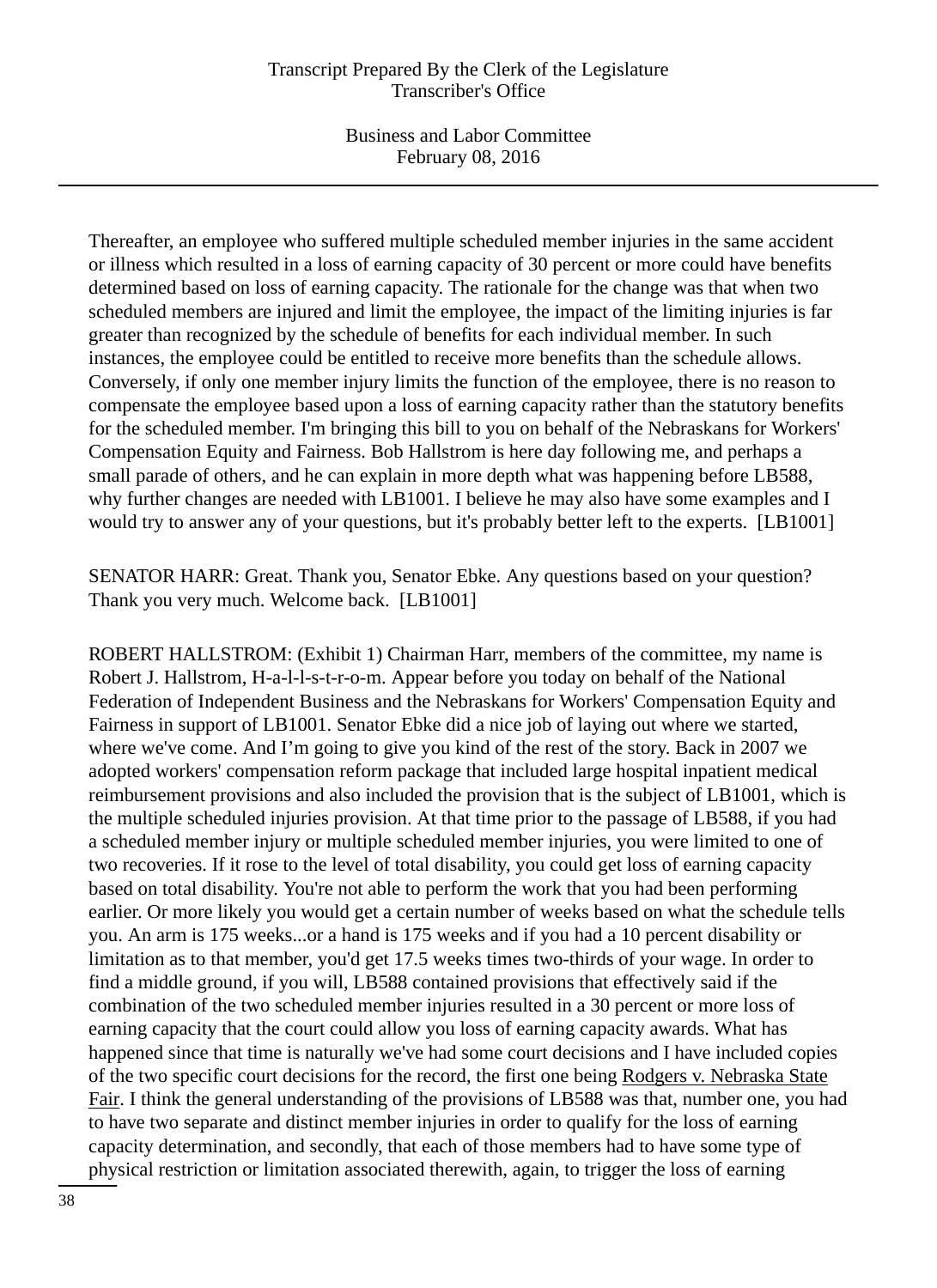Business and Labor Committee February 08, 2016

capacity determination. Very briefly, in the Rodgers v. Nebraska State Fair case, there was a situation where an employee had injured both the left knee and the right knee. And so there were two separate members that were injured. But the disability had no permanent restrictions to the left knee and I think a 40 percent restriction to the right knee. So you had a situation where the loss of earning capacity was 65 percent but you only had one member that had any resulting restrictions in light with what we believe was the intent and design of LB588. Secondly, came along...and that was a Supreme Court case, by the way. Secondly came along the Wermers v. Andrews case, a Nebraska Workers' Compensation Court decision which effectively indicated that you didn't have to have two separate scheduled member injuries. It was interesting in that the court, on page 5 of my testimony, indicates, while specifically acknowledging that the right hand, wrist, arm, and shoulder are all encompassed within a single member, the court nonetheless held that the right rotator cuff and right hand satisfied the two member injury requirement. So the sum and total of the Wermers case would appear to be that you in fact don't have to have two separate scheduled members injured in order to trigger the loss of earning capacity. And the solution, LB1001, would clarify that you, in fact, do have to have physical restriction, loss of functional use for both scheduled member injuries in order to trigger loss of earning capacity benefits and that you have to have two separate and distinct member injuries, again, for that benefit determination to apply. Be happy to address any questions that the committee may have. [LB1001]

SENATOR HARR: Thank you, Mr. Hallstrom. Any questions? Thank you for clarifying most of my questions. Thank you. [LB1001]

## ROBERT HALLSTROM: Thank you. [LB1001]

DALLAS JONES: (Exhibit 2) Good afternoon. Dallas Jones, D-a-l-l-a-s J-o-n-e-s, I'm a partner with Baylor Evnen Law Firm in Lincoln, Nebraska, and appearing on behalf of NWCEF in support of LB1001. I won't repeat everything that Bob said. It looks like I've finally got taught Bob what he needs to know about workers' compensation and he's doing a really nice job explaining to you these days what these things mean. I wanted to emphasize one point and I have being distributed some excerpts from the legislative history back in 2007 to help you see what we were talking about back then when we reached this compromise. And the real point here is, folks, is that the point of LB588 was to provide some middle ground so that workers who have injured two hands, for example, or two arms or two legs, we recognize that that causes that worker a greater level of disability and impact on their ability to earn money. So in 2007 as part of that grand compromise, we took our system from one that had two ends of the spectrum where that employee, if they weren't totally disabled, received only disability per the schedule, to the other end of the spectrum where they had to show that they were totally disabled to get anything more. There was recognition that in between those two ends of the spectrum there were a lot of people who were suffering injuries to two members in one accident that were impacted to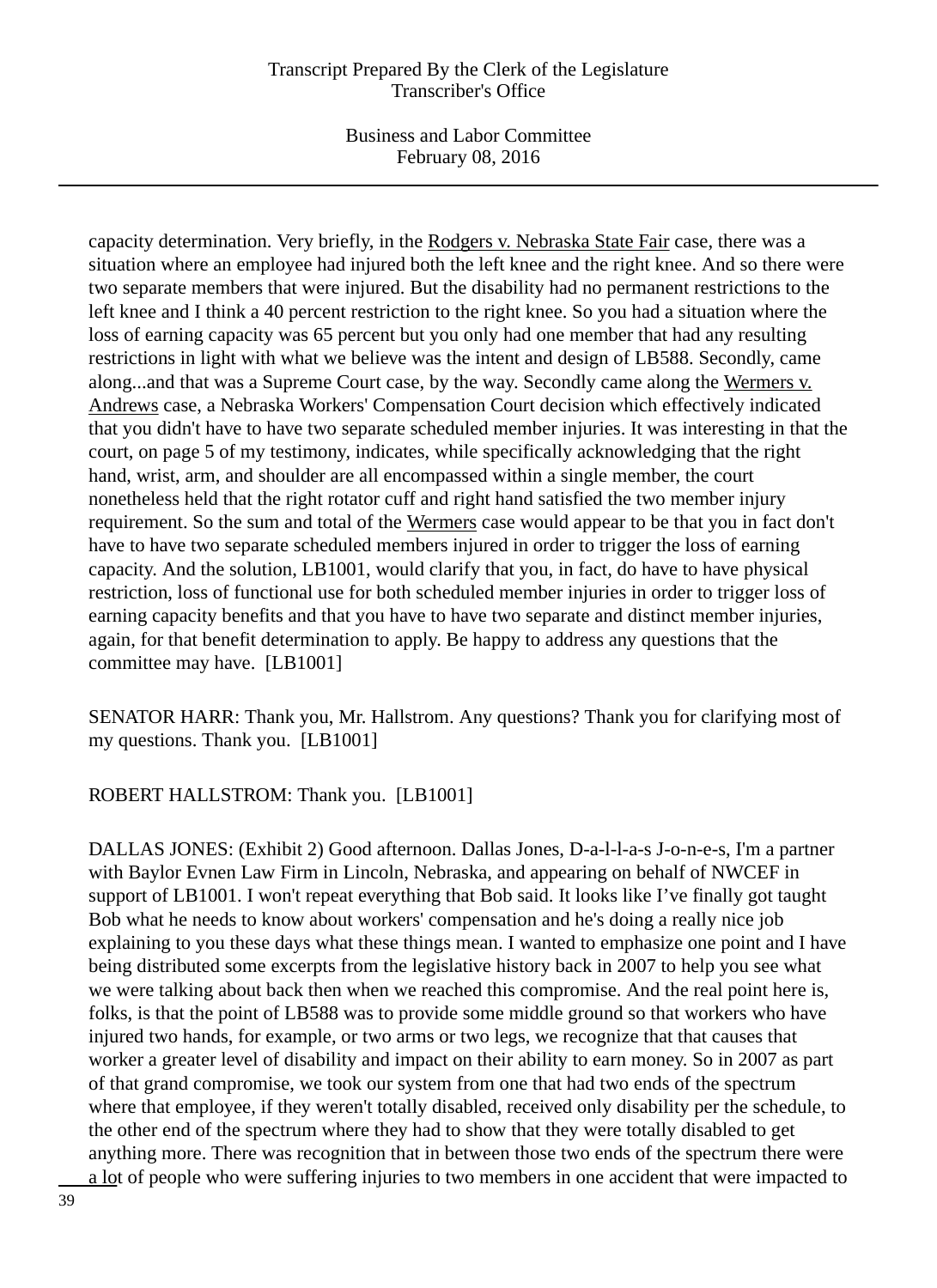Business and Labor Committee February 08, 2016

a greater degree than what they were being compensated under the schedule. So that bill provided for this middle ground, but it was premised on when you have two members that actually limit you. Obviously if you have a serious injury to one hand but non-serious injury to the other and the serious injury still limits you when you've healed up as best you're going to but the non-serious injury doesn't limit you whatsoever, you're in no different position than the employee who just suffered the same injury to that one hand and is left with limitations. It makes little sense to treat them differently under our system. They're in the same place. They are limited in the same fashion. What happened in Rodgers v. Nebraska State Fair...and there's some debate, I will concede, in the legal community about exactly what it means, but the interpretation I think that makes the most sense is that it stands for the proposition that if an employee has injured multiple members but only one of them after the healing process has taken place limits that person, they're still entitled to be compensated on earning capacity loss which was not the intent. And when you see the legislative testimony on the clips that I provided, that was not at all what we were talking about in 2007. So I will close there and be happy to any questions. I can see this is complicated and not very exciting. [LB1001]

SENATOR HARR: Any questions for Mr. Jones? Seeing none, thank you. [LB1001]

DALLAS JONES: Thank you. [LB1001]

SENATOR HARR: Welcome. [LB1001]

RON SEDLACEK: Good afternoon, Chairman Harr and members of the Business and Labor Committee. For the record, my name is Ron Sedlacek, S-e-d-l-a-c-e-k, and I'm here on behalf of the Nebraska Chamber of Commerce in support of the legislation before the committee. I think you've had three thorough explanations of the legislation. We were part of the parties that agreed to compromise and to find a middle ground per the situation at hand and just wanted to reaffirm our support with the intent of the legislation. And that will be all I have. [LB1001]

SENATOR HARR: Wonderful. Senator Chambers. [LB1001]

RON SEDLACEK: Hi, Senator. [LB1001]

SENATOR CHAMBERS: Mr. Sedlacek, when Mr. Hallstrom spoke the other time, you didn't speak, did you? I meant this, here today. He spoke on the others and you didn't [LB1001]

RON SEDLACEK: Oh, on the previous testimony? That's correct. [LB1001]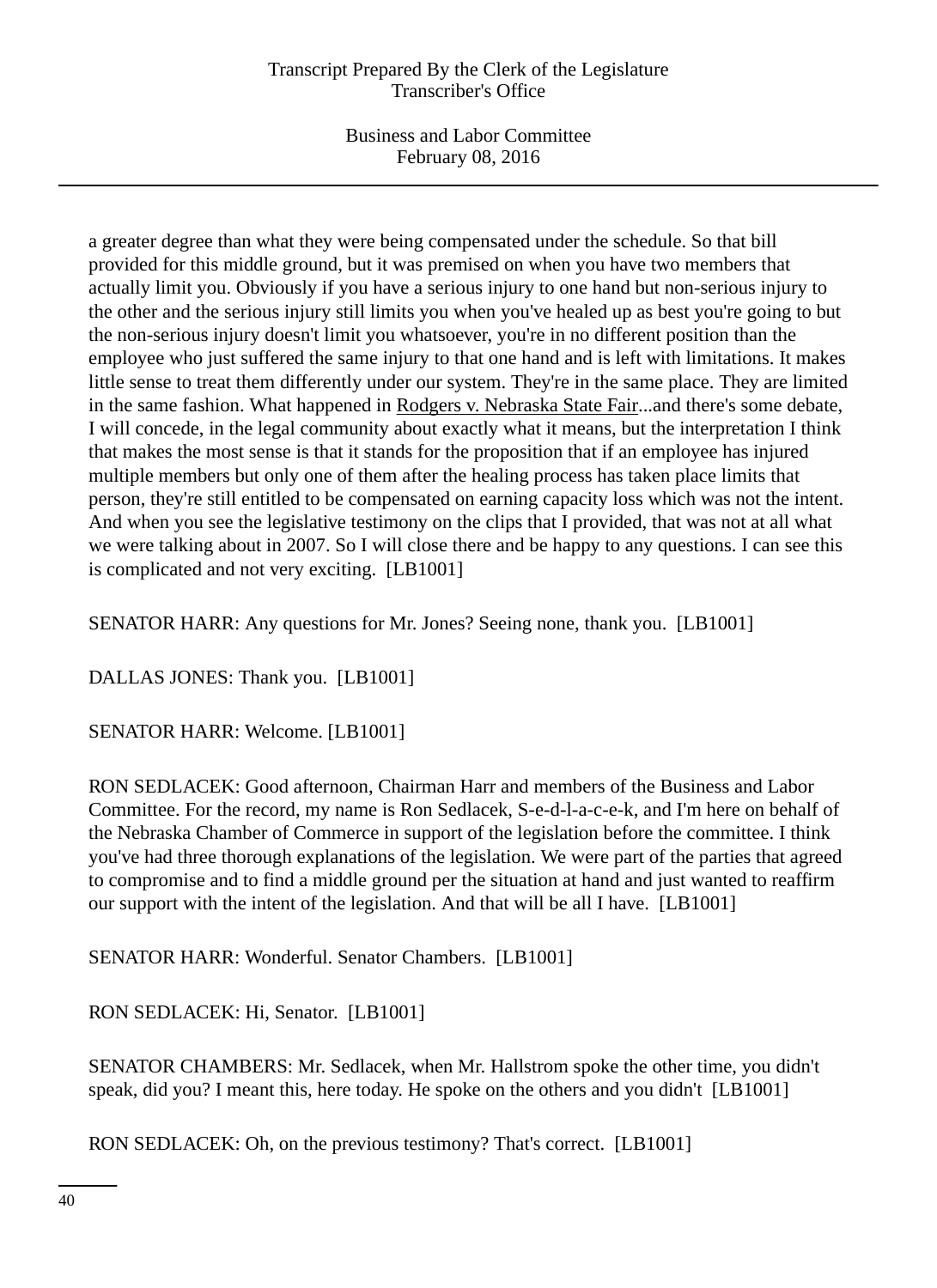SENATOR CHAMBERS: I usually expect to see the two of you, they go together like cold ham and potato salad or death and destruction. (Laughter) Now the balance has been restored, so I'm okay. Thank you. [LB1001]

RON SEDLACEK: Thank you. [LB1001]

SENATOR HARR: Thank you, Senator Chambers. Thank you, Senator Sedlacek...Mr. Sedlacek (laughter). Not a senator yet. [LB1001]

SENATOR CHAMBERS: That was worse than what I said. [LB1001]

SENATOR HARR: Anyone else here a proponent of LB1001? Anyone here in the opposition? [LB1001]

ROD REHM: (Exhibit 3) Good afternoon again. Rod Rehm, R-e-h-m, R-o-d first name, representing the Nebraska Association of Trial Attorneys. Two bad cases in nine years is what this seems to be about. Yeah, two bad cases in nine years. What a problem. I thought I'd look at some metadata, you know, big numbers. There's an...there's a think tank called the National Association of Social Insurance, NASI. They put out a free annual report that analyzes all 50 states, the big picture. And I gave you two NASI reports from the last...from the most current edition. And essentially, there's number 11, chart 11 deals with the five-year total payout of indemnity agreements or cash agreements...cash benefits to workers. And that's what they're complaining is this situation makes it easier to get money and that's creating a problem and we've got to fix it. Well, the five-year average shows that Nebraska has had a 2 percent or had a decrease in payments to workers--a decrease. So to quote the old political commercial, where's the beef? What's the problem? So I looked at another part of the report--and you're welcome to go on-line and look at the whole thing if you think I'm twisting the facts because I not--there's a cost to employees...employers, cost to employers per \$100 in payroll. Guess what that's done during the last five years since this evil LB588 has been out there in effect? It's gone down too. This is a solution in search of a problem because if this was costing the Nebraska business, if this was so bad and so unfair and tilting and skewing the delicate balance, it should show up by now. It hasn't. Facts are important. And I'm interested in noting that they didn't produce any evidence that showed indemnity benefits had gone up--not a word. I think they must agree with me. This Rodgers decision was decided by the full Nebraska Supreme Court and they read all the records and they reported in the decision what they consider is important. And I think the most important thing that they report is on the very last page of it, on page 105 of the Nebraska Reports. They state: "the Nebraska Workers' Compensation Act should be construed to accomplish its beneficent purposes." That's to pay workers. "Reading an additional requirement of expert proof of permanent restrictions" which is what their...is how they viewed it, the Supreme Court viewed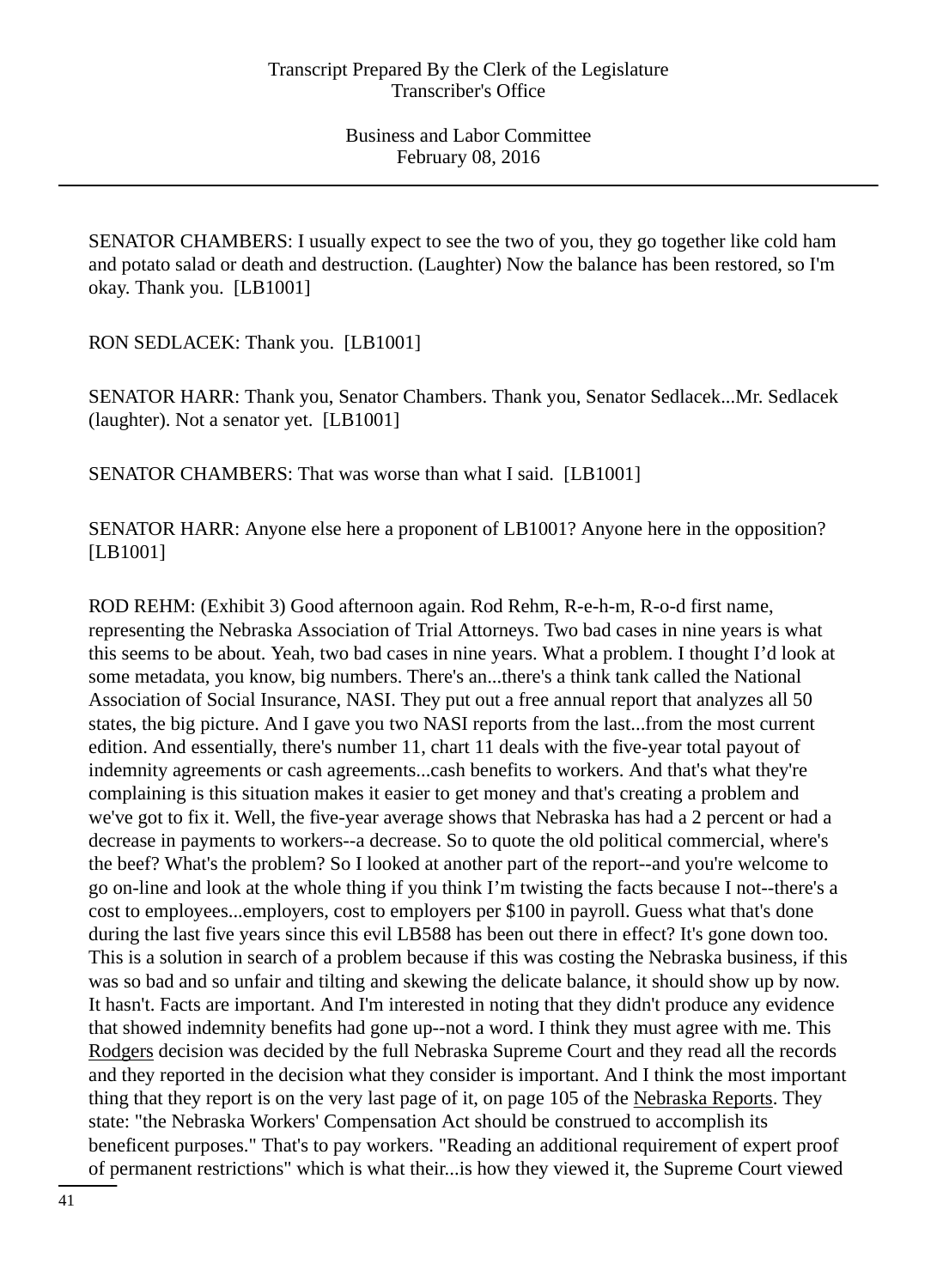that the defense attorneys are requiring an extra element of proof that wasn't the in the statute. That's what it boils down to. They're saying the statute didn't say and it doesn't say that you have to prove restrictions on both members, just disability. So the Supreme Court is saying there's no reason to read in this extra condition because it doesn't effectuate or doesn't accomplish the beneficent purposes of the Nebraska Workers' Compensation Act. Two cases, nine years, no facts, the Supreme Court writes a decision saying they're trying to graft on some language to the legislation that wasn't there. This thing should be defeated. Thank you. [LB1001]

SENATOR HARR: Thank you, Mr. Rehm. Any other questions...any questions? Seeing none, thank you. Anyone else here in opposition? [LB1001]

TIM DOWD: Tim Dowd, D-o-w-d, appearing on behalf of the Nebraska AFL-CIO. I join in Mr. Rehm, the previous opponent's argument that there is absolutely no evidence of any increased benefits or any financial hardship as a result of the change. The workers' compensation law is already a law of very limited benefits. It's not a generous law by any stretch of imagination. The benefits you can recover are limited by statute and I respectfully disagree with one of the proponent's previous comments that this bill is simply clarifying language. It's not. When you look at the bill, what the bill is doing, the new language, is defining what constitutes a member. And a member is defined as an arm, a leg, an eye, an ear, or a nose. That's limiting language. That's language that did not previously exist. A scheduled member, when you look at the statute and it's just part of the legislative bill that's been provided, it defines under subsection (3) of the statute what scheduled members are. That includes fingers, toes, hands, limbs, body parts other than the spine and the whole body. What this language does is it eliminates that. Under the current language, if you have sustained, permanent injury to two scheduled member injuries then you're entitled to that loss of earning capacity. And scheduled member injuries, that includes fingers, hands. What you see most commonly in work accidents is as a result of doing repetitive type of work activities, you have individuals that have limited education, limited abilities to speak, communicate, read, write in the English language, or have limited occupational skills work basis that sustain bilateral hand injuries, injuries to both hands that result in permanent restrictions that would render them disabled. Well, under this language hands are not included. It's limited to an arm, a leg, an ear, an eye, or a nose. I submit to you that in addition to the reasons advanced by Mr. Rehm, this is not a legislative bill of clarification. It's a limiting bill. It's eliminating what were previously defined as scheduled member injuries. And for those reasons as well as the others already previously provided, we are in opposition to this bill. [LB1001]

# SENATOR HARR: Thank you, Mr. Dowd. [LB1001]

TIM DOWD: Thank you. [LB1001]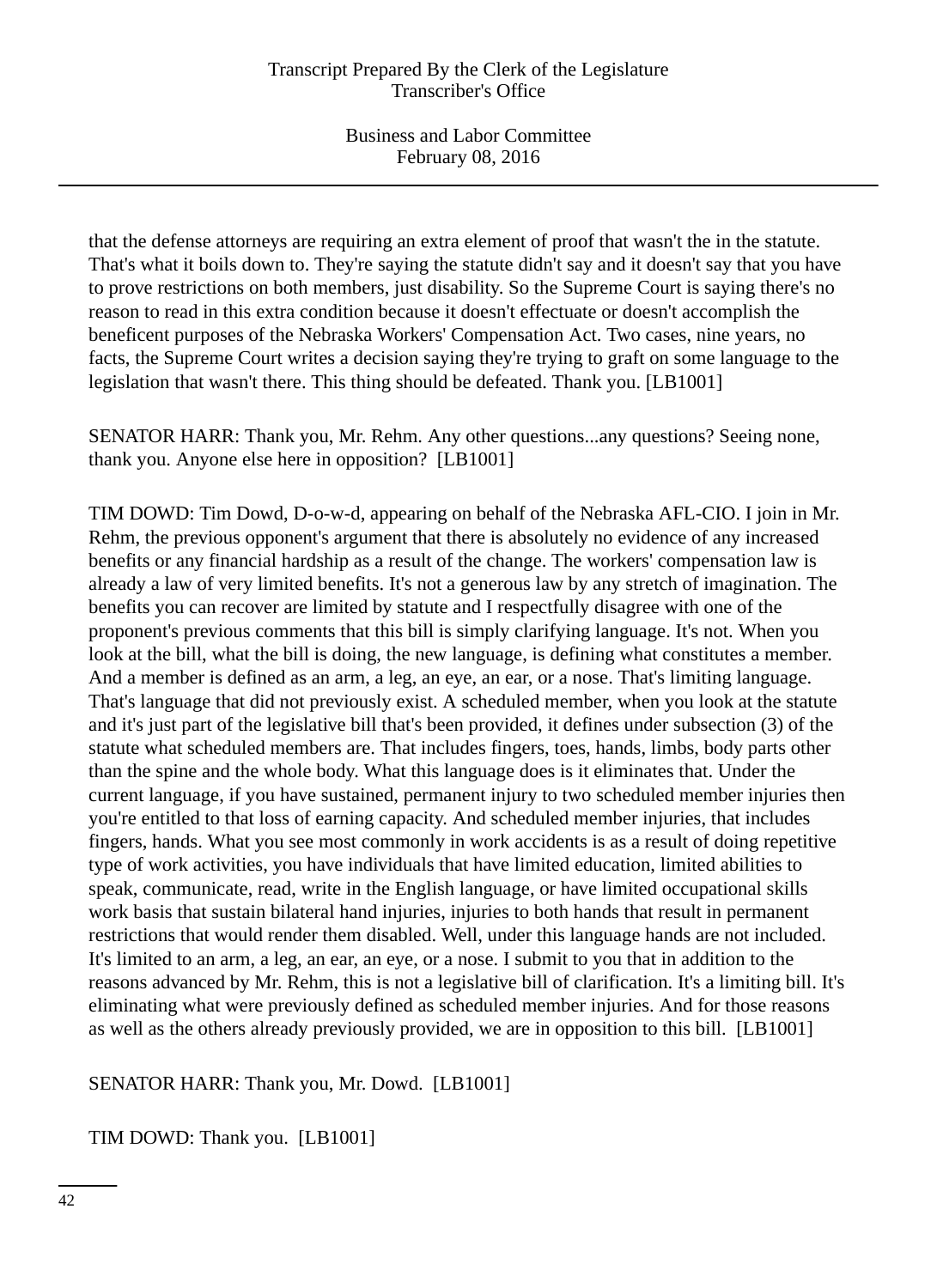SENATOR HARR: Any questions? Seeing none, thank you for your time. [LB1001]

TIM DOWD: Thank you. [LB1001]

SENATOR HARR: Any other opponents on LB1001? Seeing none, Senator Ebke, would you like to close? [LB1001]

SENATOR EBKE: Are you going to do neutral? [LB1001]

SENATOR HARR: What's that? [LB1001]

SENATOR EBKE: Neutral? [LB1001]

SENATOR HARR: Oh, neutral, anyone in the neutral? Can you be neutral on work comp? That's the question. And with that, Senator Ebke waives closing. Thank you. And now we move on to LB1005. I'll turn it over to Senator Bloomfield. [LB1001]

SENATOR BLOOMFIELD: Welcome, Senator Harr, to your committee on Business and Labor. [LB1005]

SENATOR HARR: Well, thank you, Senator Bloomfield. Good afternoon, members of the Business and Labor Committee. My name is Burke Harr, H-a-r-r, and I am here on LB1005. This is a continuation bill from last year where we worked on trying to find a mini compromise on work comp. And what LB1005 does is it requires Nebraska Workers' Compensation Court to adopt a drug formulary for a Schedule II through V prescription drugs listed in Nebraska Revised Statute 28-408. This formulary would apply to work comp claims with a date of injury on or after January 1, 2017. If a drug is listed and recommended in a formulary, it is presumed to be reasonable and may be prescribed without obtaining prior authorization from the insurer. If a drug is not listed in the formulary or is not recommended prior, prior authorization is required before it is presumed to be reasonable. Nebraska, unfortunately, is not immune to prescription drug abuse and overprescribing of opiates. In adopting a formulary, it ensures patients have access to safer, more effective chronic pain relief while reducing the misuse, abuse, and overdose of these addictive drugs. We have these injured workers who are prescribed powerful drugs. They're out of work due to their injury and then they become addicted to these opiates and become depressed and are less likely to return to work. The goal is to return the worker back in the same or better condition they were prior to their injury. To do that, this provides a set of best practices and universal precautions for safe and effective prescribing of opiates. It prevents and reduces opiate-related long-term disability, morbidity, mortality, and substance abuse; and it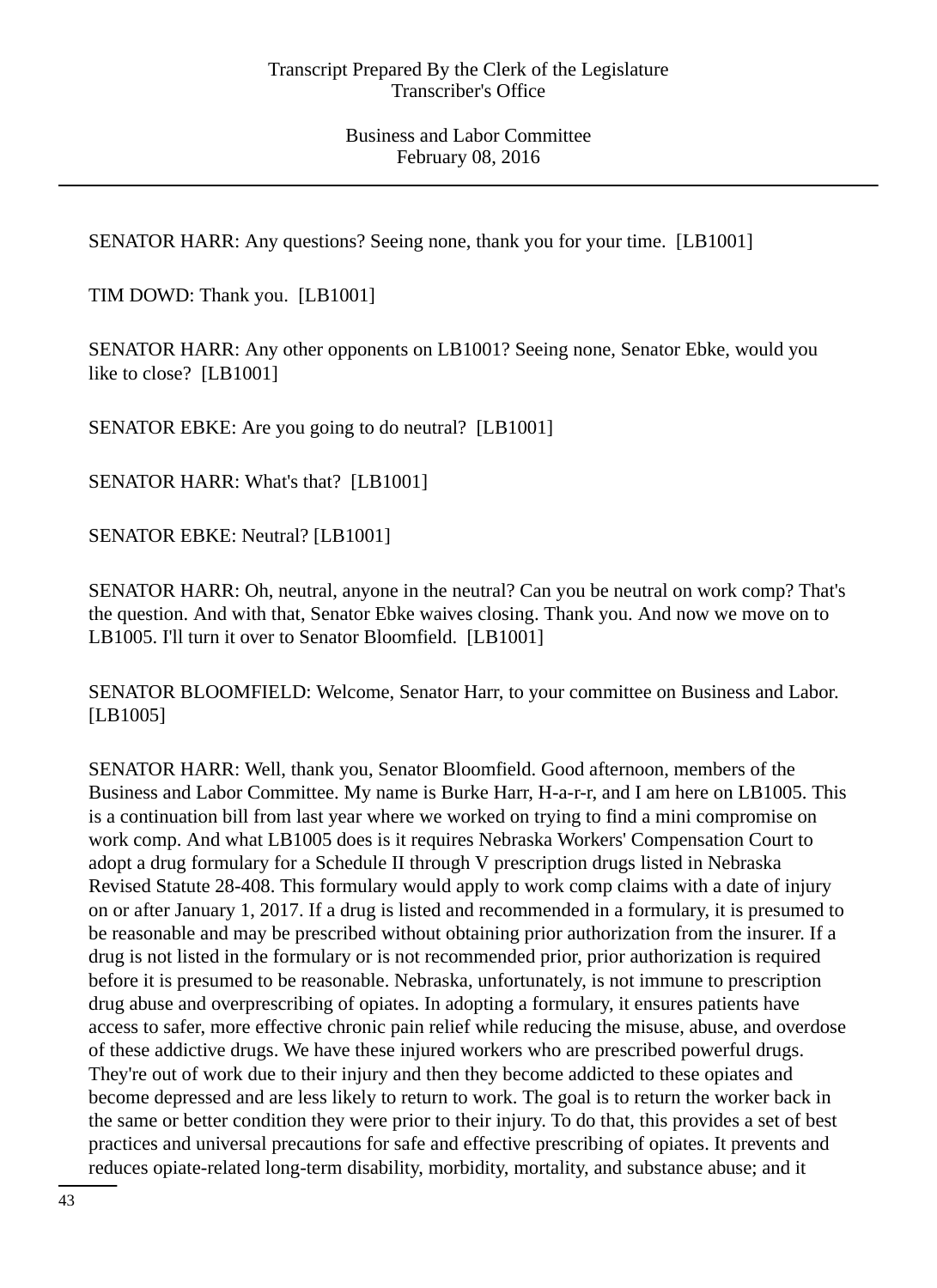recommends opiate-prescribing practices that promote functional restoration. This bill is a way forward to help manage the opiates overprescription which is occurring. That concludes my testimony and I would be happy to answer any questions you may have. [LB1005]

SENATOR BLOOMFIELD: Thank you, Senator Harr. Are there any questions? [LB1005]

SENATOR CHAMBERS: Any questions? [LB1005]

SENATOR HARR: What's that? [LB1005]

SENATOR CHAMBERS: Any questions? You said the word "may have." (Laughter) [LB1005]

SENATOR HARR: Well... [LB1005]

SENATOR CHAMBERS: Okay, I don't have any questions. [LB1005]

SENATOR HARR: Thank you. [LB1005]

SENATOR BLOOMFIELD: We do have a question. [LB1005]

SENATOR HOWARD: Thank you, Senator Bloomfield. Thank you, Senator Harr. Can you tell me a little bit about who would be deciding what goes on the formulary? [LB1005]

SENATOR HARR: Excuse me? [LB1005]

SENATOR HOWARD: Can you tell me a little bit about who would be deciding what goes on the formulary? [LB1005]

SENATOR HARR: Well, there are those coming after me who are better on the details, such as this. But one of the concerns we had last year and why it wasn't part of the bill of the mini compromise is we want to find a third party that is trusted by both sides. But also, that we don't change our statutes by just going to a third party, and as they change their formulas, we change our statutes. So we...and I'll let...I will let Mr. Hallstrom go on greater detail about that. [LB1005]

SENATOR HOWARD: Thank you. [LB1005]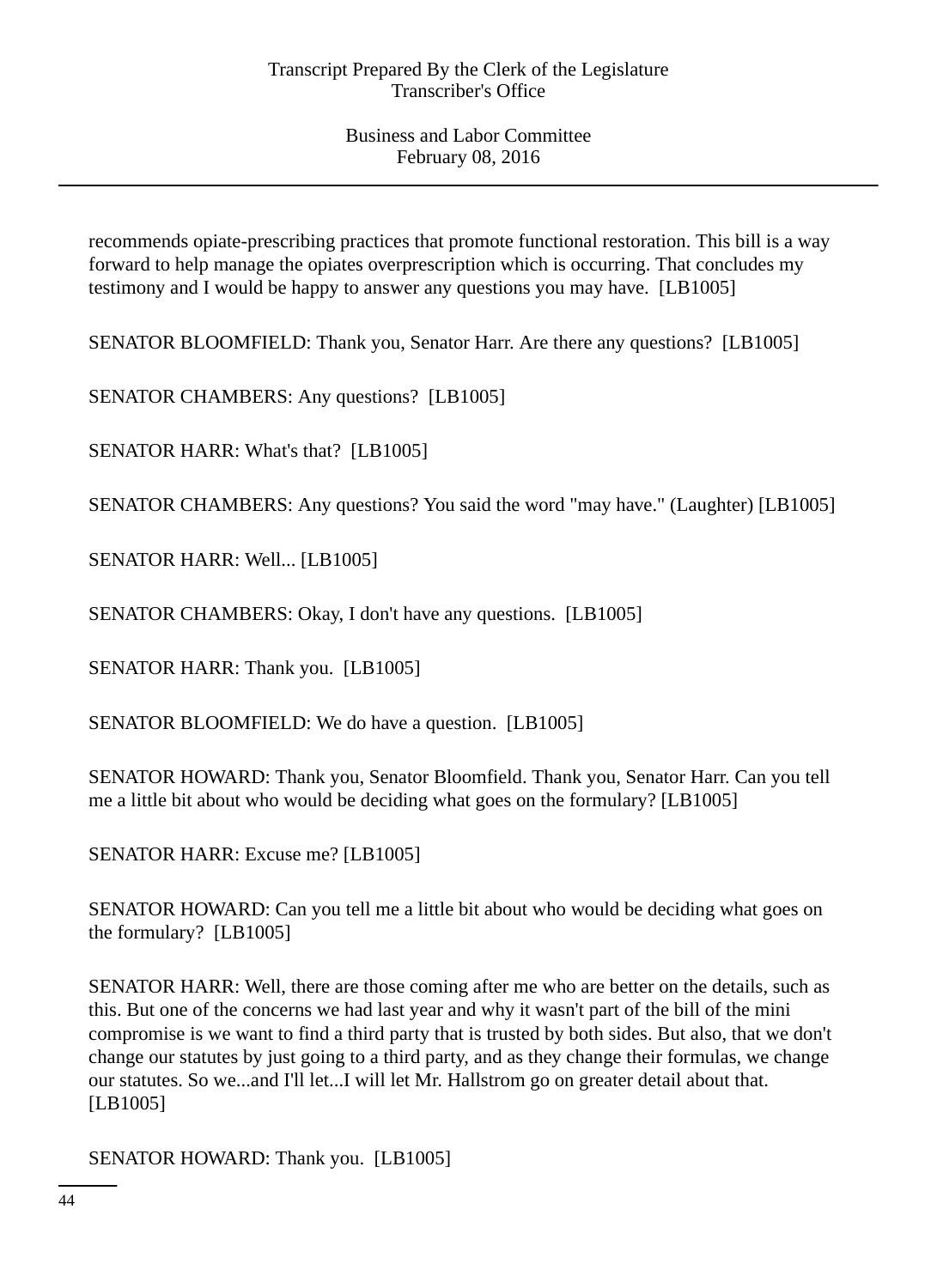## SENATOR HARR: Thank you. [LB1005]

SENATOR BLOOMFIELD: Thank you, Senator Howard. Any further questions? Seeing none... [LB1005]

SENATOR HARR: Thank you. [LB1005]

SENATOR BLOOMFIELD: Welcome back again. [LB1005]

ROBERT HALLSTROM: (Exhibit 1)Thank you, Senator Bloomfield, members of the committee. My name is Robert J. Hallstrom, H-a-l-l-s-t-r-o-m; appear before you today as a registered lobbyist for the National Federation of Independent Business in support of LB1005. I've also signed in for the Nebraskans for Workers' Compensation Equity and Fairness. As Senator Harr has indicated what the bill will do, for those of you who were on the committee last year, you may recall we had LB429 which was a much broader utilization and treatment guidelines approach which has been adopted by about half of the states. Based on some pushback and disdain that we got last session during the committee hearing process, we did try, as Senator Harr suggested, to work on a narrower drug formulary only. The bill that is before you is the result of some of those discussions, even though I will suggest there will be some level of opposition today. But we have narrowed it down to a drug formulary consisting of Schedule II through V drugs. In my testimony I have noted that there...in addition to the 25 states that have a broader utilization in treatment guidelines adopted, there's about seven or eight states that have adopted specific drug formularies, and another six, including Nebraska, that have drug formulary legislation pending. I've also addressed some pretty significant figures from the state of Texas that recently adopted a drug formulary in terms of reducing the number of not-recommended drugs for particular injuries or illnesses. Obviously, the major problem or the major issue that this legislation is to address is the overprescribing of opioids for chronic pain. I have noted some facts that I think are fairly stunning on pages 4 and 5, just a couple of those: more than 16,000 died in the United States from overdoses related to opioid pain relievers in 2013, which was four times the number in 1999. The FDA has seen the opioid issue as being problematic enough to announce an overhaul of its approach to opioid pain killers. And they indicate that prescription drug and heroin overdoses now kill more Americans each year than automobile accidents. And then recently in the paper, it indicated that even after overdosing on opioid medications, more than 9 out of 10 patients continued to get prescriptions, many times, from the same physician and suffered subsequent overdoses. At the end of my testimony, I've got a listing of six reasons that support the movement to a drug formulary. I think the physicians from Group Healthcare are well and familiar with the issue of drug formularies in that context. Certainly in the workers' compensation context, since we have return to work issues, there are needs for differences from healthcare formularies. But the bottom line is, look at this issue and a lot of times all the warring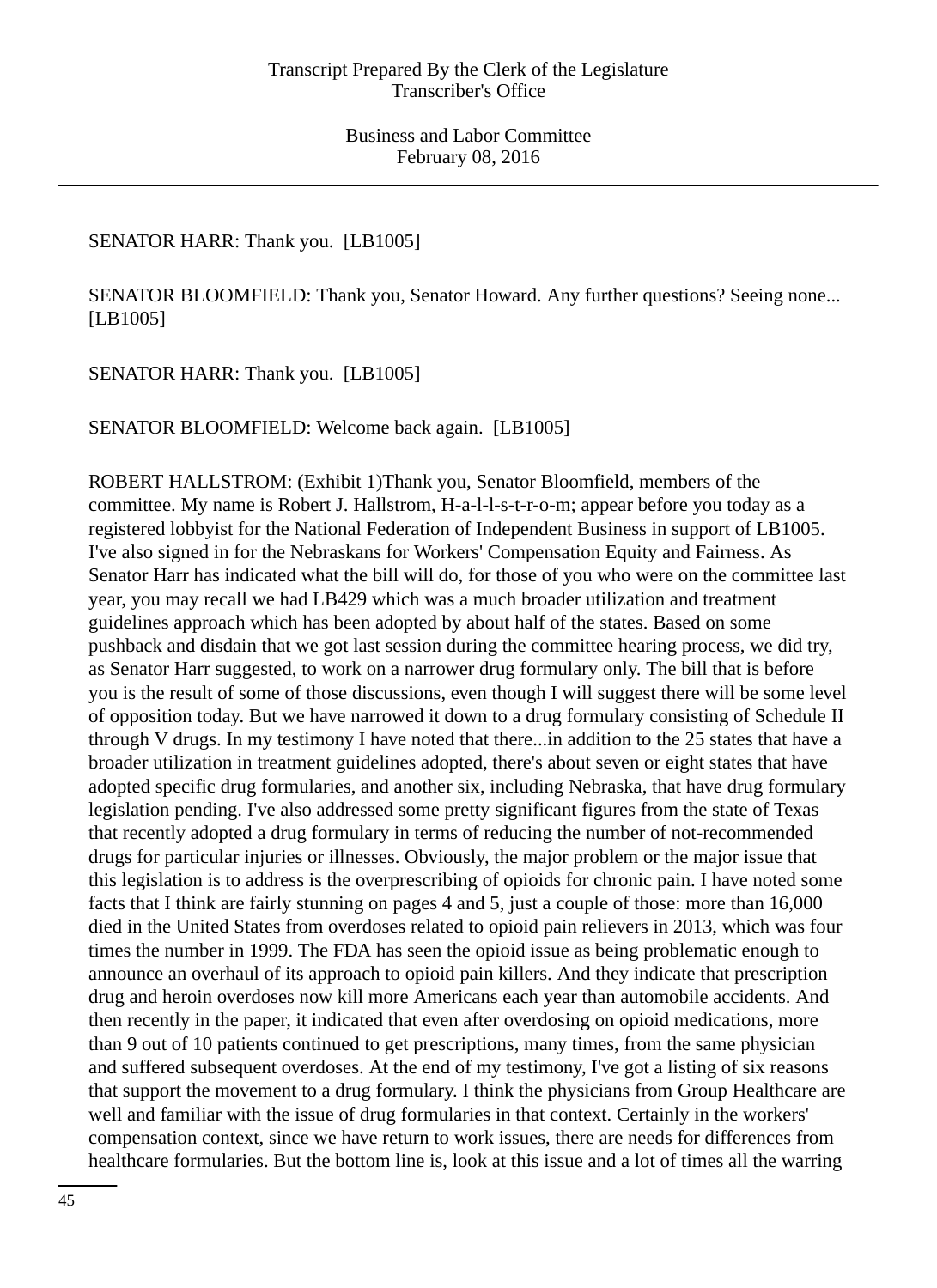factions come before this committee and it reminds me of an old joke of a prosecutor, a defense attorney, and a judge who had worked together on cases for many years and they came up and said: same motion, same objection, same ruling. In this case, I don't think that necessarily should apply to this particular legislation. We have drug formularies that are proven in other states to provide benefits to employees that have been injured on the job in terms of getting them better treatment, getting them to return to work faster, and avoiding some of the dependency and addiction issues that apply specifically to opioid use for pain purposes. With that, I would be happy to address any questions that the committee might have. I will note that following me, Mr. Mark Pew from PRIUM, is someone who has been involved in many other states that have adopted drug formularies and can probably provide more expert testimony and background to the committee than I might be able to. But I'd be happy to address any questions. [LB1005]

SENATOR BLOOMFIELD: Thank you, Mr. Hallstrom. Senator Howard. [LB1005]

SENATOR HOWARD: I'll ask my question again then. Who would be deciding what goes on the formulary? [LB1005]

ROBERT HALLSTROM: Under the legislation as drafted, as we do in other areas of workers' compensation, medical fee schedules, the Workers' Compensation Court would be tasked with that undertaking. Last year when we had initially looked at this issue, the Nebraska Medical Association, in particular, had expressed some initial interest in having a panel of physicians and pharmacists involved. I don't think that that was necessarily a formal task force that the Workers' Compensation Court felt was necessary, but the Workers' Compensation Court's protocol and procedure, as long as I've been around, has been to do that informally to take significant input from interested parties. So I think that would happen as part of the process. And based on what's happened in other states, the most likely outcome would be that the Workers' Compensation Court would either determine that they will prepare the drug formulary from whole cloth, so to speak, or they might look to some of the nationally recognized, evidenced-based drug formularies that are out there from companies such as ODG and ACOEM. [LB1005]

SENATOR HOWARD: May I ask another one? [LB1005]

SENATOR BLOOMFIELD: Continue. [LB1005]

SENATOR HOWARD: Thank you. Is anybody on the Workers' Compensation Court, do they have a medical background or an expertise in pharmaceuticals? [LB1005]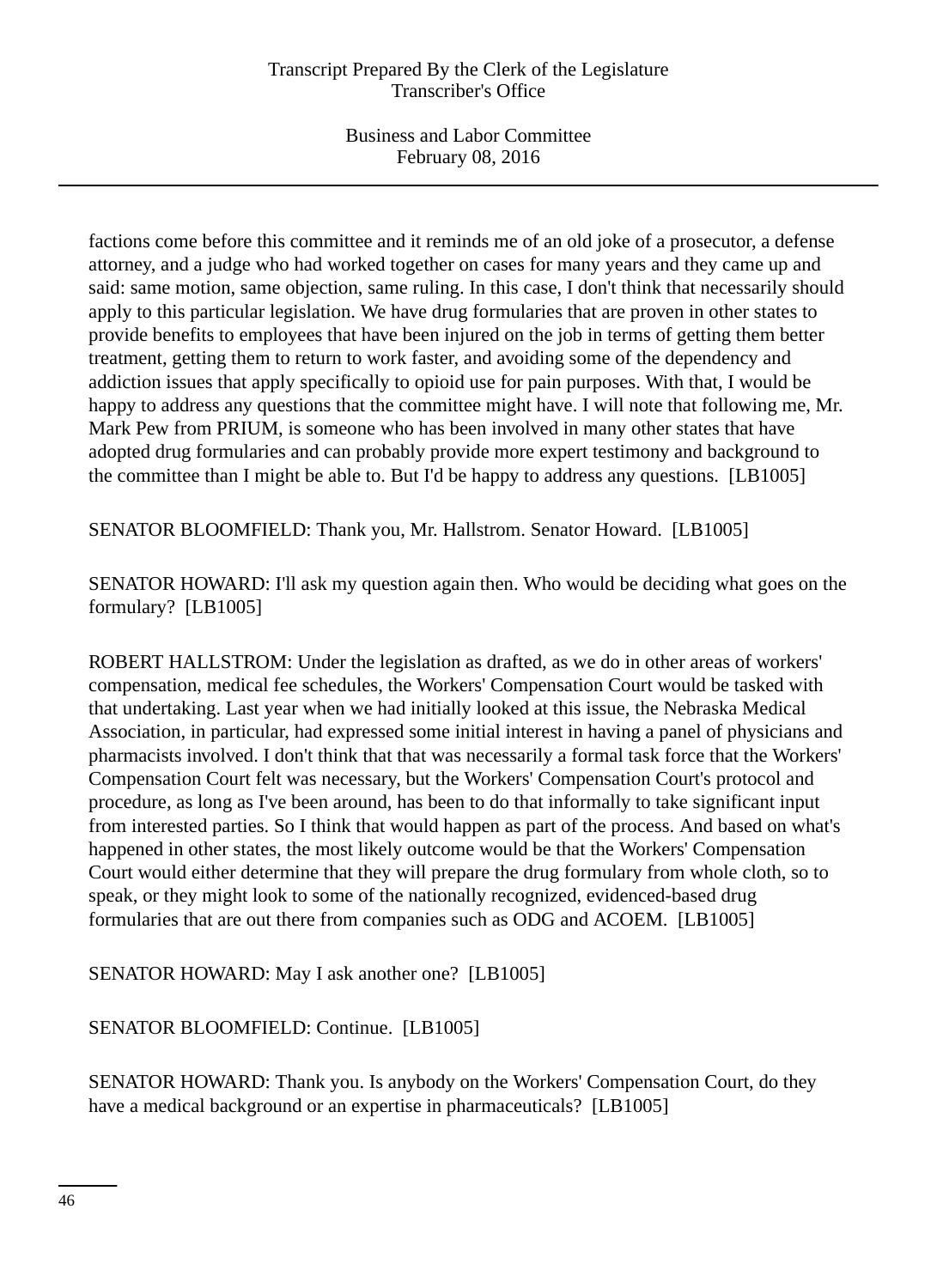ROBERT HALLSTROM: I would suggest they don't have a medical director at this time that would have that type of expertise. But at the same time, if the decision was, either informally they're going to work with a group of providers, or if they go the route of taking a nationally recognized, evidence-based formulary, medical experts have already vetted these issues and determined what are Y or "yes" recommended drugs, or N or "not recommended" drugs so that there already has been that type of expert vetting, if you will, from those nationally recognized formularies. [LB1005]

SENATOR HOWARD: So, no one on the Workers' Compensation Court has expertise in this area? [LB1005]

ROBERT HALLSTROM: Not to my knowledge. [LB1005]

SENATOR HOWARD: Okay. And just this one more follow-up, I apologize. [LB1005]

SENATOR BLOOMFIELD: No problem. [LB1005]

SENATOR HOWARD: When we're talking about Schedule II through V, when I think about a formulary through a third-party payer, I generally think of it as--here are the brand names that you can use, and here are the generics that you can use; and one of the challenges is that sometimes certain types of medications don't work properly for certain individuals. So in your view, if you're trying to address opioid abuse, are you thinking that the formulary would completely remove things like OxyContin? [LB1005]

ROBERT HALLSTROM: There's nothing that's completely removed, Senator. And you're right. The healthcare type of formulary is probably going to work somewhat completely different than what the Workers' Compensation. We look from other statutes that tell us, effectively, that the treatment has to be reasonable and appropriate to the injury. What the general Workers' Compensation formularies in other states, whether they've been drawn from panels of providers that have established them or from the ODG or ACOEM is that they, basically, provide that there are certain drugs that are recommended for first-line treatment. A particular drug may, for example, be authorized for pain but not depression, might be an example of the drugs. So you've got the situation where...the way that the legislation is designed is going to say that you have drugs that are on the list and they are either recommended "yes" or recommended "no." If they are recommended "yes," then there should be no questions, no issues as to payment for the providers. If they are "no", then the provider has the ability to provide documentation as to why that particular... [LB1005]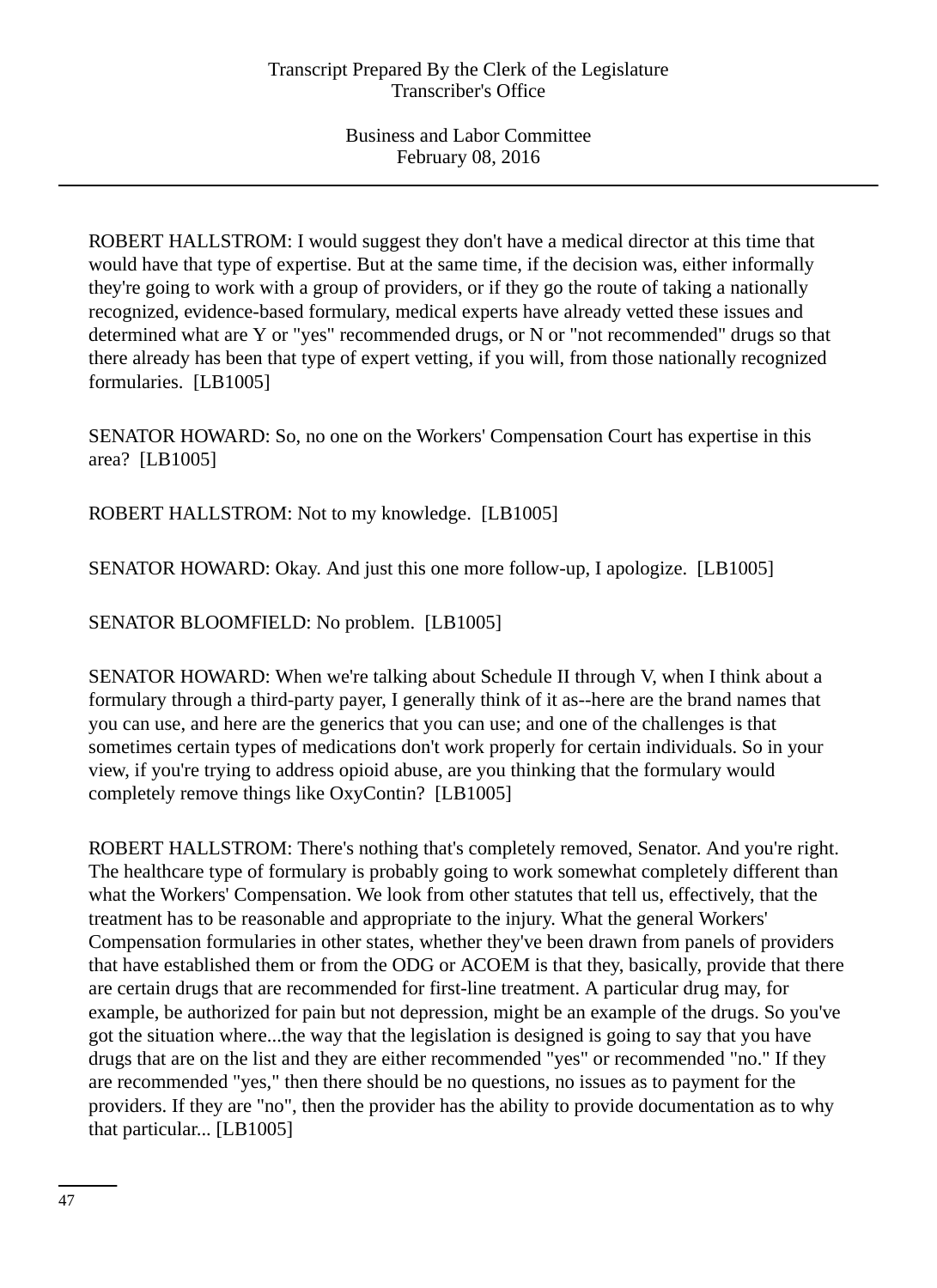SENATOR CHAMBERS: Just one thing by way of explanation, I'm not afraid of her, that chair was close to the table. (Referring to a BANG sound by his chair hitting the table.) (Laughter) Maybe I am. [LB1005]

ROBERT HALLSTROM: If it's a "no" recommendation, then the provider can provide documentation as to why it ought to be preauthorized. So there is nothing that's going to say an absolute yes or no. There is a second bite at the apple, if you will, if something comes up on the list as a "no" to say this is why I think this particular regiment of treatment or prescription for length of time or particular drug is what we ought to use. [LB1005]

SENATOR HOWARD: And just to clarify, so you're tying the formulary to a specific diagnosis code? So for pain you would be able to get OxyContin, but you wouldn't be able to get it for other diagnosis codes? [LB1005]

ROBERT HALLSTROM: That may be a particular example. [LB1005]

SENATOR HOWARD: So that's a little bit different than a third-party payer. [LB1005]

ROBERT HALLSTROM: And it wouldn't be...excuse me. [LB1005]

SENATOR HOWARD: That's more like Medicaid. Medicaid ties specific coverage for prescription drugs to a certain diagnosis code. Whereas third-party payers provide you with a formulary, but don't tie them to diagnosis codes. [LB1005]

ROBERT HALLSTROM: I think that's probably correct. [LB1005]

SENATOR HOWARD: Okay. Thank you. [LB1005]

ROBERT HALLSTROM: Thank you. [LB1005]

SENATOR BLOOMFIELD: Are there any further questions of Mr. Hallstrom? Seeing none, thank you. [LB1005]

ROBERT HALLSTROM: Thank you. [LB1005]

DALLAS JONES: Good afternoon, Dallas Jones, D-a-l-l-a-s J-o-n-e-s, appearing in support of LB1005 on behalf of Nebraskans for Workers' Compensation Fairness and Equity, as well as the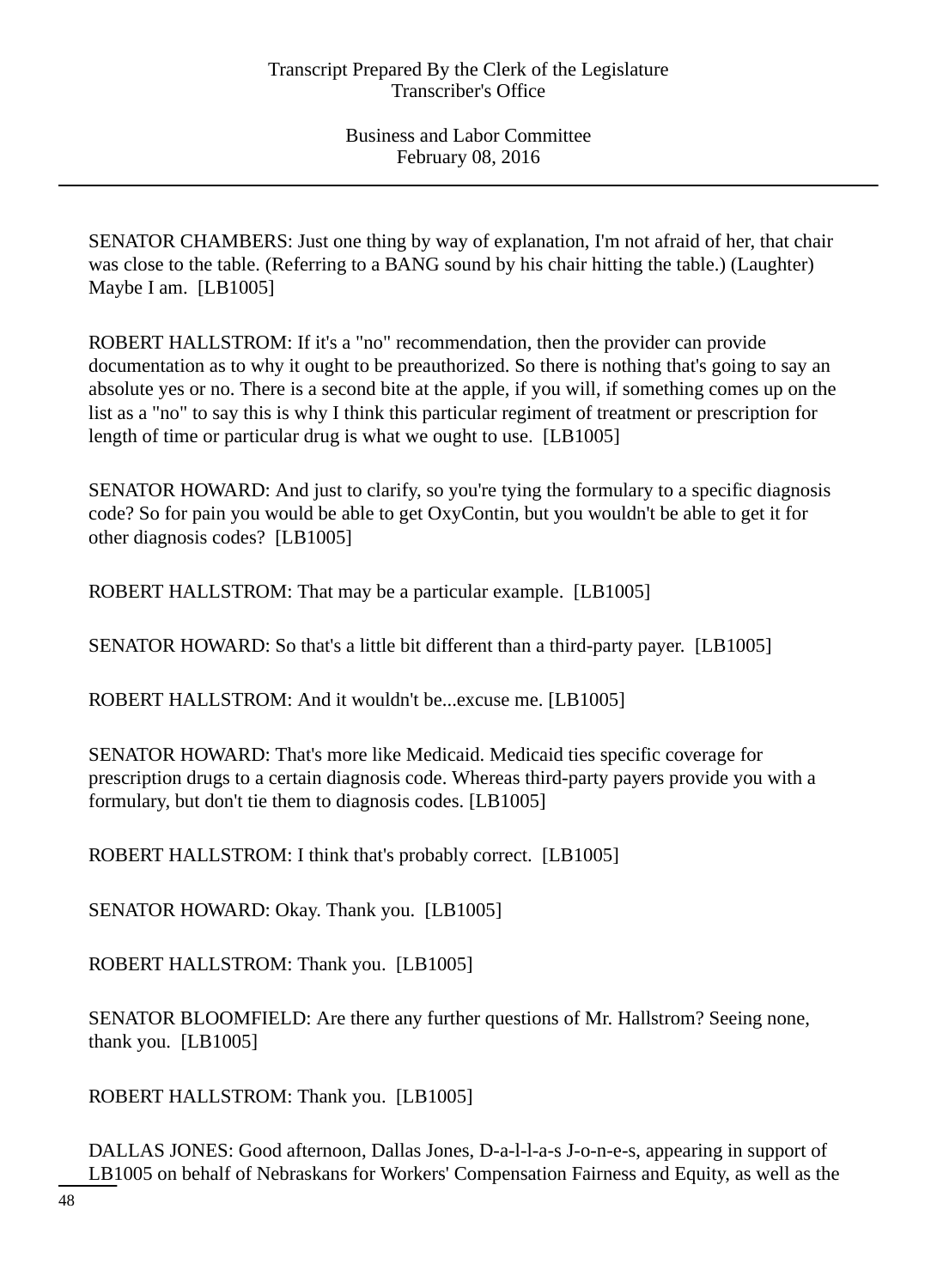Business and Labor Committee February 08, 2016

Nebraska Chamber of Commerce. Others, particularly Mr. Pew, will be able to address some of the more technical questions that have arisen. But I wanted to address two points. One is, very quickly, I've been doing this for 29 years. And what I can tell you, very anecdotally to be sure, from my perspective I am seeing increasing, year over year, cases where it is clear that in part what is driving them, in part, are the addiction issues, as well as, believe it or not, sometimes efforts to obtain the narcotics for a secondary sale. Those are, fortunately, far less often. But it is something that I can tell you, just as the data suggests, that we have a growing problem, not only in Nebraska, but nationally. My practice reflects that as well. My second point is really towards the construction and how this is supposed to work. And I want to make sure you understand how our system works now and what this change would represent. For any medical service, whether it's medication or it's a surgery or it's an office visit, it doesn't matter, outside the context of hospitalization, for any medical service, what we have is a system that says the employer shall pay for whatever that service is if it is reasonable. We don't have any rules that articulate what "reasonable" means, so what we end up defaulting to, really, are the opinions from experts as to what is reasonable treatment. What's the right thing to do for a particular condition or what isn't? And as long as the conclusion is--yes, this particular service is reasonable, then the employer pays for that. All that LB1005 does is add to that; maybe a shortcut, if you want to call it that, for this narrow, particular service or medical service that's provided for the medication. In other words, what it says is: It is presumed reasonable, which means--employer you have to pay, if, whatever formulary the Compensation Court adopts, it's on there. What it does not mean--and this is important--is if it's not within the formulary, it does not follow, that means it's unreasonable and, therefore, the employer doesn't pay. It does not say that. It is a shortcut that is added on top of what the system is right now so that if it's on the formulary, it is presumed reasonable; an employer has no...they have to pay, as long as it's related to the injury. So that's really the technical point I wanted to be sure that I left you with, because I think what you will hear is--oh, if it's not on the formulary, that means that the employer is not going to pay. It does not mean that now and it won't mean that in the future. I would be happy to field any questions. [LB1005]

## SENATOR BLOOMFIELD: Senator Crawford. [LB1005]

SENATOR CRAWFORD: Thank you, Senator Bloomfield. And thank you for testimony on those two points. So I'm trying to understand exactly how it battles addiction and trafficking then if someone is addicted or trafficking then they probably have a physician that will give them that override. So I'm not sure it really battles that problem that you're talking about that you want to battle. [LB1005]

DALLAS JONES: Well, I'm not going to hold myself out as the very best expert on that point. I think Mr. Pew is probably in a better position to speak to that. But my understanding is it provides the physician who is in an incredibly difficult spot when they have patients who fit into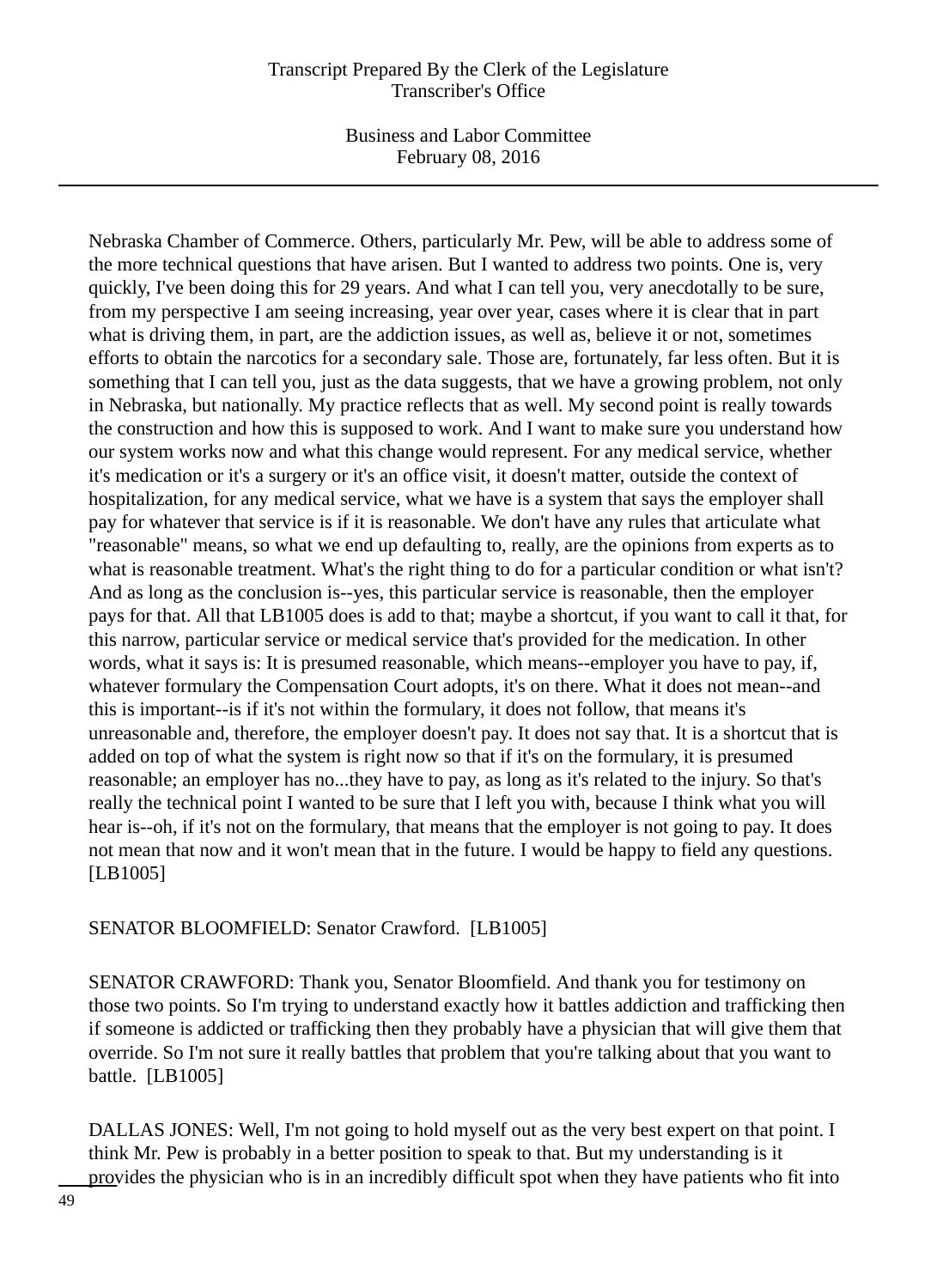those categories. It's very, very hard for them, I understand, to say no under those circumstances. Some will tell me privately in their office it would be nice to have a way to say to that patient in that situation--sorry, I can't do it. So that they're not putting themselves in that position where they're the bad guy, if you will. They may have known this patient for many, many years and have taken care of their entire family. It's a basis upon which they can at least say to that patient- sorry, in this instance this is not a prescription that I can write to you for this particular condition at this particular time. I would encourage you to ask that question of Mr. Pew. I'm sure that you will, Senator. That's the general approach to it is to basically set forth some guidelines that when it becomes apparent that that's what we're dealing with, then there is a basis upon which to say no. [LB1005]

# SENATOR BLOOMFIELD: Any more? [LB1005]

SENATOR CRAWFORD: Yeah, I do. [LB1005]

SENATOR BLOOMFIELD: Go ahead. [LB1005]

SENATOR CRAWFORD: Thank you, Senator Bloomfield. And this is a different topic. So I believe I read somewhere that some of the third-party pay...like the workers' compensation insurance providers may have formularies. I mean, they're insurance formularies in that case which is different than a workers' compensation formulary. So explain the difference between the...so if we have a state formulary, that then replaces the insurance formulary? Or what's the interaction between the insurance formularies that exist right now and then this state formulary? [LB1005]

DALLAS JONES: In private health insurance, there are different insurers who have...that follow formularies for many of the same reasons. Of course, we don't know what the formulary is going to be yet because what this legislation does is simply directs the Compensation Court to adopt what it thinks is appropriate to serve the purposes of the legislation. So I can't compare the two in which is better and which is not. But for purposes of all workers' compensation claims, this would be the formulary if there's going to be a formulary that would go to whether or not that prescription medication is reasonable for purposes of payment or it gets the presumption or it doesn't get the presumption of reasonableness. And that's what it does...or would do. [LB1005]

SENATOR CRAWFORD: Thank you. [LB1005]

DALLAS JONES: So it would replace it, I suppose, is the way to put it. But again, the issue is does that particular prescription in any particular instance fit the formulary so that it is entitled to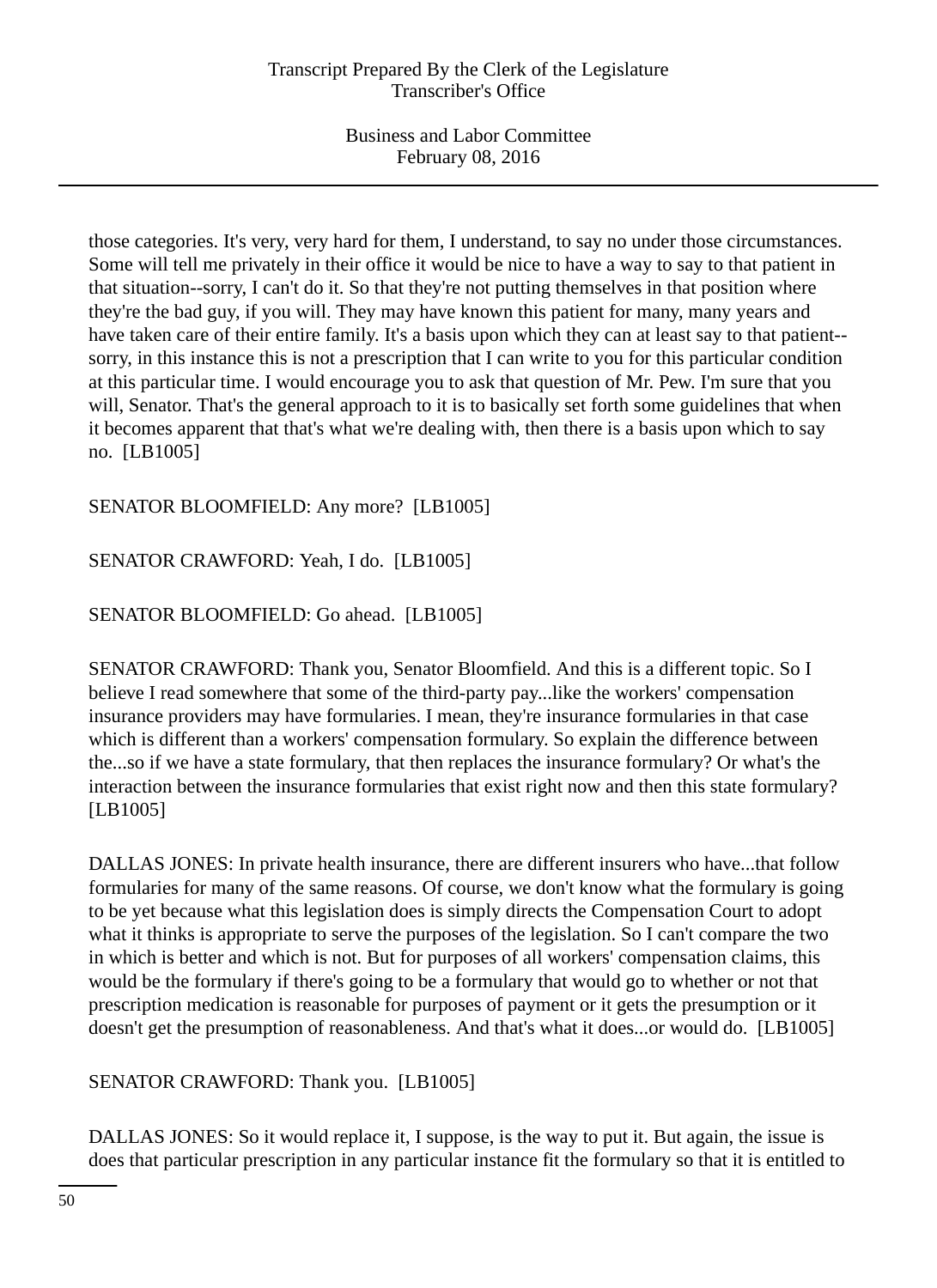that presumption of reasonableness so that the employer can't object to it and it must pay for it. That's what it goes to. [LB1005]

SENATOR CRAWFORD: Thank you. [LB1005]

SENATOR BLOOMFIELD: Thank you, Senator Crawford. Senator Howard. [LB1005]

SENATOR HOWARD: Thank you. Thank you, Mr. Jones, for your testimony today. Can you tell me a little bit about how it works now. Do you need prior authorization for every prescription? [LB1005]

DALLAS JONES: No. And great question. That goes to my second point. Right now, whether it's prescription or it's any medical service, right now, certainly, there are many providers who will ask the claims handler--are you going to have a problem if I provide X, Y, Z service? And when the claims handler says--oh, no, that's fine. Obviously, they're going to move forward without concerns of payment. But there are many, many times when that preauthorization is not requested and the provider just does what he or she believes is appropriate and reasonable...provides the reasonable care under the circumstances. I will guess, I don't have data, but I would guess that most often most of the services tend to fall in the latter category where it's fairly straightforward, the provider provides what that provider is trained to do under the circumstances to treat this particular injury and they do it. The bill is sent and it's paid. So what this statute does is...says--if you don't want to have to worry about there being a reasonableness argument after the fact, if it's within the formulary, you need not make a call to ask for preauthorization. It is presumed to be reasonable if it's in the formulary and the employer is going to pay for it without being able to make that reasonableness argument. [LB1005]

SENATOR HOWARD: So do individuals who are receiving these benefits generally only have one primary care provider and then a few specialists? [LB1005]

DALLAS JONES: That's the way that it's supposed to work. It's supposed to be kind of a gatekeeper, that primary care physician, and then going to whatever specialists are necessary. [LB1005]

SENATOR HOWARD: So, I guess, and I go back to Senator Crawford's comment, I'm having a hard time tying it to opioid abuse primarily because doctor shopping is such a key element to that? [LB1005]

DALLAS JONES: Um-hum. [LB1005]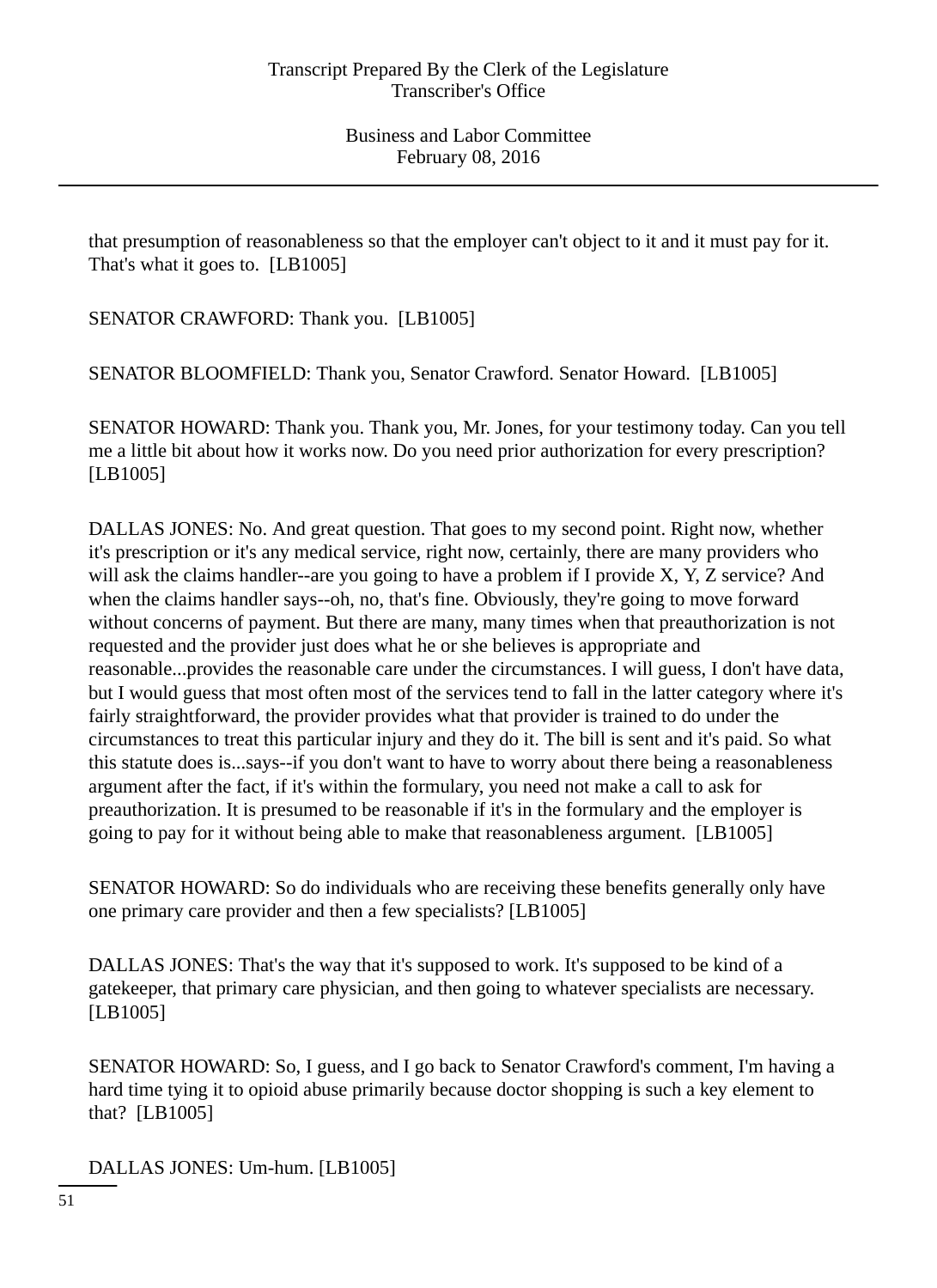SENATOR HOWARD: Going to multiple doctors in the same day with multiple dispensers so that you can get multiple prescriptions filled. [LB1005]

DALLAS JONES: Right. [LB1005]

SENATOR HOWARD: And so in this instance, there would be one main gatekeeper who would be filling one prescription, working in coordination with the specialists, hopefully, and so you wouldn't see that same type of doctor shopping which would make a formulary somewhat irrelevant. [LB1005]

DALLAS JONES: I don't know that it makes it irrelevant. Certainly, we see a number of cases where it...the doctor is in a difficult position and the prescriptions are being made and probably should not be. [LB1005]

SENATOR HOWARD: Thank you. [LB1005]

SENATOR BLOOMFIELD: Any further questions? Thank you, Mr. Jones. [LB1005]

DALLAS JONES: Thank you. [LB1005]

SENATOR BLOOMFIELD: Welcome. [LB1005]

MARK PEW: (Exhibit 2) Good afternoon, my name is Mark Pew, M-a-r-k P-e-w. I'm affiliated with PRIUM, a medical intervention company based out of Atlanta, Georgia. I hope I can live up to everyone's expectations that have been set for me. But I'm here to argue in support of the drug formulary. My personal passion has been since 2003 the overuse and misuse of prescription drugs, especially in workers' comp and the effect that it has on injured workers. You probably understand that the United States consumes 80 percent of all opioids and 99 percent of all hydrocodone in the world. We have a significant problem with that as a societal issue. It is not, necessarily, a work comp issue. My company has given me the platform to speak over 300 times to almost 19,000 people in 40 states on a variety of subjects around chronic pain prescription drugs and how we deal with this issue. So I come equipped in talking about drug formulary and especially the impact. I appreciate the questions that have already been posed and I'll try to address them because I don't have, necessarily, any prepared statements per se. But I did have a couple of points, specifically, about the bill. It talks about being effective for dates of injured on or after January 1, 2017. It's really important to understand that people who are getting the first opioid prescription or the first Xanax prescription or the first Soma prescription is different than someone who has been getting it for two years or five years or ten years. And you have to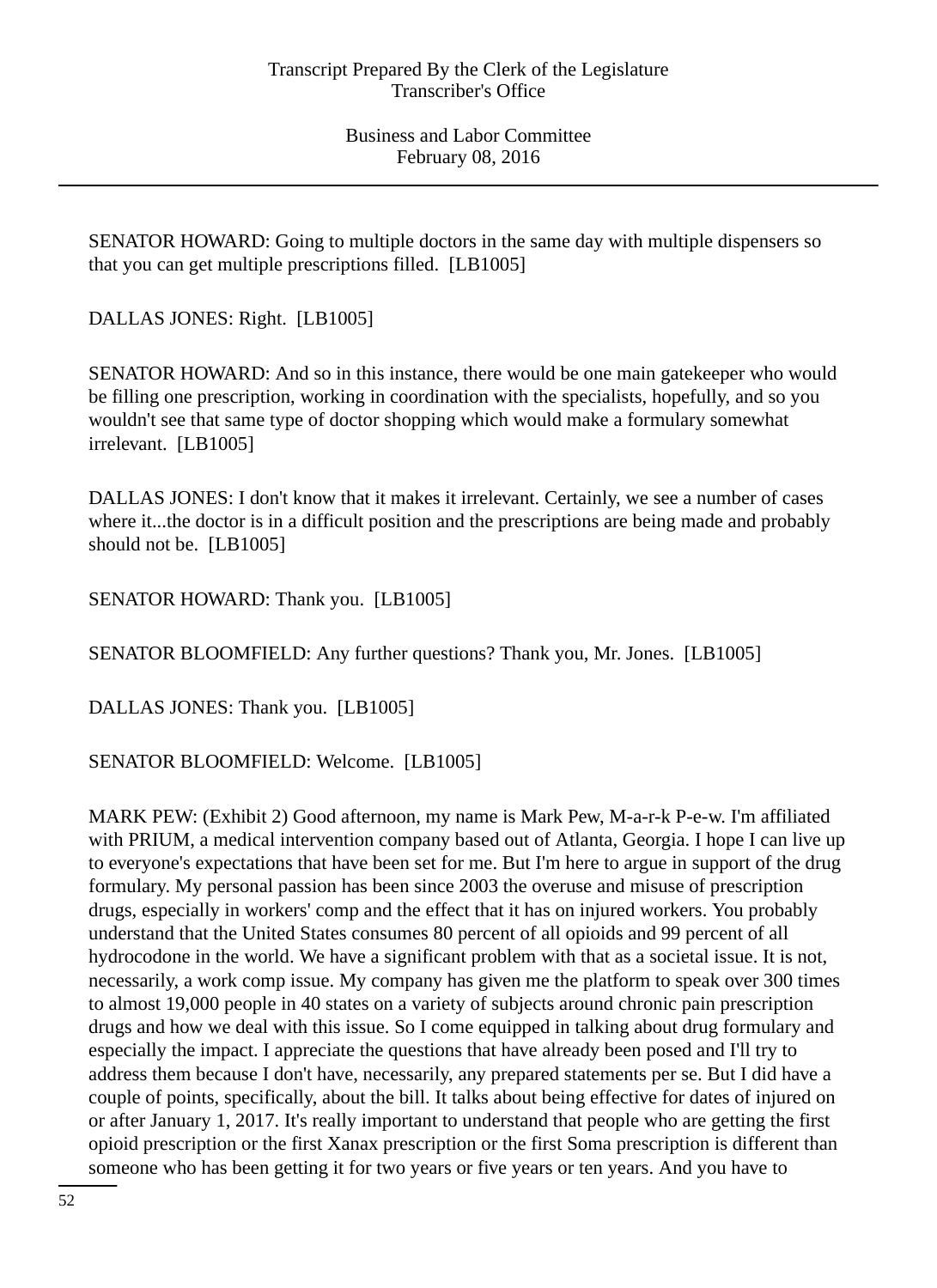Business and Labor Committee February 08, 2016

provide for mediation period. Texas allowed for two years, California is considering one year. I'm a technical advisor to California, have been for two years, was a key part of the governor signing a bill last year, very similar to this, that just basically gives the state the mandate to create a drug formulary and it's in the rule-making process right now. Tennessee is in the process of rolling out a drug formulary as well...follow Texas quite a bit. And one of the things that I constantly encourage is that new claims versus legacy claims, people who have used drugs for a while, have to be treated differently. The other thing is the list of drugs that are included and excluded. Just because a drug is included in a drug formulary does not mean that it's automatically appropriate. If you look at official disability guidelines, which is the treatment guideline for Texas, Vicodin is an included drug. But we know that Vicodin and Percocet and those kinds of drugs are massively abused and misused and there's a huge black market for that. So there has to be the ability to assess, even though a drug is included, if it's the most appropriate drug. By contrary, those that are excluded, drugs that are excluded from drugs, aren't automatically inappropriate either. And there needs to be the process, and you talked some about the preauthorization process, that needs to be in place for the doctor to allow...to be...to present the evidence that this is the right drug for this particular patient at this particular time for this particular condition. That's the way it needs to be presented. If the doctor cannot pursue that and cannot present that evidence to that (inaudible), then that drug should not be distributed and dispensed to that patient. The use of Soma, which is a very, very dangerous drug, it's a muscle relaxant, it's typically very inexpensive, you mix it with an opioid, it's called the Vegas Cocktail; has nothing to do with pain management or muscle spasm control, has everything to do about getting high. That particular use of Soma dropped by 90 percent in Texas on day one because the doctors realized they had to validate the medical appropriateness of Soma. And it was an excluded drug and if there truly were muscle spasms, there were other muscle relaxant drugs that were included that were less dangerous and had less side effects. And so the doctors just stopped writing the scripts. So, ultimately, what a drug formulary does is creates a pause moment for the doctor and the patient to say--is this the most appropriate treatment for this particular patient at this particular time? Is this the right drug to prescribe for the very first time or is it the drug continuation that needs to happen? Chronic pain was never meant to be managed by opioids. That was not the purpose for them. The purpose of opioids was for short term, acute pain; end of life care, cancer, and age treatments. It was never meant to help somebody treat chronic pain that lifted a 50-pound box the wrong way five years ago. That was not the intention. It's been misused and it's abused and we have an epidemic according to CDC, according to the director of National Institute of Drug Abuse, according to the Governor of Massachusetts, and according to President Obama. So I think that a drug formulary creating that pause moment in workers' comp will create a prescribing behavior change that will have a ripple effect through the medical association. It's not a coincidence that Texas had the Texas Medical Association in support of this. It's not a coincidence that California has the California Medical Association in support of this. It's not a coincidence that Tennessee has the Tennessee Medical Association. Everybody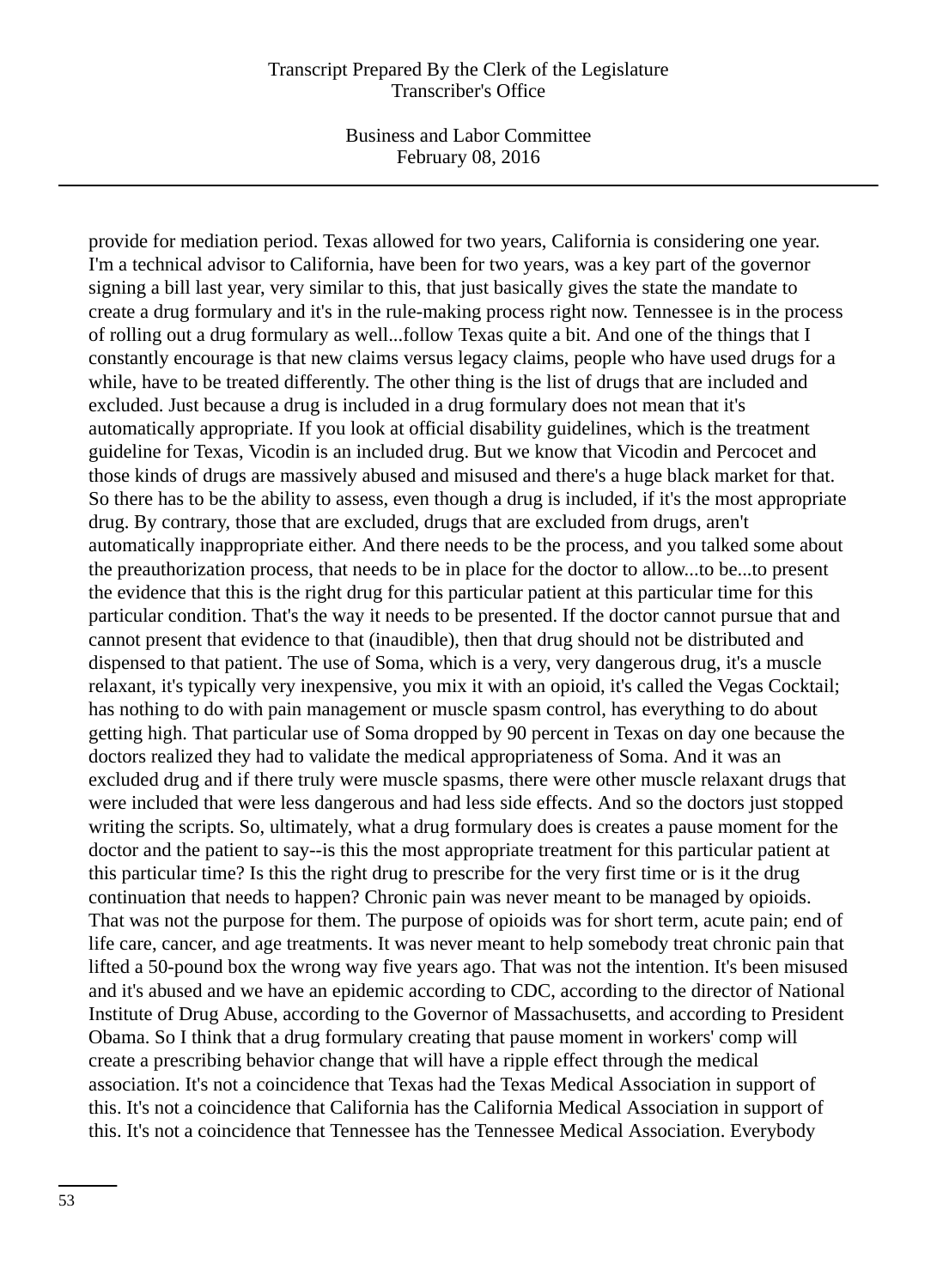knows we've got a problem and we've got to fix it somehow. So with that, I'll open it up for follow-up questions. [LB1005]

SENATOR BLOOMFIELD: Are there any questions for Mr. Pew? They don't even want to test you. (Laughter) Thank you, sir. [LB1005]

MARK PEW: Thank you. [LB1005]

SENATOR BLOOMFIELD: Are there any more testifiers in support? Opposition? Welcome. [LB1005]

KIM ROBAK: Senator Bloomfield, members of the committee, my name is Kim Robak, R-o-ba-k. I'm here today in opposition to the bill on behalf of the Nebraska Medical Association. It was kind of a nice segue into this...into my testimony with the prior testifier. You've heard a lot of testimony today about opioids and trying to control for opioid abuse. The bill, as it's presented to you, would create a formulary for Schedules II through V, which is much broader than opioids. So it would be all drugs in Schedules II through V. So that's the first reason that the Nebraska Medical Association expresses some opposition to the bill. But you've heard about a national problem with opioid abuse. And I think members of this committee are familiar with that issue because there's been a bill before the Legislature, LB471, that is on final reading as a result of a significant amount of work that Senator Howard has done in the subject. What you've heard is that there is an issue societally. What you haven't heard is that there is an issue in the state of Nebraska with regard to workers' compensation. And while there is an issue with opioid abuse and controlled substance abuse, what we are suggesting is that Senator Howard's LB471, which is a prescription drug monitoring plan, or the PDMP, would allow physicians and pharmacists to look at and determine the amount of opioid or controlled substances that an individual is using. This bill will, if it passes, go into effect at the beginning of next year and would allow the medical community to look at this particular issue and to determine if there is abuse and to take steps to address it. So we would ask that LB471 be allowed to go into place and that we allow it to go into effect and actually have an impact. And then finally, I would point out that the issue of physicians being able to prescribe the appropriate drugs for the appropriate injury. Chronic pain is an issue and there are individuals who have chronic pain. And to say, well, we are no longer going to allow you to have a particular drug and take you off of it immediately doesn't make sense. If there is an issue with regard to abuse, then there is a process to deal with abuse and that would be to refer the individual to a pain specialist and that that pain specialist would set up a treatment plan and that there would be a pain contract that is entered into. So rather than simply drawing a line and saying these are okay and these are not okay, what we would do is help the individual who actually has the addition or might actually be abusing those particular drugs. So we would suggest that we move in that direction, if there is a problem,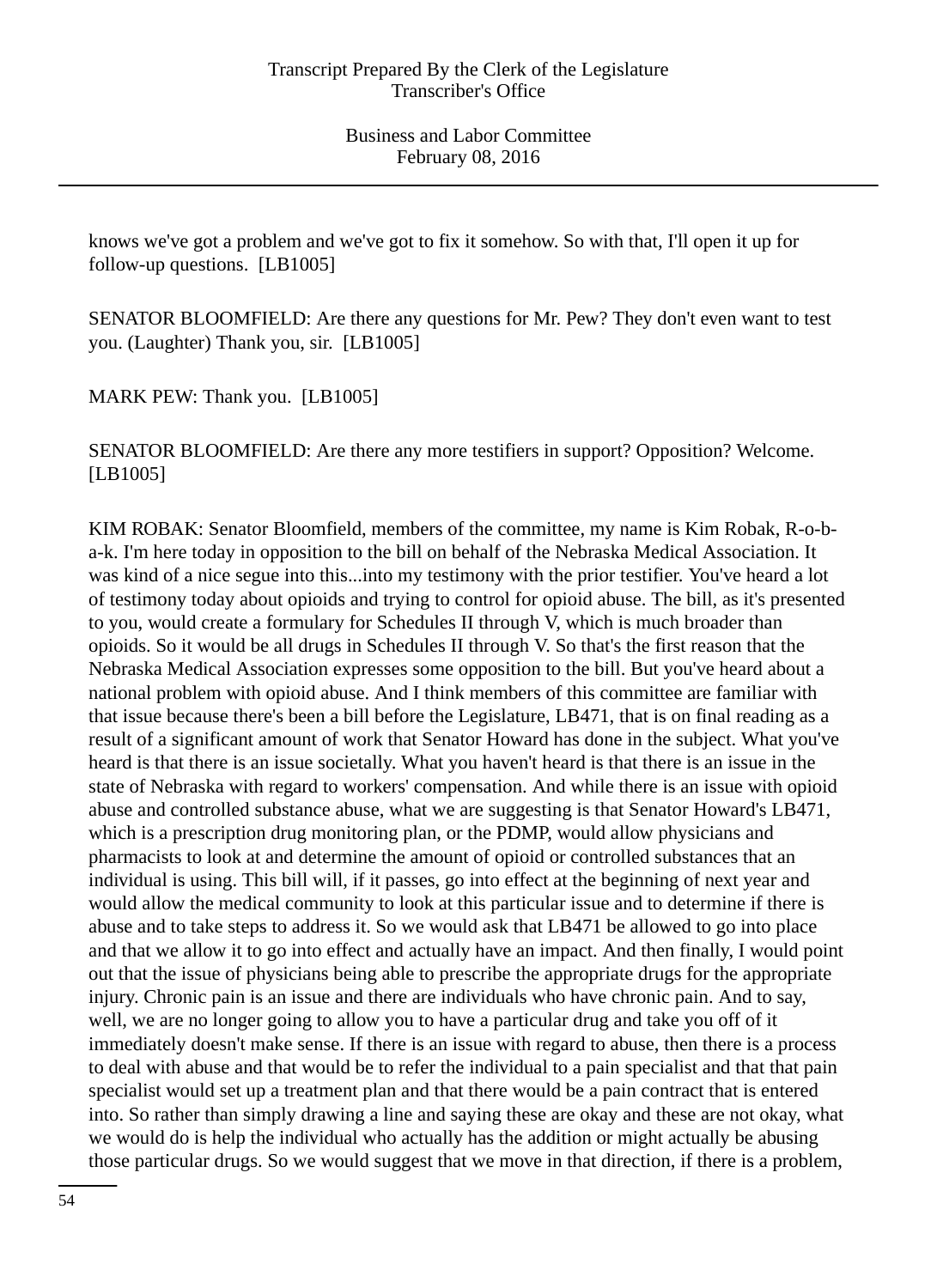rather than drawing a bright line and saying some drugs can be used and some drugs could not. And so for those reasons the NMA is opposed to the bill and I would be happy to answer any questions. [LB1005]

SENATOR BLOOMFIELD: Are there any questions for Ms. Robak? Senator Crawford. [LB1005]

SENATOR CRAWFORD: Thank you, Senator Bloomfield. And thank you for your testimony. Can you explain just a little bit what you mean by a pain contract? Is that something that's done currently under workers' comp? Or what do you mean by a patient entering a pain contract? [LB1005]

KIM ROBAK: And I don't know whether or not it is currently being done in workers' comp or whether or not the...how that's worked in...workers' comp. But I do know in the medical field it is used. And what happens is an individual who has chronic pain, and people do, they work with a pain specialist to try and be able to figure out other ways to address that pain. And then they'll enter into a contract which will say--we will do certain things and I will only agree to take a certain number of pills. So I won't take two pills a day; I may take one pill a day or I may take a half a pill in order to ensure that the individual has some relief for that pain, but that we don't over abuse the medication and that people aren't taking it for the wrong reasons. [LB1005]

SENATOR CRAWFORD: Thank you. [LB1005]

SENATOR BLOOMFIELD: Senator Ebke. [LB1005]

SENATOR EBKE: I'm a little bit puzzled why the NMA would be against this. I guess I missed something because physicians work with formularies every day and different insurance companies have formularies so I'm curious what the beef with this one is. [LB1005]

KIM ROBAK: Actually, Senator, that's a good question because this bill was worked on last year with the NMA and the workers' comp individuals. And there was some discussion about whether or not the Blue Cross/Blue Shield formulary could be used because it's a formulary that they're used to using. And my understanding is that that's a proprietary formulary and it can't be used. And therefore the question was, what kind of formularies were used? And I think that there are other people who could answer this question better than I can, and I'm happy to get that information for you after the hearing. But I understand that there are a couple of formularies that are not well liked by the medical community that are used in this area. And that's my understanding. I can get you some more information about that. [LB1005]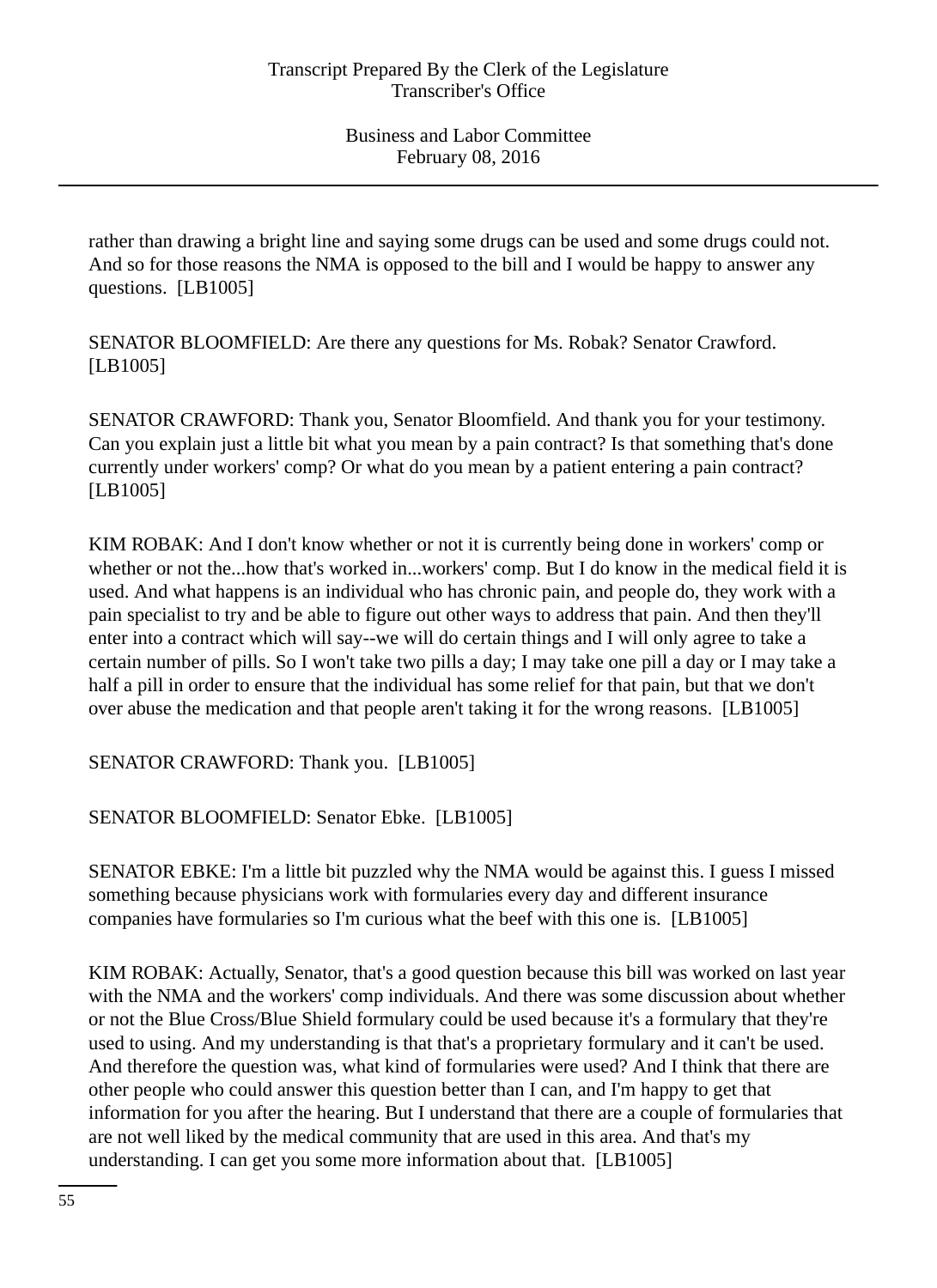# SENATOR EBKE: Thanks. [LB1005]

SENATOR BLOOMFIELD: Any further questions? Seeing none, thank you. Welcome back. [LB1005]

DARCY TROMANHAUSER: (Exhibits 3 and 4) Good afternoon again. Again, my name is Darcy Tromanhauser D-a-r-c-y T-r-o-m-a-n-h-a-u-s-e-r. And I'm here representing Nebraska Appleseed to respectfully express our opposition to LB1005. Again, we work with hundreds of meat packing and food processing workers across the state every year. And while we appreciate and support addressing addiction issues, certainly, we are concerned that LB1005 improperly interferes with the patient/doctor relationship and could contribute to the weakening of Nebraska's workers' compensation system. So by deferring to guidelines to determine proper treatment for injured workers, LB1005 removes discretion from doctors to determine treatment for their injured patients, each of whom deserves a individualized diagnosis and treatment recommendations. While the bill provides for approval of prescriptions that come from outside the guidelines, as was asked about earlier, it does place serious barriers for injured workers to actually obtain such treatment by requiring prior approval from an insurer or to request an independent examination in the case of a denial. Either or which could further delay critical and deserved treatment and care. And then to the previous testimony, please remember the other piece of the larger context here. A major nationwide study by ProPublica and NPR, last year, found that worker's compensation systems across the country have been substantially eroded in the past decades. Ultimately, that shifts the cost of injuries to injured workers themselves, their families, and taxpayers. One form this erosion has taken is through the introduction of what is commonly known as medical utilization or evidenced-base guidelines such as LB1005 proposes. So again, it's critical to protect our workers' compensation system and its ability to fulfill its original purpose. It provides that important incentive to employers to maintain safe work places and to provide for the full and proper care of injured workers. Then for these reasons we hope that the committee will chose not to advance LB1005. [LB1005]

SENATOR BLOOMFIELD: Are there any questions? Seeing none, thank you. Any further opponent testifiers? [LB1005]

DENNIS BOZARTH: My name is Dennis Bozarth, D-e-n-n-i-s B-o-z-a-r-t-h. I'm an orthopedic surgeon here in Lincoln. And as previously testified, I do take care of a lot of workman's compensation injuries. We have tried to come up with ways with the NMA, tried to think about how to address opioid abuse. The pharmaceutical record, or whatever that bill is, would help us at least identify who are abusers, who is prescribing the most medications. And that would be one issue to try and help. Other issues with the narcotics is in the 1980s, doctors were successfully sued for not providing adequate pain medicine for physicians. So then pain became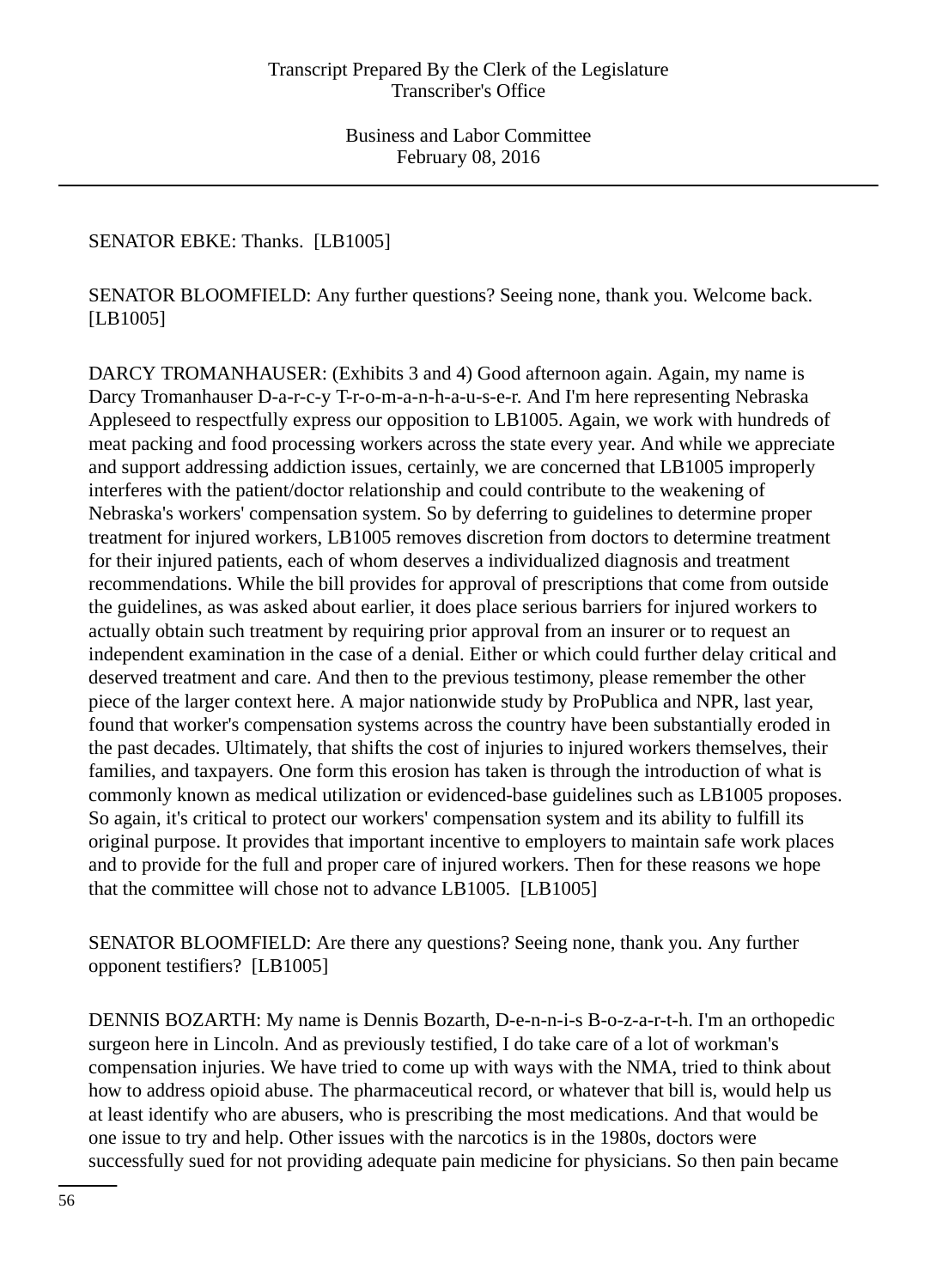Business and Labor Committee February 08, 2016

this fifth vital sign. It was very important. That's when you go to the hospital, they ask you what your pain rating is, even though that is completely subjective and there's no objective findings to it. And so we have to address that. As Mr. Jones did say, it is very hard when you're sitting across from an individual to say--no. They say, Doc, I hurt. No. Why? Well, and that is hard to come up with. There is evidence of...that if we can decrease people's opioids, get them back into more functional activity, getting them off, it will be a benefit. This guideline or pharmaceutical formulary only gives you yes and no in drugs. It doesn't address other issues. Some states have ways to see when a patient gets on a certain amount of medication. Then they need to be referred to a pain clinic. And then they need to get treatment. They need to have pain contracts, the appropriate treatment. This doesn't address that. Also, as part of the...a member of the Nebraska Medical Association, we didn't see that we had a lot of input into formulating this. So that's my main objective to it is there's no doctor input into this. Other things with the guidelines, when you have guidelines, which Texas went to, then you have to buy those. That has a subscription that you have to buy every year to maintain that. That's not a free thing that they give you. Then you have to have education on how to use the guidelines which usually you have to pay for, too, every year. And so those are my main objectives. I think there are better ways and there are needed ways to address opioid abuse. Personally, I would like to be involved in trying to help instead of just being told what we're going to do. That's all I have. [LB1005]

SENATOR BLOOMFIELD: Thank you, Doctor. Are there any questions? Senator Howard. [LB1005]

SENATOR HOWARD: Thank you, Senator Bloomfield. Thank you for your testimony today, Dr. Bozarth. I've recently read an article about a physician who was found criminally liable for overprescribing narcotic medication. And I know there's been a lot of attention paid about opioid prescribing. And the proponent testimony seemed to indicate that doctors are often guilted into prescribing narcotic pain medication. Do you feel as though that is the case and do you feel as though the court case is indicative of a trend towards trying to remove that type of guilty prescribing? [LB1005]

DENNIS BOZARTH: Yeah, when you're sitting next to a person and they've had an injury, but, you know, you think, gosh, he should really be getting better; he ought to get off this. But oh, but just one more prescription, it just hurts so bad. And then other things that it will...it leads to...I did mention that it leads to some of our overprescription is that now the government has limited us to refills. So now a person actually has to come into your office and to obtain a refill, a handwritten prescription, where before you might call something in. So let's say after surgery, you might actually prescribe twice the amount of medication that you might otherwise do. Why? So it saves you a phone call. Save them a trip to come into the office knowing that they will probably need a refill, but you just do that. Now, and that's one of the concerns that some of these medications, and it is our fault, we give out too many. They get in the hands of other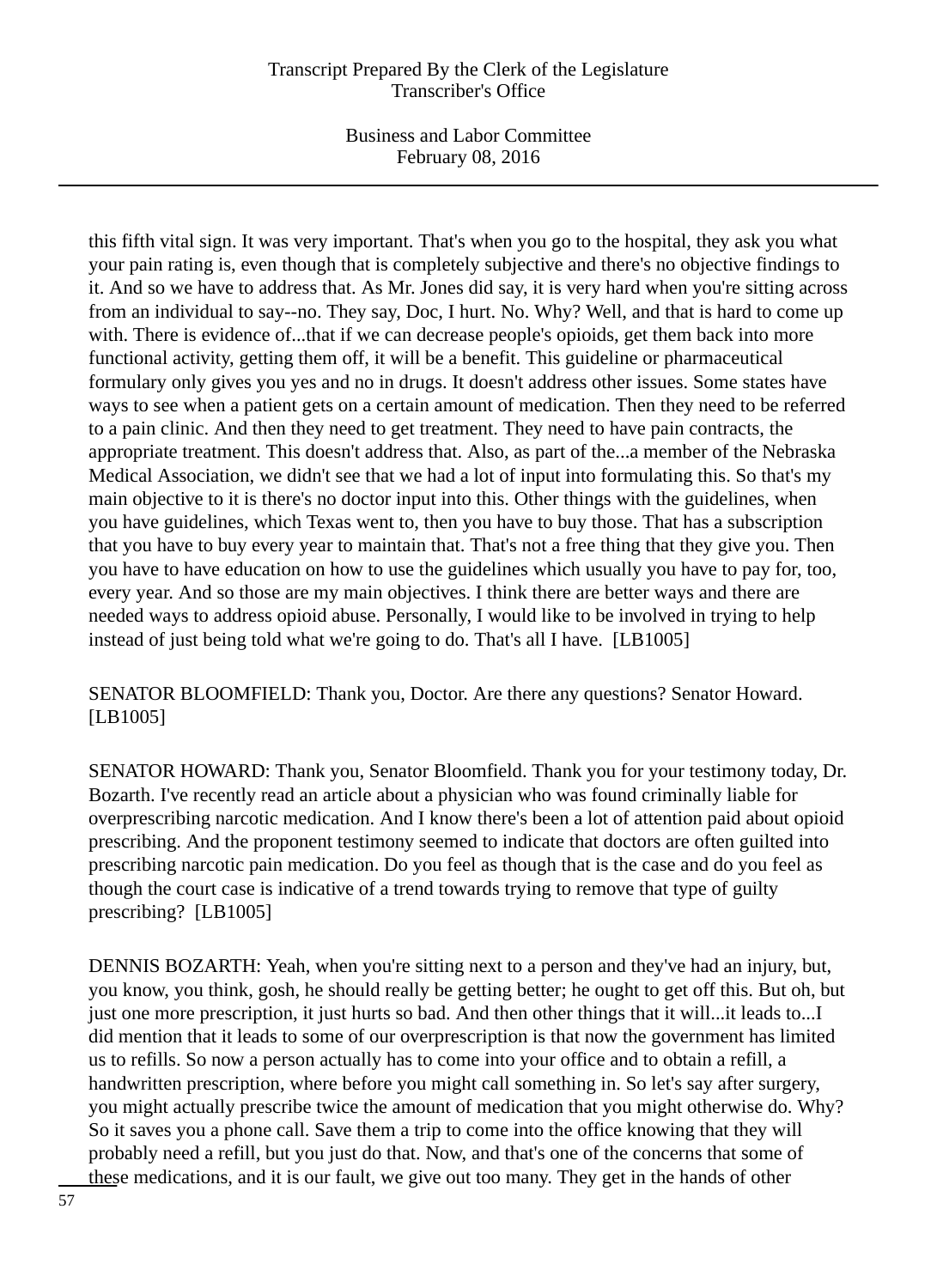people. And there is a big problem in narcotics and it starts with us. But we have other issues that we have to deal with. [LB1005]

SENATOR HOWARD: Thank you, Doctor. [LB1005]

SENATOR BLOOMFIELD: Any further questions? Thank you, sir. [LB1005]

TIM DOWD: Tim Dowd, D-o-w-d, appearing on behalf of the Nebraska AFL-CIO and we're an opponent opposing this bill. I think one thing we can all agree on is that we're all different. God made us different. We have different bodies. Our bodies respond differently to injuries, as they do to medical treatment. For example, you've got Peyton Manning who just won the Super Bowl last night. He had a multi-level herniated disc. And he underwent fusion to his neck. Medication that was prescribed and necessary for an athlete of that nature was a fraction of what would be required of somebody else. For example, a client of mine who is 63 years old, closely approaching in on her retirement, slips, falls, herniates her disc. The treatment that is going to be required to treat that injury is a whole different universe than what is required of somebody in a different health or medical condition. And then I think that's what we're dealing here with. What this legislative bill does is it is taking away the decision making of the very individual that is in the best position to make the decision on what is in the best interest of their patient. Everybody is different. Everybody responds differently. In that sense, what it almost requires this committee to do or this legislature is to say that the doctor who is rendering treatment to that patient is either (A) incompetent, or (B) not acting in the best interest of their patient. I think that's a very large step to take. Because those physicians, as attorneys do, as most other professionals do, they take an oath, a professional responsibility, and that is to act in the best interest and do it as well within their training, education, experience as a physician. And to suggest that that physician and the treatment of their patient is going to do something to harm the patient, I don't...I think that's incredible, to be quite frank. Does it happen? Absolutely. Senator Howard, you read an article about it where somebody was criminally charged. There's bad apples in every bunch. That doesn't mean you can make a general statement that each and every physician out there is prescribing or over prescribing medication. And to take that decision making away from a trained medical expert, I think, would be ill advised and it would be the wrong thing to do. And really I'd ask you to yourselves consider, let's take ourselves out of the workers' compensation arena. You have an injury. You're in a car accident. You slipped and fell at a grocery store. You see the doctor. You have all the faith in the world, that's why you selected that physician because they're competent, they're well trained, they know what they're doing. Are you going to defer to a book that was created by someone that's never examined you? Or are you going to look at the doctor who knows you; has a history of treatment of you and says this is what's necessary? Senator Crawford, you asked an excellent question, if I understood it correctly, which is...then what can you do if you don't agree with this? What they can do? What they can do right now. They can deny it. And then what do we do? We go and let a judge, after we get expert medical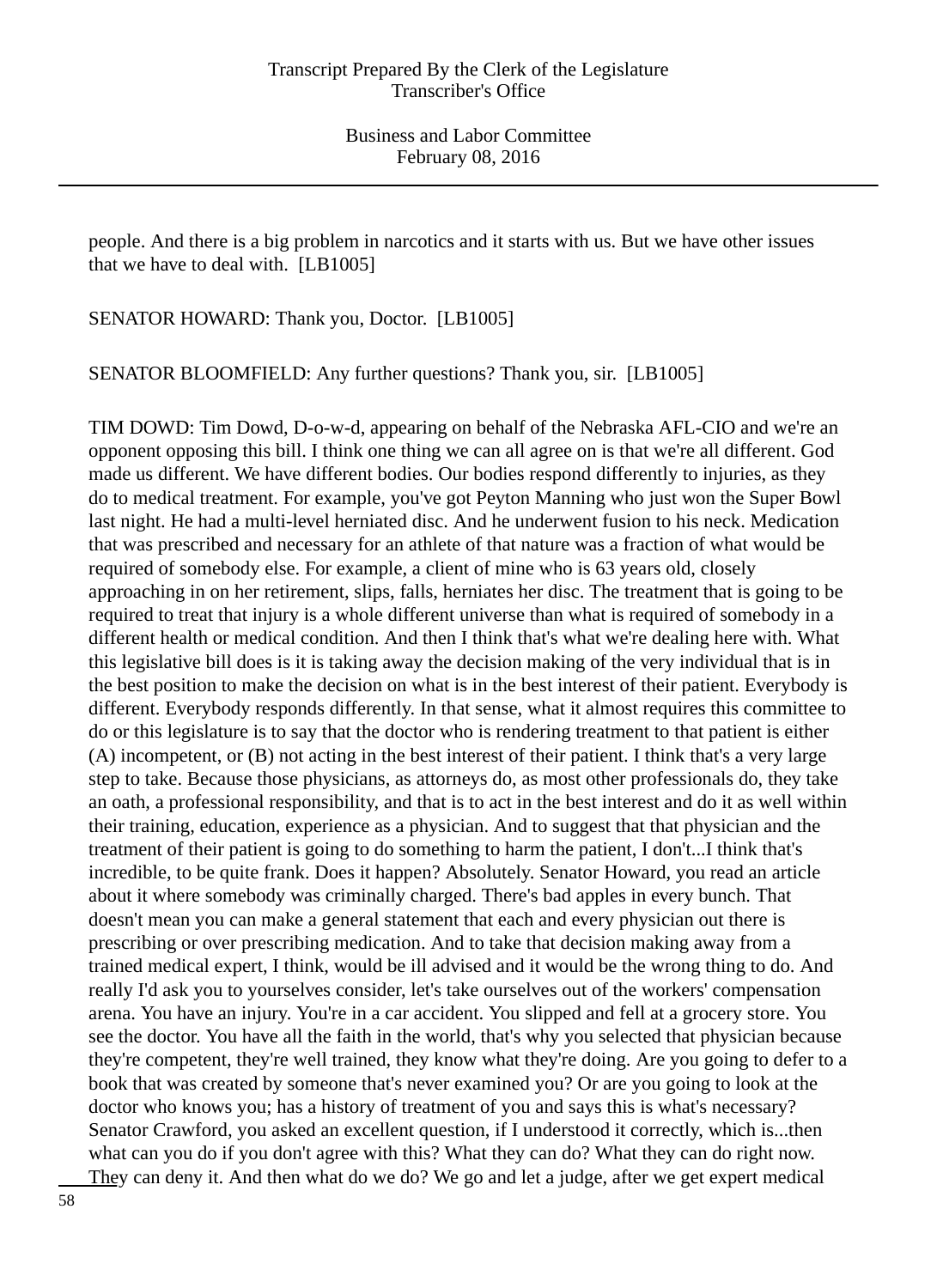opinions, make the determination. That's the role and the function of the trier of fact. The trier of fact being the judge of the Nebraska Workers' Compensation Court. That's why the whole Workers' Compensation Court exists. That's their role. And by implementing this bill, what we're going to do is add an unnecessary obstacle for individuals to get medical treatment. A remedy already exists for the workers' compensation carriers and employers. They can deny it. And by implementing this, we're prolonging the agony for those individuals that may be needing this medication. If the medication wasn't properly prescribed, then let the individual who is bestowed the legislative authority to do so make that decision, and that is a judge of the Nebraska Workers' Compensation Court. If anybody has any questions, I'd be happy to answer them. [LB1005]

SENATOR BLOOMFIELD: Thank you, Mr. Dowd. Are there any questions? Seeing none... [LB1005]

# TIM DOWD: Thank you. [LB1005]

# SENATOR BLOOMFIELD: Any further opponent? [LB1005]

ROD REHM: (Exhibit 5) Good afternoon, again, Rod Rehm, R-e-h-m, on behalf of NATA. We're opposed to this bill for many of the same reasons that have been put forth by the medical association and other speakers. One of our concerns is...we're...you're being asked to pass into law some sort of guidelines that don't exist. They haven't...there's no specific proposal that I'm aware of for anybody to look at, figure out what it's going to do to the medical profession or to our clients. There just isn't. I mean, as I understand, the courts have been tasked with, under this bill, to come with a guideline. They don't have the people to do it. My research tells me there's only a couple of firms out there in the United States that produce these formularies, one of those being ODG, who was here last year telling us that they didn't really care about Nebraska too much. We're a small market. What are...that's some of the questions we have. Another question is, why should workers be treated different than everybody else? Senator Howard's prescription drug monitoring act protects all the citizens of the state and names that trying to keep drug addiction and over prescription of drugs under control. Why do we want to have some commercially-produced program from a player in the cost-containment industry give workers a different set of standards; give them a different way of...giving them a different quality of treatment. Looks like there's going to be a different standard. I don't know there's any guarantee it's going to be better. I handed out a brief summary of workers' comp legislation going around the United States, produced by a company called IWP, Injured Workers Pharmacy. I think...I just wanted you to look at this to see what's going on in other jurisdictions and tell you that I don't think there's any consensus for formularies in the United States. And I think that's what their summary shows. California has been messing around with a drug formulary for a couple of years. They still don't have one. I just read another article yesterday in a place called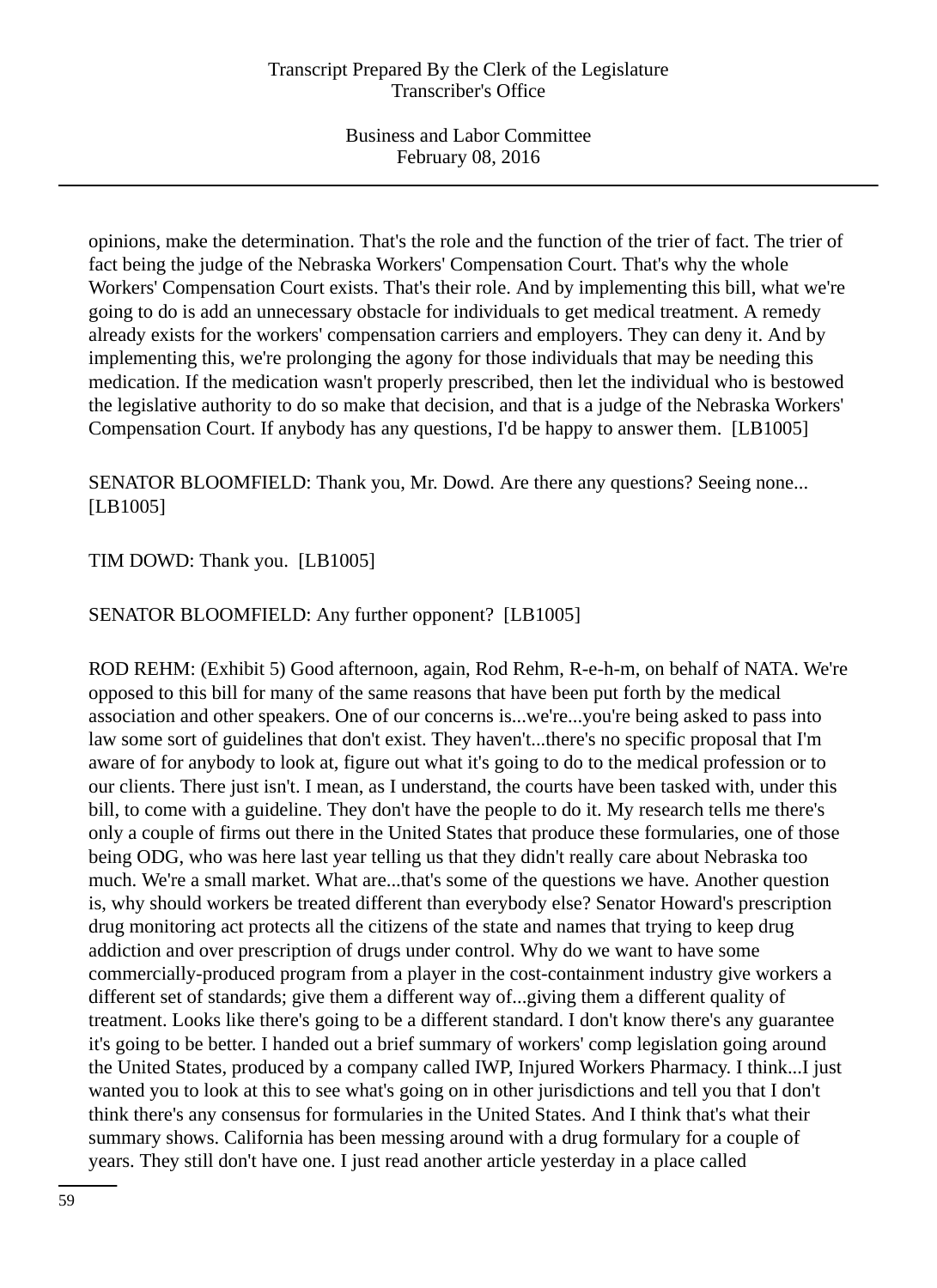Business and Labor Committee February 08, 2016

workcompcentral by a commentator named David DePaolo who indicates that they've tried all kinds of things to come up with a consensus drug formulary that people involved in this workers' comp system can agree on. They still don't have it. They've been going at it for two years. They've appointed task forces and committees to try to come up with it. That may be what we come to here, but passing a bill that says, hey, it's your job to give us a list without any type of procedure or without a certain task force or somebody that's involved in it, I don't know how it's going to work. Just don't know how it's going to work. And as a workers representative, we want our people cared for. We're the ones that sit with them across the table and hear when they're miserable. And their treatment isn't as self effectuating as Mr. Jones leads you to believe. There's a lot of material...well, I can tell you from my experience, this was 35 years practicing workers' comp law, 90 percent of the people that call a lawyer's office are calling because their care has been denied or affected. I just got done resolving a situation for a gentleman in Hastings that had an angle iron come in and impale him in his chest and he had a whole bunch of Hastings doctors, local people that knew him, putting him through treatment and saying that he needed pain medication and so forth. Some insurance adjuster, without any medical opinion, denied the medical care. This guy was miserable, totally miserable until they trucked him down to Lincoln to a pain specialist who said, yeah, he needs the help. But this is why there's lawyers like me and Mr. Dowd involved because this stuff gets denied. And they just do it. And I don't know how this bill is going to help it because they can deny it even if it's on the "yes" list. They can say--we're not paying for it. Then we're flipped into trying to get a decision made. And we don't want to have the decision process, some corporate thing that ODG is running from Texas and having doctors in Brownsville, Texas, that are, you know, reviewing Dr. Bozarth recommendation that his client gets Soma. What a ridiculous system. There was a ProPublica article that all of you ought to read, and I regret that I didn't bring it. It talked about a convention in Las Vegas where there was this extravagant event that was put on and was with all kinds of exhibitors where cost containers like this PRIUM company. They may be a great company, but there's also in this article an indication that some of these companies have been traded for billions of dollars, billions. I don't know how that's going to help Nebraska workers to hire a company to write a program that our doctors have to buy if the next thing that's going to happen is they're going to sell to some other trader and make another billion bucks. Read the article. And if not, I'll send one to the committee and you're more than welcomed to read it because it's a fascinating piece. [LB1005]

SENATOR BLOOMFIELD: Thank you, Mr. Rehm. Are there any questions? Seeing none, thank you. [LB1005]

ROD REHM: Yeah. [LB1005]

SENATOR BLOOMFIELD: Any further opposition? Anyone in the neutral position? I am going to throw out a reminder that this is not church. You don't have to sit in the back of the room.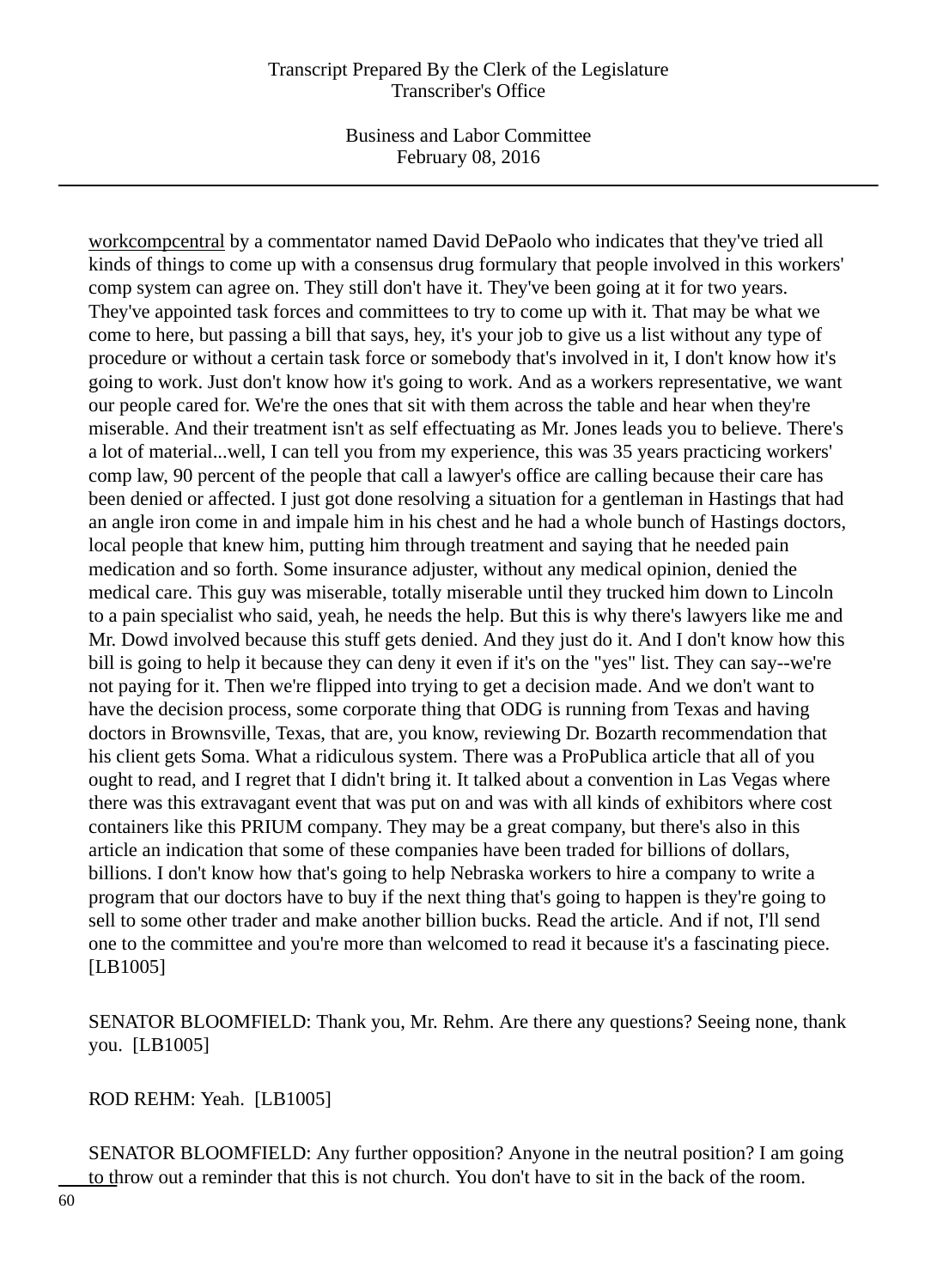(Laughter) So if you're going to testify, please move forward a little bit. And I think when this bill is over, if Senator Harr agrees, we're going to take about a ten-minute break. Thank you. Welcome. [LB1005]

GLENN MORTON: (Exhibit 6) Thank you. Good afternoon, Senator Bloomfield, members of the committee. My name is Glenn Morton, G-l-e-n-n M-o-r-t-o-n. I'm the administrator of the Nebraska Workers' Compensation Court appearing today in a neutral capacity primarily to address the court's fiscal note in this bill, but I suspect maybe to answer a few questions as well. In the court's fiscal note, I noted that no fiscal impact would be expected of the court as a result of this bill as it's currently written. Our understanding as...in talking with the proponents and so on of the bill and as currently written, the court will be required only to adopt a drug formulary using the court's existing rule-making process, assigning a medical examiner under the existing rules if one is requested, and then to resolve disputes under our existing litigation process. That means there would be no administrative interpretation of the formulary; there would be no outreach or education of providers; there would be no special dispute resolution process, which are all things that others have said are important for a drug formulary to be successful. Providers also would have no standing to bring disputes on a formulary...before the Compensation Court, which is currently the case for all...any issues before the court. Should the bill be amended to add any of those requirements or otherwise increase the expenditures of the court, there would be an amended fiscal note, almost for sure. Now I stress the importance of this both for this bill and for others that may come up is that the Compensation Court's cash fund, which supports all the operations of the court, pays the salaries, everything to do with work comp, there's been no General Fund money appropriated for Workers' Compensation Court since 1996. That fund for the last six fiscal years, the actual appropriations which support that fund have fallen below the expenditures of the court. When the interest and miscellaneous income are added in, it's been right on the line for those six years. Some years a little below, some years a little above. But the point of that is that if there are any additional expenditures, it's going to have to come from General Fund money or there's going to have to be an increase in the assessment rates...the statutory assessment rates which support the fund. That's all that I have and I would be happy to answer any questions. [LB1005]

# SENATOR BLOOMFIELD: Thank you, Mr. Morton. Senator Crawford. [LB1005]

SENATOR CRAWFORD: Thank you, Senator Bloomfield. So I guess I'm a little concerned about what the court's administration of the formulary means if there's no administrative interpretation of the formulary and providers have no standing to bring disputes about the formulary. Is it your understanding that if you adopt a formulary...let me just back up. I'll just ask you...so if it's true, there's no administrative interpretation of the formulary and providers have no standing to bring disputes to the court, then what can happen if someone...if a provider thinks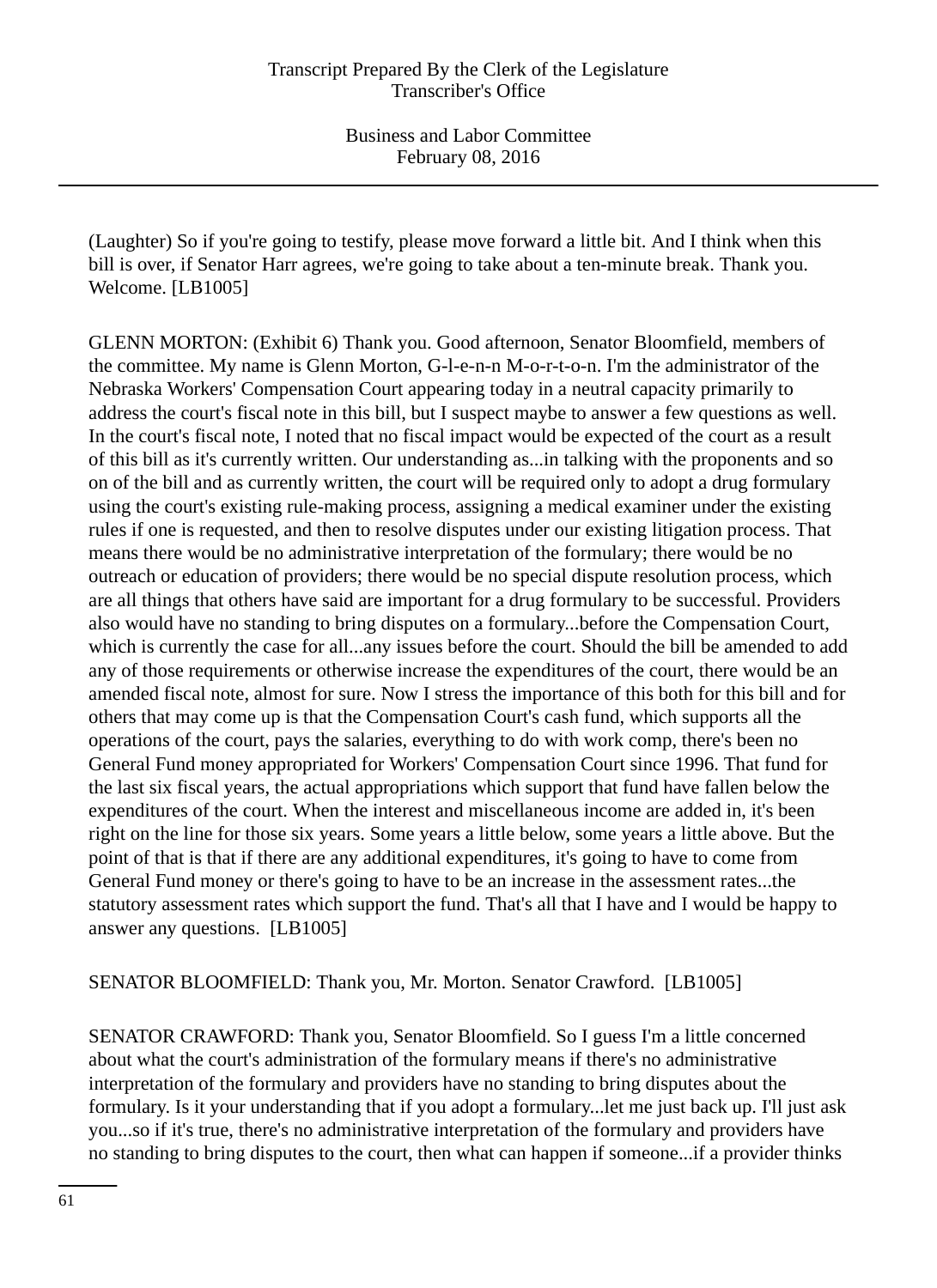that someone should have something that's not allowed or not recommended on the formulary? [LB1005]

GLENN MORTON: I think Mr. Jones explained it fairly well earlier and when he was describing the current litigation process. Current litigation process...well first of all, as he said, the employer or the insurer and so on, under our system, is responsible for all reasonable medical services and that includes medications. Right? If there is a dispute about what is a reasonable medical service and any party, which a provider is not a party, the employer side, the employee side, can file a petition with our court and have a hearing before the judge. And then the parties bring in expert witnesses and expert testimony and so on. And that's how the process works. [LB1005]

SENATOR CRAWFORD: So the employee has standing to bring the dispute? [LB1005]

GLENN MORTON: Yes. Yes. [LB1005]

SENATOR CRAWFORD: Okay. [LB1005]

GLENN MORTON: Just not the provider, whether it be a physician or the pharmacist or anyone else...any other supplier services. [LB1005]

SENATOR CRAWFORD: And when you say there's no administrative interpretation of the formula, what do you mean by that? [LB1005]

GLENN MORTON: Well, I mean by that that we have no medical director on staff. We have no medical expertise despite which we are...this Legislature has already said that the court will adopt an in-patient hospital fee schedule and a medical fee schedule which we have. And we've administered those over the years, I hope and think fairly well. But that takes a tremendous amount of time and staff time to be responding to inquiries, to be dealing with inquiries for people who just really don't understand what it means, they don't know what their rights are. What are our rights under the system? That takes a great deal of staff time to do that. We don't have the staff that's able to do that now...that's in a position to do that now. [LB1005]

SENATOR CRAWFORD: So you currently provide this administrative interpretation for those medical kinds of (inaudible.) [LB1005]

GLENN MORTON: Not officially. We provide input and assistance. I'm a lawyer so I have to step back a little bit there. We don't provide an interpretation or opinion. Right? Our staff is cautioned and constantly you cannot provide legal opinions. But the statute does allow us to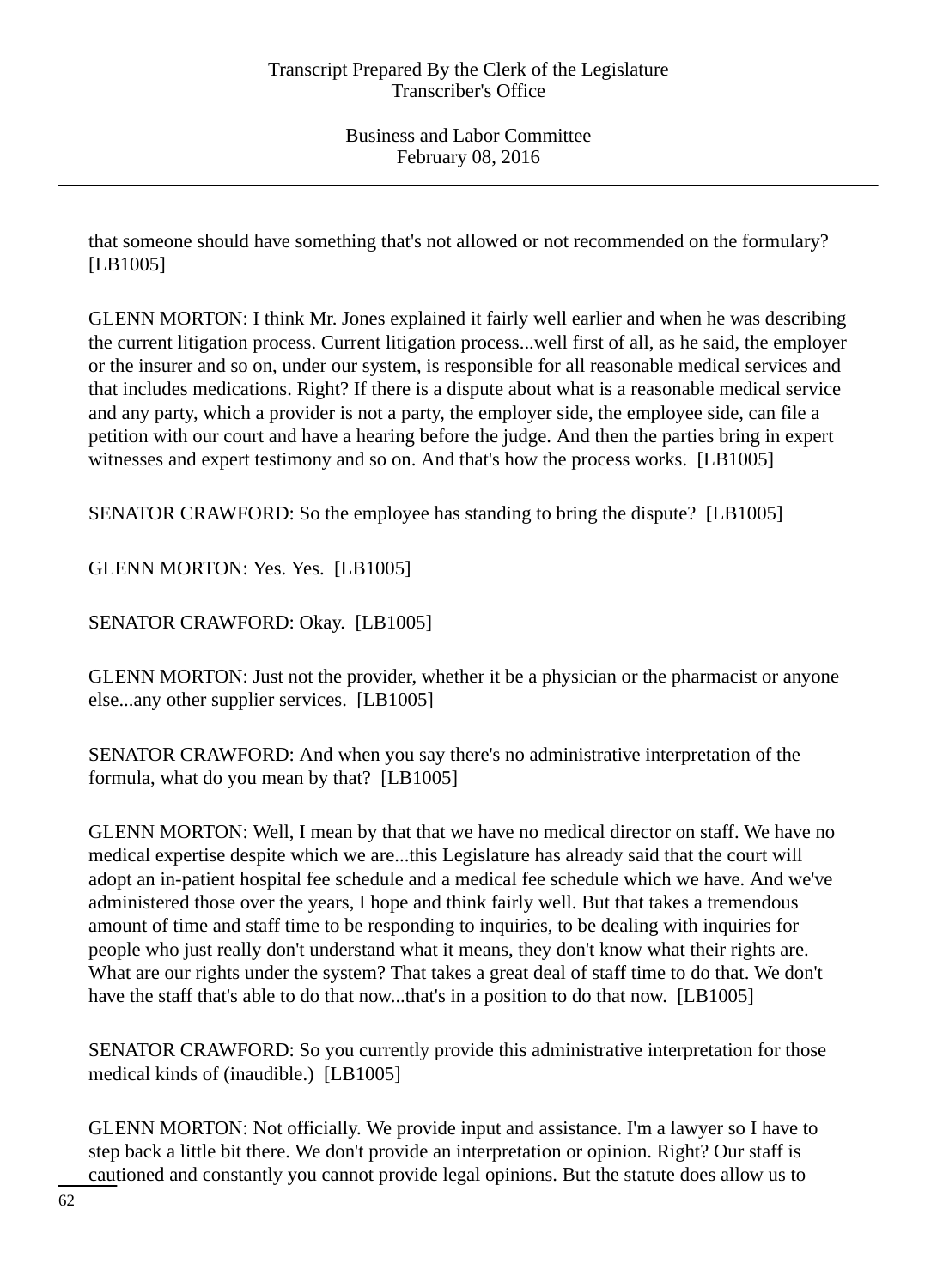provide assistance and advising folks as to their rights and responsibilities and so on. And we do that. It's a fine line, but we do that. [LB1005]

SENATOR CRAWFORD: And do I understand your testimony correctly, that you're warning us, you will not be able to do that for a formula? [LB1005]

GLENN MORTON: Warning us that without additional appropriation or fiscal note, we won't have the staff to be able to do those things. [LB1005]

SENATOR CRAWFORD: Thank you. [LB1005]

GLENN MORTON: That's what I'm saying. [LB1005]

SENATOR BLOOMFIELD: Senator Howard. [LB1005]

SENATOR HOWARD: Thank you...thank you, Senator Bloomfield. Thank you for your testimony today, Mr. Morton. Since your organization would be tasked with a formulary, can you tell me what a formulary is and how it would function? [LB1005]

GLENN MORTON: Absolutely not. (Laugh) No, no, absolutely not, at this stage of the game, we would have a great deal to learn in order to do it...to do this. I can't...I'm not saying that we can't, I think we've successfully done it with other schedules, but I have no idea at this stage. In fact, I've told proponents of this bill, and I've said it not only in this bill but in others that I'm testifying neutrally and this may sound a little as an opponent, I don't mean it to sound that way, but the judges of our court prefer that substantive issues of this type be developed or be addressed by the Legislature. Right? And I'll give you two prime examples of that over the years. There's been a physician...a requirement that the court adopt a physician fee schedule for decades. Well, before...I've been with the court close to 30 years and it was before that or close to that. It simply says the court will adopt a schedule of medical fees. Now recently, and I think probably released in the last ten years or so, which is recent for me anyway, the Legislature adopted an in-patient hospital fee schedule. That schedule is in Section 48-120.04. Basically, that lays out what the schedule is in the statutes. Now it assigns the court some very significant responsibilities, but they're ministerial type things. You will collect the...how many services are provided under each diagnostic related group, etcetera, etcetera. You will identify those DRGs that meet certain requirements and that becomes the fee schedule. So there is a role for the court to play. But the substance of that is decided in the statute and directs the court to do those ministerial type things. So that's the distinction I'm talking about here. Not that there's no role for the court to play. [LB1005]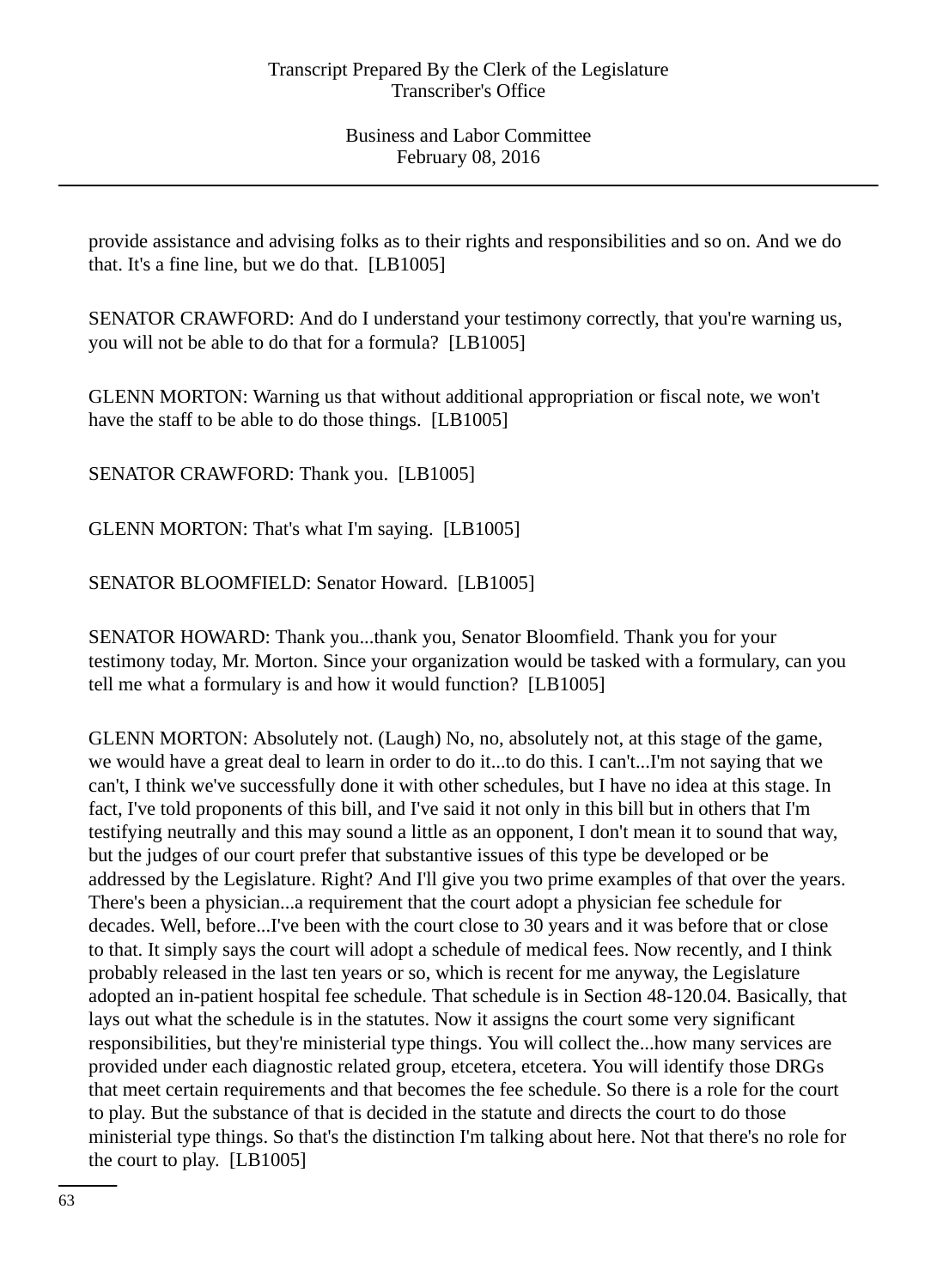SENATOR HOWARD: And then if the court was tasked with the creation of a formulary, just to clarify your position, that would be an additional responsibility and that would change the fiscal note? [LB1005]

GLENN MORTON: Not if we're simply...not if we're simply asked to address the formulary in the same manner that...and under the same rule-making process that we do. That would mean that we would informally identify the interested parties. We would...and when I say "we" I mean, basically, the staff of the court which is myself and a person in charge of medical issues. Right? Would bring all interested parties together informally, try to work something out. If we can arrive at a solution, then the staff would make a recommendation to the court...to the seven judges of the court, which would hold a hearing, an administrative rule hearing, and that recommendation along with any other testimony that anybody else wanted to make to the judges would be considered at that hearing. So that would be the normal process. [LB1005]

SENATOR HOWARD: If the stakeholders on this bill haven't gotten to an agreement, do you feel confident that you could get to an agreement? [LB1005]

GLENN MORTON: I feel confident that we would do what was necessary to see that I would be confident. (Laugh) As the court administrator, we, obviously, take our responsibilities very seriously. I would have to consult with a whole lot of people who know a whole lot more than we do about it before I would be comfortable saying that. [LB1005]

SENATOR HOWARD: Thank you, Mr. Morton. [LB1005]

GLENN MORTON: Thank you. [LB1005]

SENATOR BLOOMFIELD: Senator Ebke. [LB1005]

SENATOR EBKE: Thank you, Senator Bloomfield. I wonder if you could just help me get out of the weeds here. How many insurers are there in the workmen's compensation system, approximately? [LB1005]

GLENN MORTON: The Department of Insurance approves work comp insurers...insurers to do work comp insurance. And last I recall, there were over 200 of them. [LB1005]

SENATOR EBKE: Okay. And do any of them have their own formularies? [LB1005]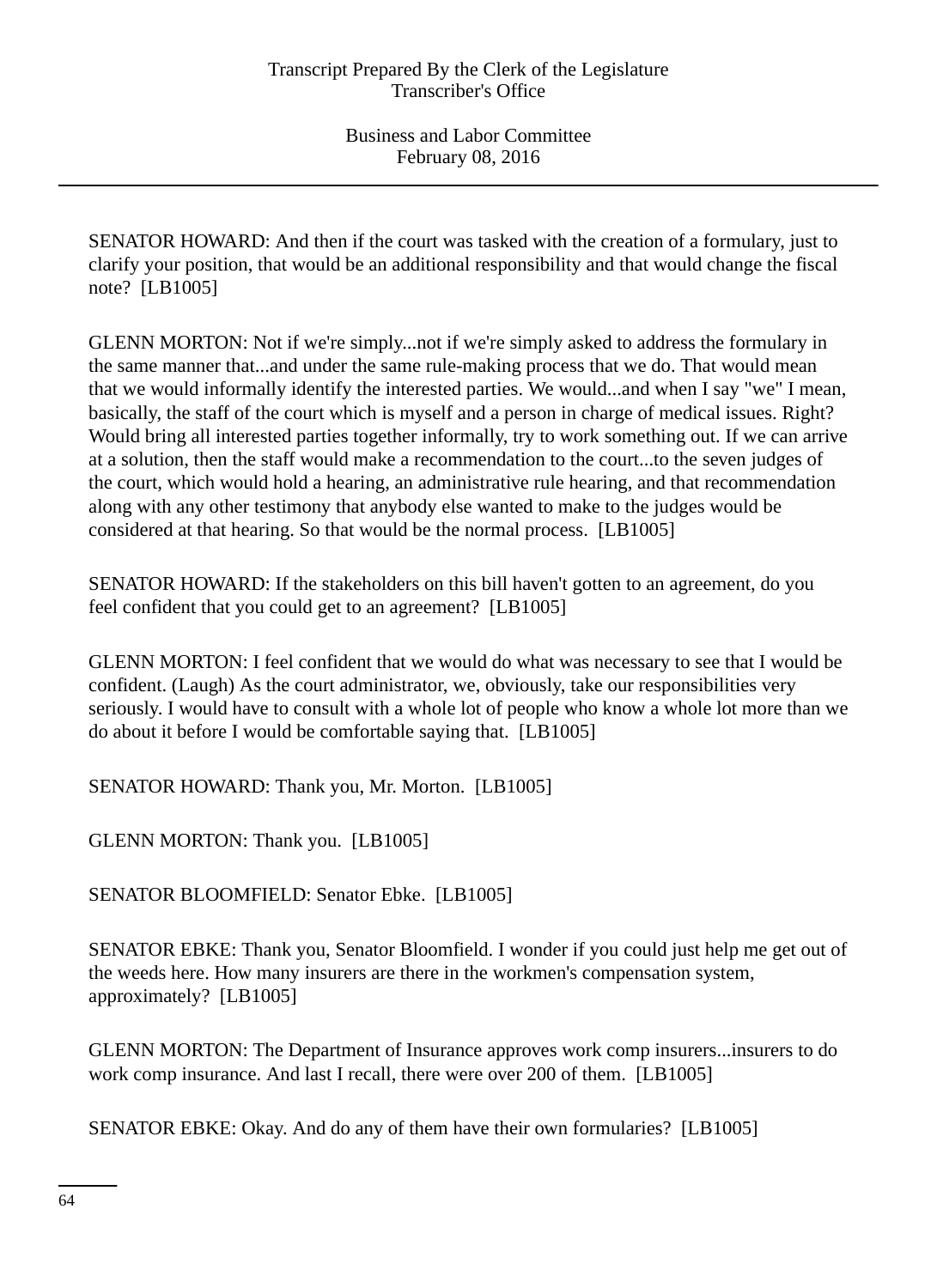GLENN MORTON: I'm...they may...just as if you allow me to maybe go into the weeds just a bit, it's a hugely complex system. Some insurance companies have their own and do their own claims administration, have their own departments that do it. Others hire third-party administrators that particularly process claims and handle claims on behalf of the insurance companies. Some of those third-party administrators hire bill review companies or pharmacy companies to do these things. So, maybe...hope that answers your question. [LB1005]

SENATOR EBKE: It sort of does, yeah. [LB1005]

GLENN MORTON: And many of them I don't know exactly how many of them have formularies, but I would suspect it's a large percentage of them. Yes. [LB1005]

SENATOR EBKE: Thank you. [LB1005]

SENATOR BLOOMFIELD: Senator Crawford. [LB1005]

SENATOR CRAWFORD: Thank you, Senator Bloomfield. So some of the testimony we've heard talking about drug formulary has talked about a formulary that someone might put together. And then we might adopt a formulary that someone else has put together, perhaps a contractor would put a formulary together. The process you described was I'm going to put the stakeholders together in a room and there would be discussion about what the formulary would be. And those are two very different possible paths that could happen. And I wondered if you would comment on the likelihood of each of those two paths, if you were asked to administer this bill. [LB1005]

GLENN MORTON: I think the...I'm not so sure they're completely different paths. First of all, I think I can say with some confidence that the court is not going to develop its own drug formulary. Now I'm speaking as the court administrator, not the judges, but I doubt...I think the chances of us doing that are slim. Right? Now whether or not the...if we were talking informally to these...I think it would informally act much like a task force if you would. But without the...of course we'd always have to deal with who wants to be part of the task, who wants to be consulted? That's always an issue. But I've been involved in a few other bills where they attempted to create a task force and that's always a contentious issue--who do you put in the statute to be on these things. In practice, we found that we generally have been able to identify everyone that's interested and make sure everybody has a voice. But still, with that aside, if there was a task force that decided that we really needed to come up with our own formulary or put together pieces of formularies, that wouldn't be out of the question. Right? On the other hand, as has been said, there are two national formularies. One is called the Occupational Disability Guidelines (sic-Official Disability Guidelines) by an organization called the Work Comp Data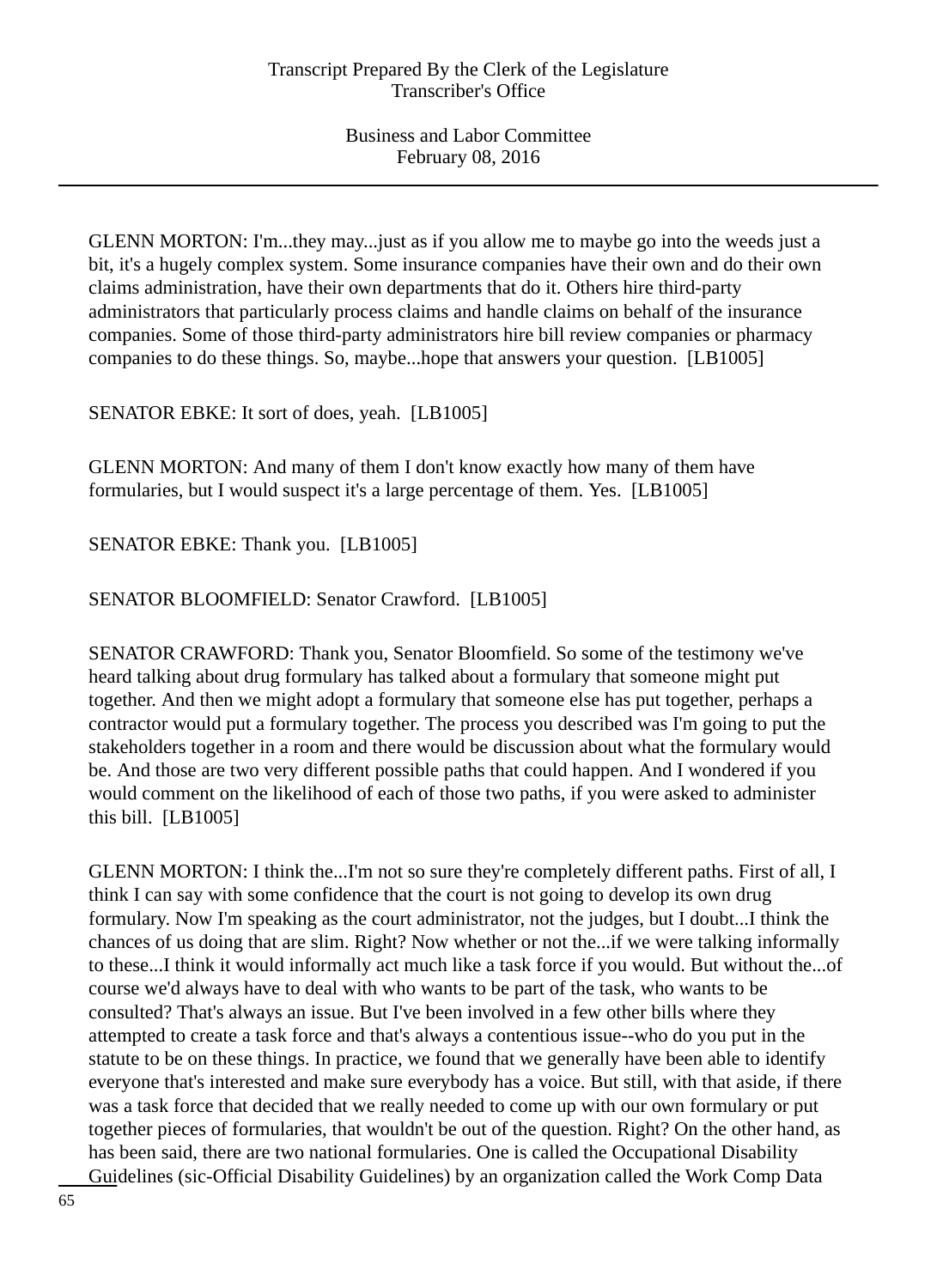Institute (sic-Work Loss Data Institute). That's, as I understand it, those...some states that adopted treatment guidelines, they're tending to go that direction. Not entirely. There's another one that was originally created by the American College of Occupational (and Environmental) Medicine, ACOEM Group. That has since been sold to another commercial company that's competing, if you would. So those are the two, so-called, national guidelines. Some other states-- Colorado, very early on, developed...put a lot of time and a lot of effort, lot of staff time and money developing their own treatment guidelines and which includes a drug formulary. And some states have picked up part of what Colorado has done. So there are other models out there. The two national guidelines put some other...various different state models. And we'd certainly have to look at all of those. If that answers your question. [LB1005]

SENATOR CRAWFORD: Yes, it does. Thank you. [LB1005]

SENATOR BLOOMFIELD: Are there any further questions? Seeing none, thank you, sir. [LB1005]

GLENN MORTON: Thank you. [LB1005]

SENATOR BLOOMFIELD: Are there any further neutral testifiers? Seeing none, Senator Harr, would you like to close? [LB1005]

SENATOR HARR: Briefly. First of all I would like to thank Senator Hallstrom...gosh darn it, Mr. Hallstrom for bringing this. I want to compliment him on his choice of suits today. I think we can see that this bill needs a little bit of work, but the concept is there. I think we all agree that we want to avoid opioid abuse. I look forward to working with the committee on this. Thank you. [LB1005]

SENATOR BLOOMFIELD: Thank you. And I am going to take a ten-minute break here. We'll see everybody back that wants to be here at 5:00. Thank you. [LB1005]

## BREAK

SENATOR BLOOMFIELD: Welcome back, everybody. Senator Harr is going to introduce LB983.

SENATOR HARR: Thank you, Senator Bloomstead and members of the Business and Labor Committee...Bloomfield. Jeez, I'm slow today. I'm on cold medicine. [LB983]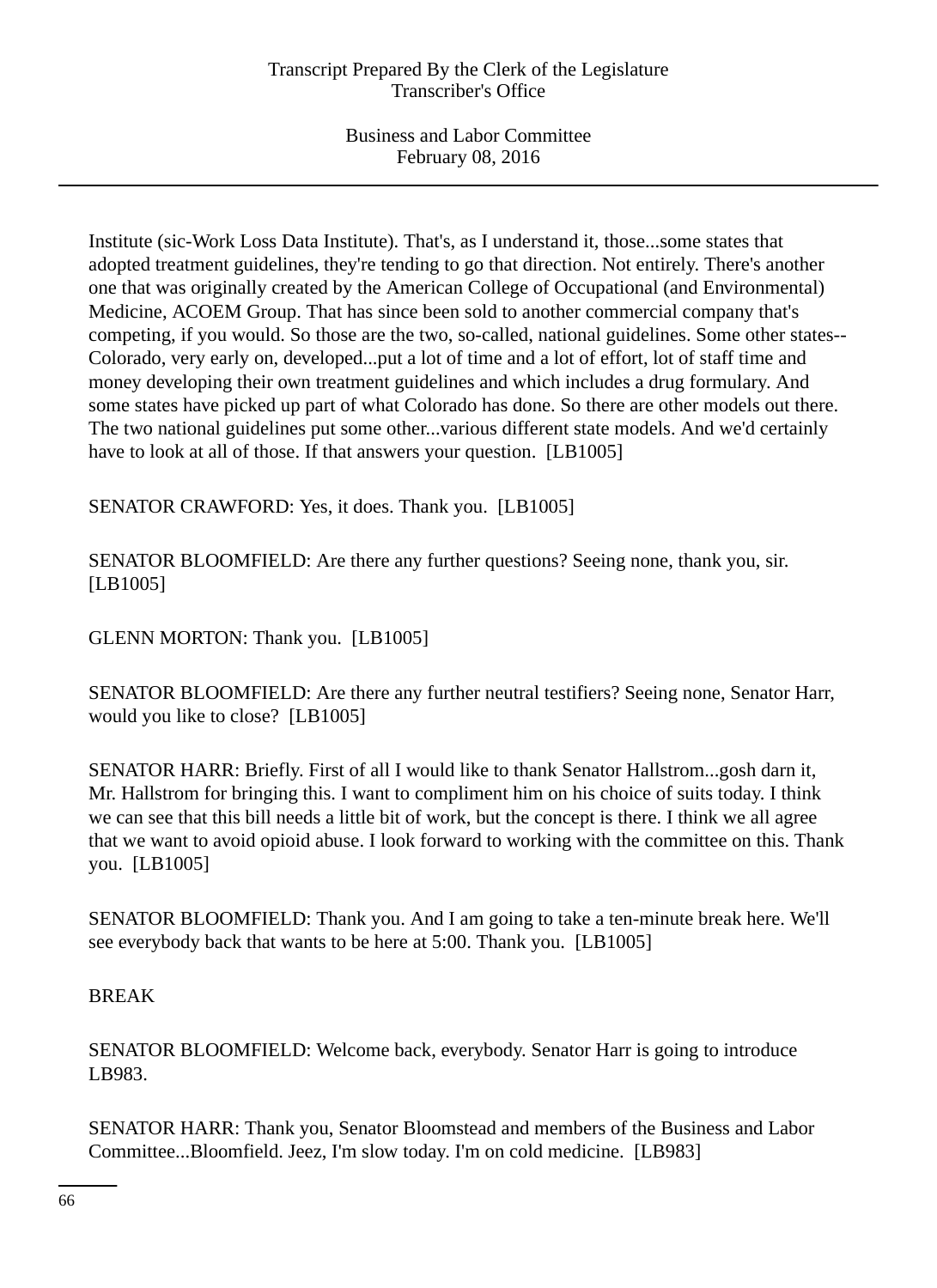SENATOR JOHNSON: Been Bloomquist. [LB983]

SENATOR BLOOMFIELD: Bloomstead a couple times. [LB983]

SENATOR HARR: Bloomstead. I'm on cold medicine. Jeez. My name is Burke Harr, H-a-ar...oh, wait. No, that's H-a-r-r, and I am here to introduce LB983 which was brought to our attention by Bill Drafters. LB983 updates Nebraska's Fair Employment Practice Act, the NFEPA, to change the definition of disability to make it in conformance with the definition found in the federal Americans with Disabilities Act. The bill leaves intact the current definition of disability under the NFEPA in that homosexuality and bisexuality are not considered disabilities. However, the bill separates homosexuality and bisexuality from gender identity disorders, compulsive gambling, kleptomania, and other psychoactive substances use disorders resulting from the use of drugs. The purpose is to separate homosexuality and bisexuality from disorders that may have a negative stigma associated. I don't want to equate homosexuality with kleptomania. This is simply a clean-up bill to conform the state definition with a federal definition. With that, I would entertain any questions anyone may have. [LB983]

SENATOR BLOOMFIELD: Senator Johnson. [LB983]

SENATOR JOHNSON: Other than updates and the wording, there's no other changes? [LB983]

SENATOR HARR: That is what I understand, yes. [LB983]

SENATOR BLOOMFIELD: Are there any further questions? Thank you, Senator Harr. Is there anyone wishing to testify in favor of the bill? In opposition? Or in a neutral position? I assume since he's moving to the front, that Senator Harr is waiving his right to close. Thank you. [LB983]

SENATOR HARR: (Exhibit 1) Just quickly for the record, there is a letter in support from Barbara Albers of the Nebraska Equal Opportunity Commission. Thank you, Senator Bloomfield, for covering for me. We will now move to the final bill of the day, LB821, which is Senator Larson's bill and he should be here shortly. Here he comes, right on cue. [LB983]

SENATOR LARSON: (Exhibit 1) Good afternoon, Chairman Harr and members of the Business and Labor Committee. I am Senator Tyson Larson, T-y-s-o-n L-a-r-s-o-n, and I am here to present LB821, also known as the Workplace Privacy Act. This bill is similar to a bill I introduced in 2013, which the committee may recall as LB58. LB821, simply stated, would restrict employers from requesting or requiring that an employee or applicant provide his or her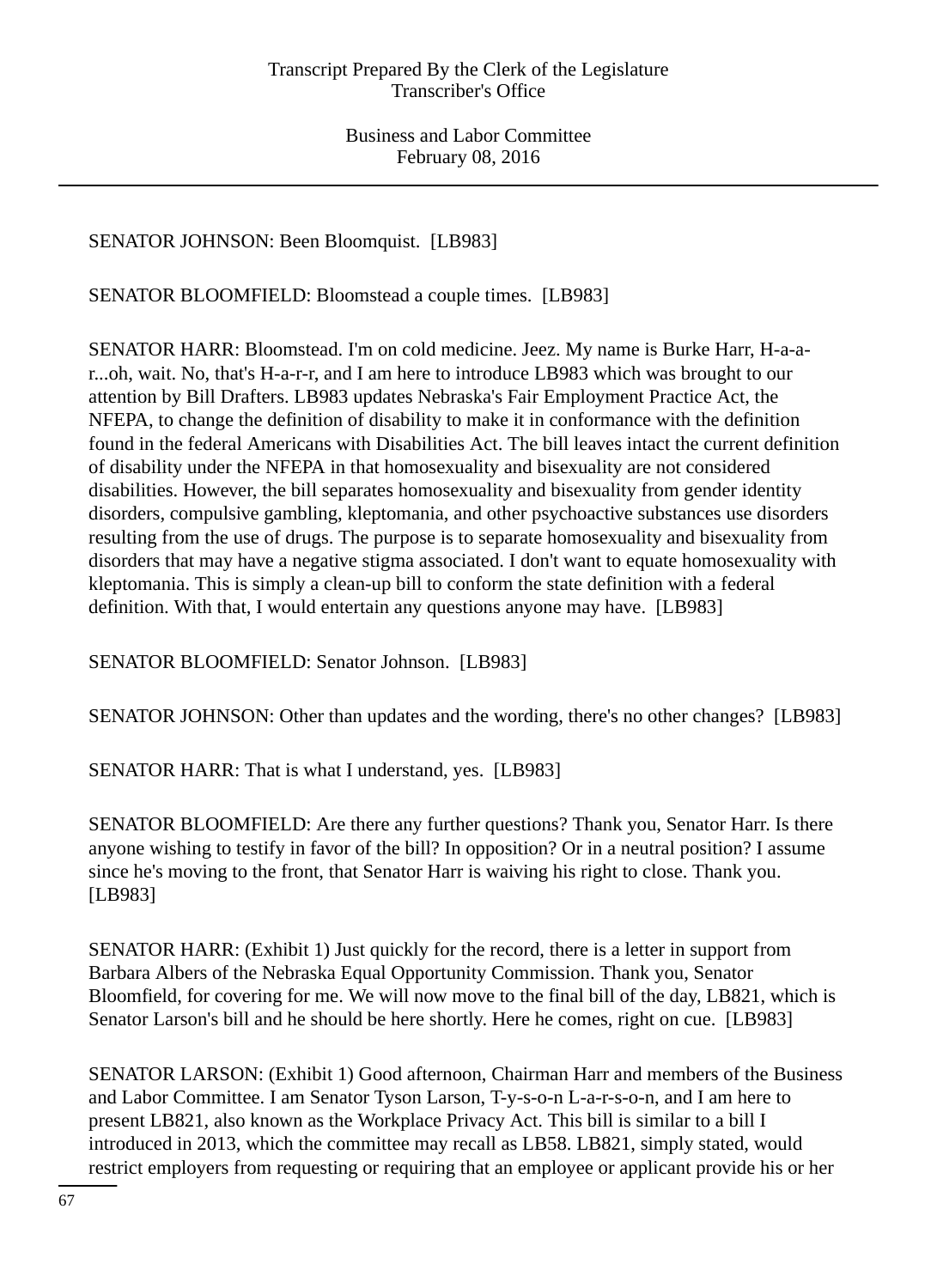Business and Labor Committee February 08, 2016

private social networking site account information to the employer. It also restricts an employer...restricts an employer from asking an employee or applicant to log into his or her social network account so that the employer can view private information. Additionally, it prohibits an employer from using a social networking contact of the employee or applicant to view the private account or profile of that employee or applicant. With the ever-increasing popularity of social media and social networking sites, there comes a growing need to protect the privacy of individuals who take advantage of the benefits social media has to offer. Web sites like Facebook, Twitter, and LinkedIn among others are used by hundreds of millions of people throughout the United States and the world. While people have the choice of making their social networking on these Web sites public, most people understand the risks of having all of their information out there for the world to see. It is common for social media users to take advantage of the privacy settings these social network sites offer their customers. Privacy settings allow users to restrict content from being seen by the general public and also allow users the ability to tailor their profiles and accounts to ensure that only their closest friends and family have access to certain information. LB821 would restrict employers from accessing the private content social media users choose to keep out of the public domain. Information that is kept private by an employee or applicant should remain private and an employer should not be entitled to access this private information just because it is kept on the Internet. Imagine if the employee...employer interview...imagine in an employer an interview of which the employer asked you to bring family photo albums or your personal mail for review. This is the same kind of situation applicants and employees are placed and if an employer asks to access information to get their private social networking account to view albums, messages, wall posts, or other private information. Nine other states have passed laws similar to LB821 with the intent to protect the privacy of employees and applicants on the Internet and similar efforts are currently pending in other states. Nothing in these bills or in LB821 prohibit the employer from looking up information that is already made available to the public. Furthermore, the bill makes sure that employers can control and have access to any and all account information when the employee is using technology provided by the employer. LB821 establishes basic social media privacy protections for individuals employed or seeking employment and I strongly urge the committee's support of the legislation. Since we introduced the bill, we have received a number of comments from groups that had small technical concerns with LB821 including the bankers and some insurance organizations on some federal regulations on selling insurance and banking law as well as the social networking group that consists of Facebook and Twitter and what not, just some clean-up language. So we'd asked the committee consider those concerns. And I can pass around some of those amendments. [LB821]

SENATOR HARR: And do you have any objections to any of those? [LB821]

SENATOR LARSON: Not right now, no. [LB821]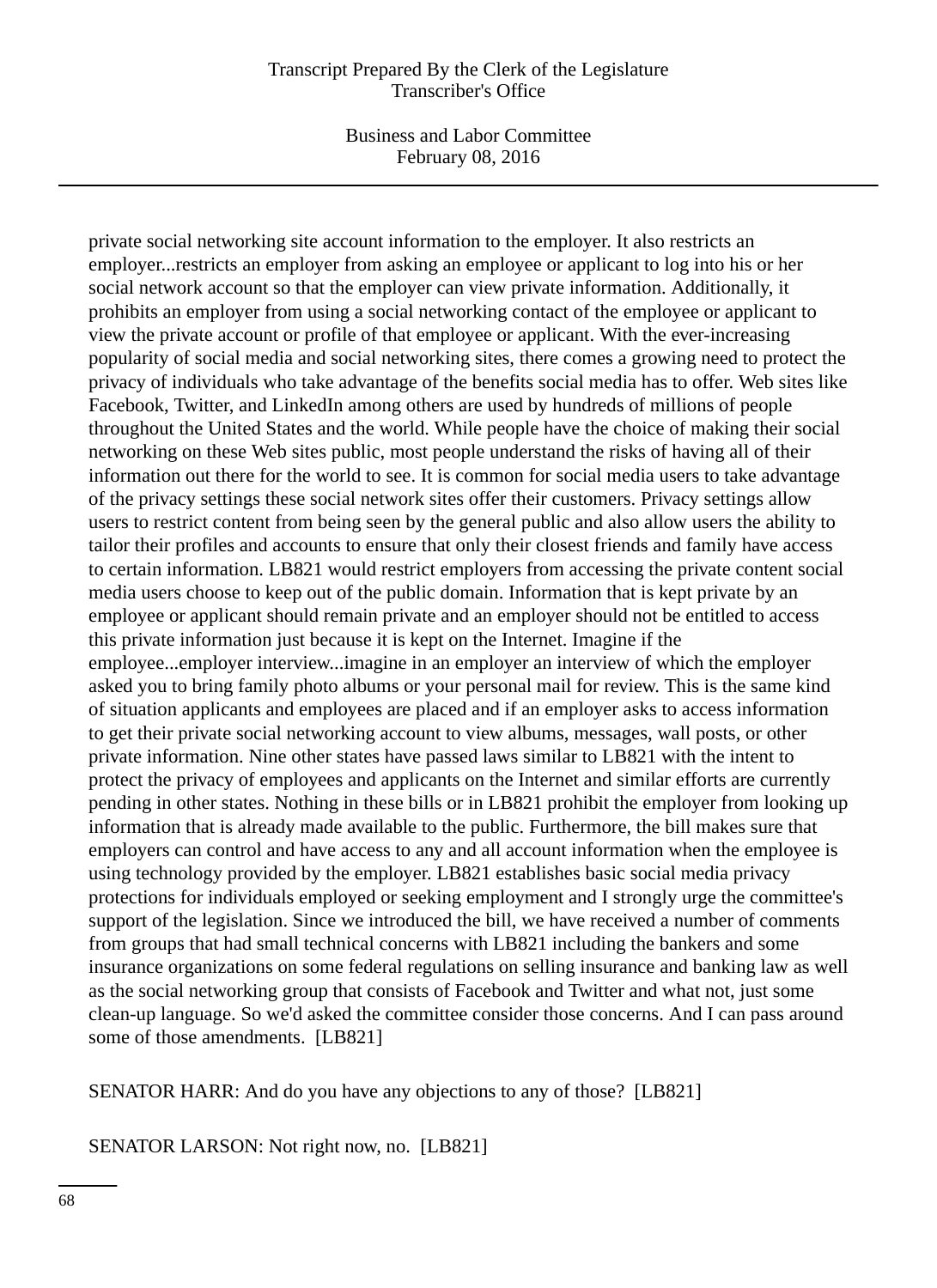SENATOR HARR: Okay. Thank you. [LB821]

SENATOR LARSON: Thank you. [LB821]

SENATOR HARR: Questions? Senator Johnson. [LB821]

SENATOR JOHNSON: All of their issues from the past are covered in this document? [LB821]

SENATOR LARSON: This one getting passed along is the banking one. And then there will be Facebook, we're working with Facebook and the group that they are a part of to help alleviate some of their concern. It's a lot of technical... [LB821]

SENATOR JOHNSON: So there's still some... [LB821]

SENATOR LARSON: It's a lot of technical...I mean it's just technical that we have the amendment and we'll work with the committee. And then the bankers and insurance as well. [LB821]

SENATOR HARR: Any other questions? Seeing none, thank you. [LB821]

SENATOR LARSON: Thank you, Senator Harr. [LB821]

SENATOR HARR: Any other...any proponents on LB821? [LB821]

SPIKE EICKHOLT: (Exhibit 2) Good afternoon, Chairman Harr and members of the Business and Labor Committee. Spike Eickholt; last name is spelled E-i-c-k-h-o-l-t, appearing on behalf of the ACLU of Nebraska. I did drop off a statement earlier which I think you might have in your committee book. So I'm not going to read from it. You've got that. But we are testifying in support of this bill and we thank Senator Larson for introducing this bill and the bill he did introduce last year. Social media is how people communicate more and more nowadays. It's where people talk about politics. It's where people talk about current events. People share personal information about themselves with others. As part of that freedom to speak and freedom to associate with whomever you want to is the ability to control who you speak with and who you have in your group. This bill is important because it allows for employees to have the right of privacy and the right to associate with whomever they want to without feeling pressured or obligated by their employers. While employees are...do owe a duty to their employers, it's not always. It's not 24 hours a day and it's not all the time. This bill is significant because it does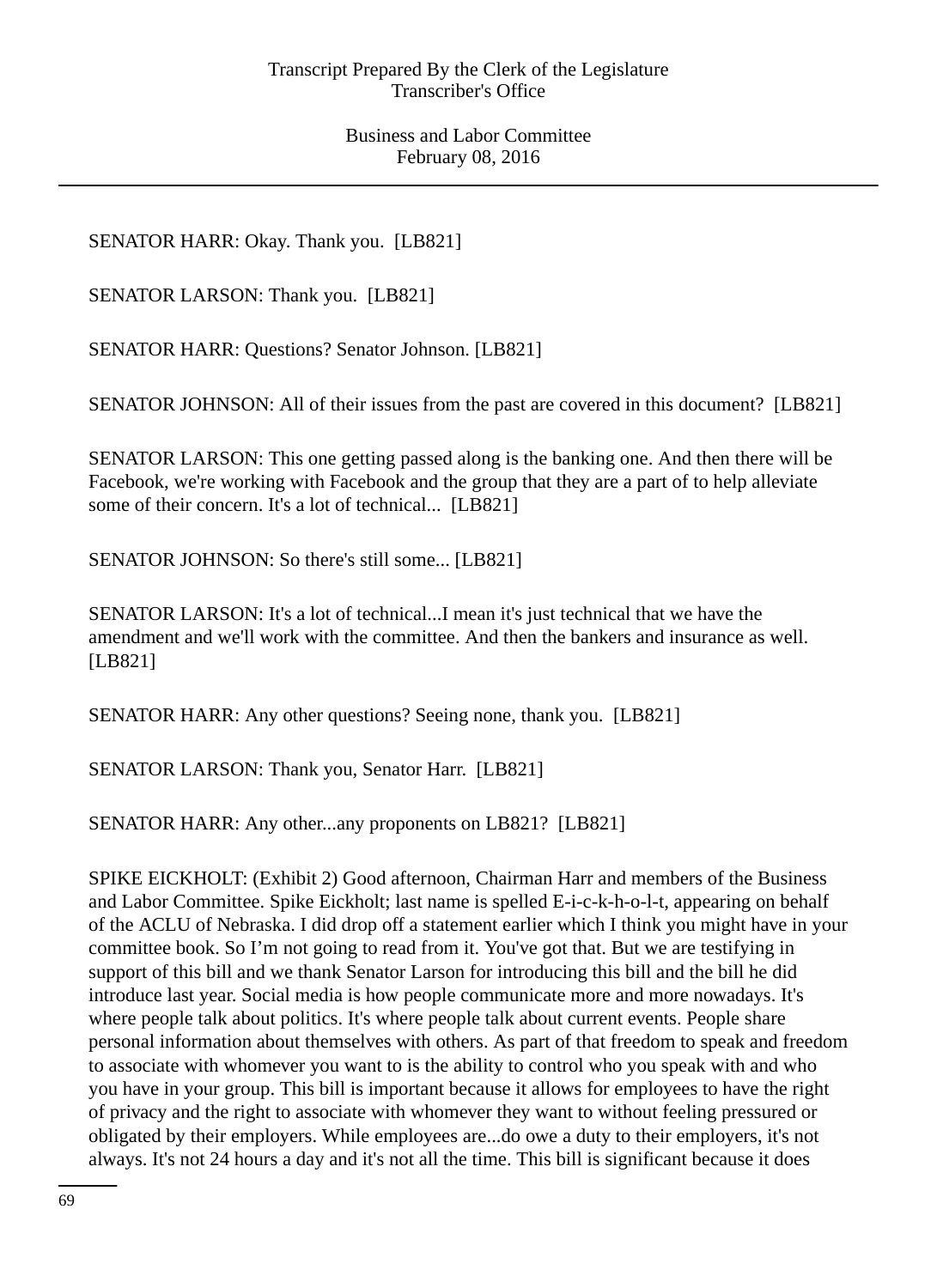Business and Labor Committee February 08, 2016

protect the employee's right to privacy in that regard. The bill also does provide, however, for the rights, certain rights of employers. As Senator Larson indicated earlier, the bill does not require employers to let employees use electronic equipment to be on Facebook during work hours. Employers are still able to restrict and control what employees do with the equipment and phones and that kind of thing that they provide to employees for work purposes. This bill is similar to many efforts in other states. As Senator Larson indicated, nine states have passed similar laws to this. There are several other states that are considering similar language. I identified those states in the handout that you received. And we would urge the committee to advance this bill. We have been, at least indirectly, in some contact with some of the other groups that the Chair asked about earlier regarding some of the service providers about their position on the bill. And they have alternative definitions, if you will, than this bill does regarding social media and social networking. In our opinion those are not really material and I think that for a large part we're in agreement with what they want as well in this bill. I also know that the Uniform Law Commission is looking at this subject and I think there might be a handout from Steven Willborn that may identify some concerns they have. And I just mention that because more and more states are looking at this issue and there is some sort of effort to make them uniform approach to this matter. So we'd urge the committee to advance the bill. [LB821]

SENATOR HARR: Great. Thank you very much. Any questions? Yes, Senator Bloomfield. [LB821]

SENATOR BLOOMFIELD: Thank you. I understand the idea of protecting the employee's privacy. Is there anything we need to be doing to protect the employer's privacy, keeping an individual from taking his smartphone in and taking pictures of things the employer does not want taken? Can we, as an employer, bar an employee from bringing his cell phone on to the premises? [LB821]

SPIKE EICKHOLT: The bill does state--and I can't quite find exactly where it is--but the bill does provide that the employer still has the ability to protect his private proprietary or financial information or information relating to client data and that sort of thing. That would be considered employee wrongdoing. Depending on what the employee does regarding taking things from an employer, it could be criminal. That would not be affected by this bill. [LB821]

SENATOR BLOOMFIELD: Okay, but in your mind, can you...can an employer just say you can't bring your smart phone in and have it here during business hours? [LB821]

SPIKE EICKHOLT: Of course, yeah, absolutely. That's not affected also by this bill. [LB821]

SENATOR BLOOMFIELD: Okay. [LB821]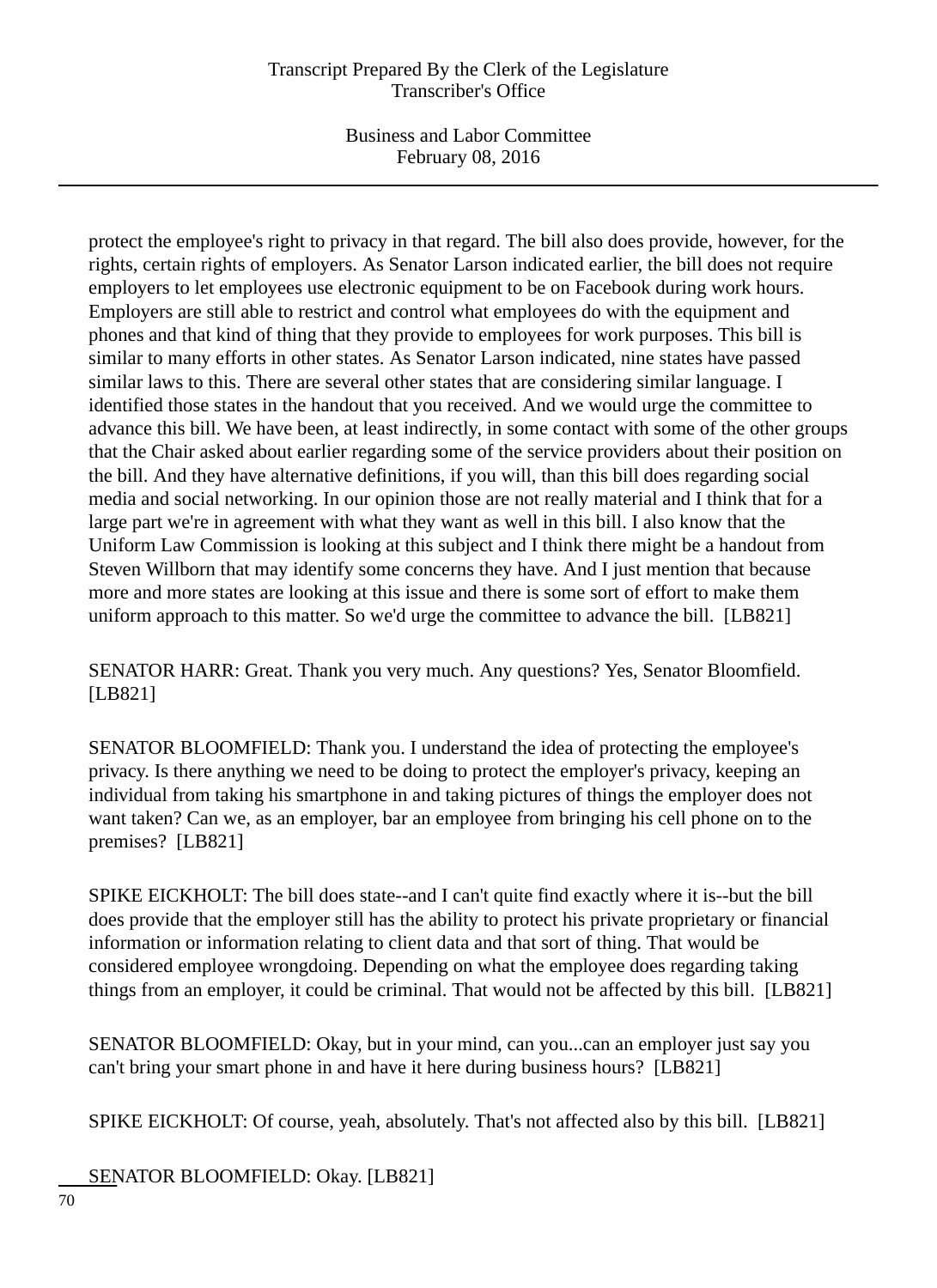SPIKE EICKHOLT: I mean that's a completely reasonable expectation to have your employees not be on their personal phones during work time. [LB821]

SENATOR BLOOMFIELD: Thank you. [LB821]

SENATOR HARR: Thank you. Any other questions? Seeing none, thank you for your time. Any other proponents on LB821? Seeing none, anyone in opposition? Go ahead, Colonel. [LB821]

BRAD RICE: (Exhibit 3) Good afternoon, Senator Harr and members of the Business and Labor Committee. I am Colonel Brad Rice, B-r-a-d R-i-c-e, Superintendent of the Nebraska State Patrol. I would like to thank the committee for giving me the opportunity to appear before you today to offer my agency's testimony in opposition of LB821. When the Nebraska State Patrol hires new troopers, we are governed by the Police Standards Advisory Council regulation which requires an extensive background check for anyone desiring to be a law enforcement officer. In this modern era, that background check necessarily includes social media. While the Nebraska State Patrol does not require its applicants to provide passwords to social media sites, the background investigator as part of the in-home background investigation, which occurs during the final stages of the application process, does ask to view their social media. We owe it to the citizens of Nebraska to do a complete and thorough check in an effort to ensure the applicant is free from bias towards any particular race or creed, has no associations with organized crime or gangs, and is not displaying or showing any disrespect for the laws of the state of Nebraska he or she will be called upon to enforce. To not allow such access would mean that a private person such as a defense attorney could use information from social media sites to impeach an officer's credibility with bias or other such issues, but the law enforcement agency he or she works for would be unaware of the information contained therein. This is unworkable in a context of hiring and retaining employees whose job requires them to testify in court. While it is true that employees have privacy rights, in a law enforcement context that privacy right is limited. Certain negative associations could impact their ability to effectively do their jobs and would run contrary to the public policy of the state of Nebraska. It seems odd that an employee who states in a public forum that they are a member of a group encouraging the overthrow of the government would be unprotected in this bill, but that same employee who advocated the overthrow of the government in a social media post would be protected. I would argue social media speech, while protected by the First Amendment, should not be treated any differently than any other type of speech. In closing, I want to thank the committee for allowing me to testify here today in opposition to LB821. I'll be happy to try to answer any questions you may have, but I would also like to say that we have reached out to Senator Larson's office. I believe he understand our concerns and has indicated that he is more than willing to work with us. Could I any questions? [LB821]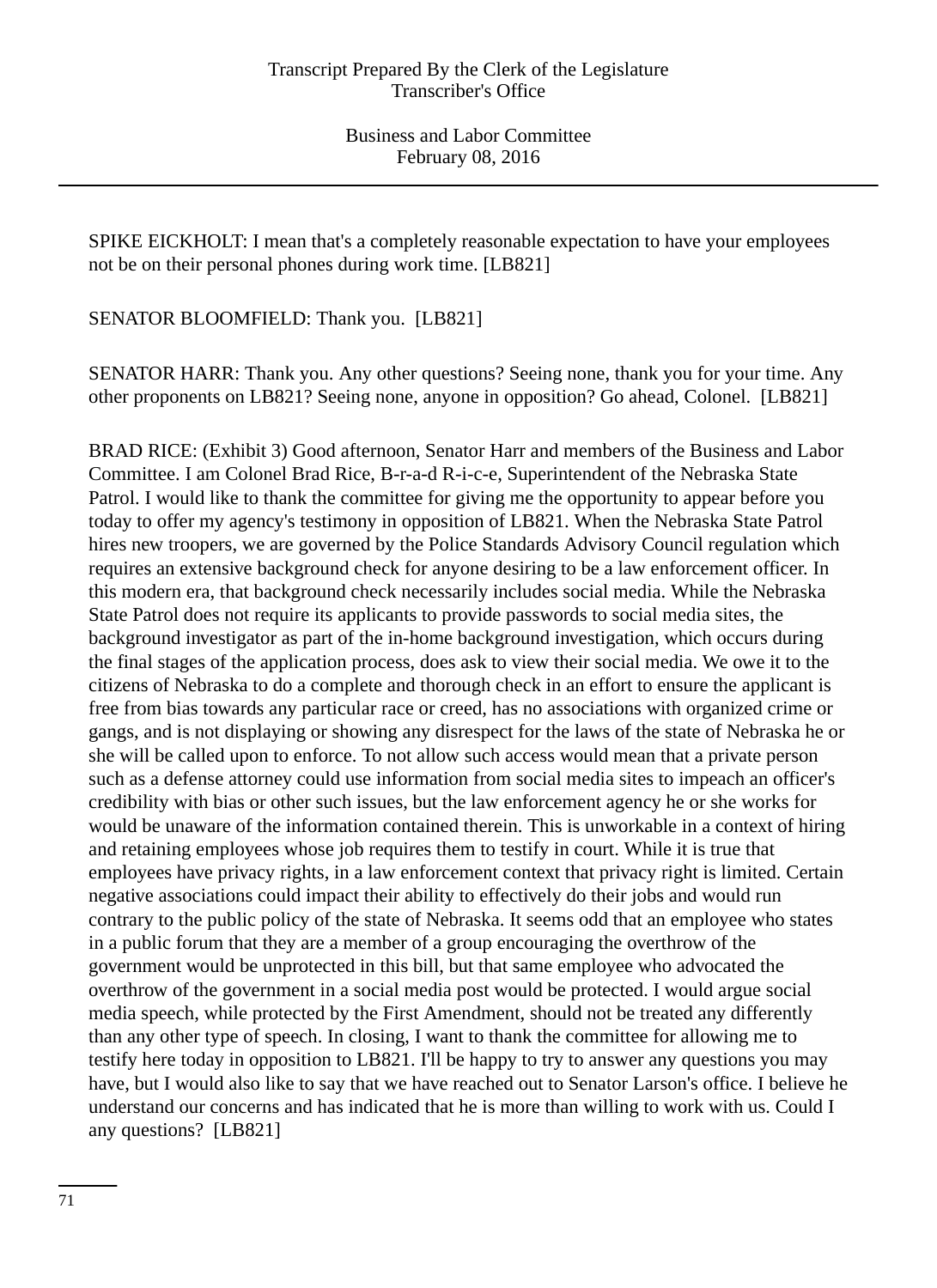SENATOR HARR: Thank you. Any questions? I guess I have one. [LB821]

BRAD RICE: Yes, sir. [LB821]

SENATOR HARR: So this was kind of brought to your attention because of State v. Henderson, is that right? [LB821]

BRAD RICE: Would you say that again? I am really sorry. [LB821]

SENATOR HARR: This kind of came to your attention because of State v. Henderson, which is where... [LB821]

BRAD RICE: That would be one reason. [LB821]

SENATOR HARR: Yeah, so you had a State Patrol officer who belonged to or advocated for some group that was... [LB821]

BRAD RICE: Yes. [LB821]

SENATOR HARR: ...contrary to public interest. [LB821]

BRAD RICE: We have also had, in instances during the background stage, where we have discovered things on the social media site that gave us better insight. We kick these...kick people out of the process, people who have got there. [LB821]

SENATOR HARR: Okay. So do you believe this should be limited to officers or people who are State Patrol and public officials, or is this across the board, all state employees should be allowed to have this...the state should be allowed to search all employees, or is just those that are just first responders? [LB821]

BRAD RICE: That's a good question. And quite honestly, I'm only prepared at this point to talk about law enforcement officers... [LB821]

SENATOR HARR: Okay. [LB821]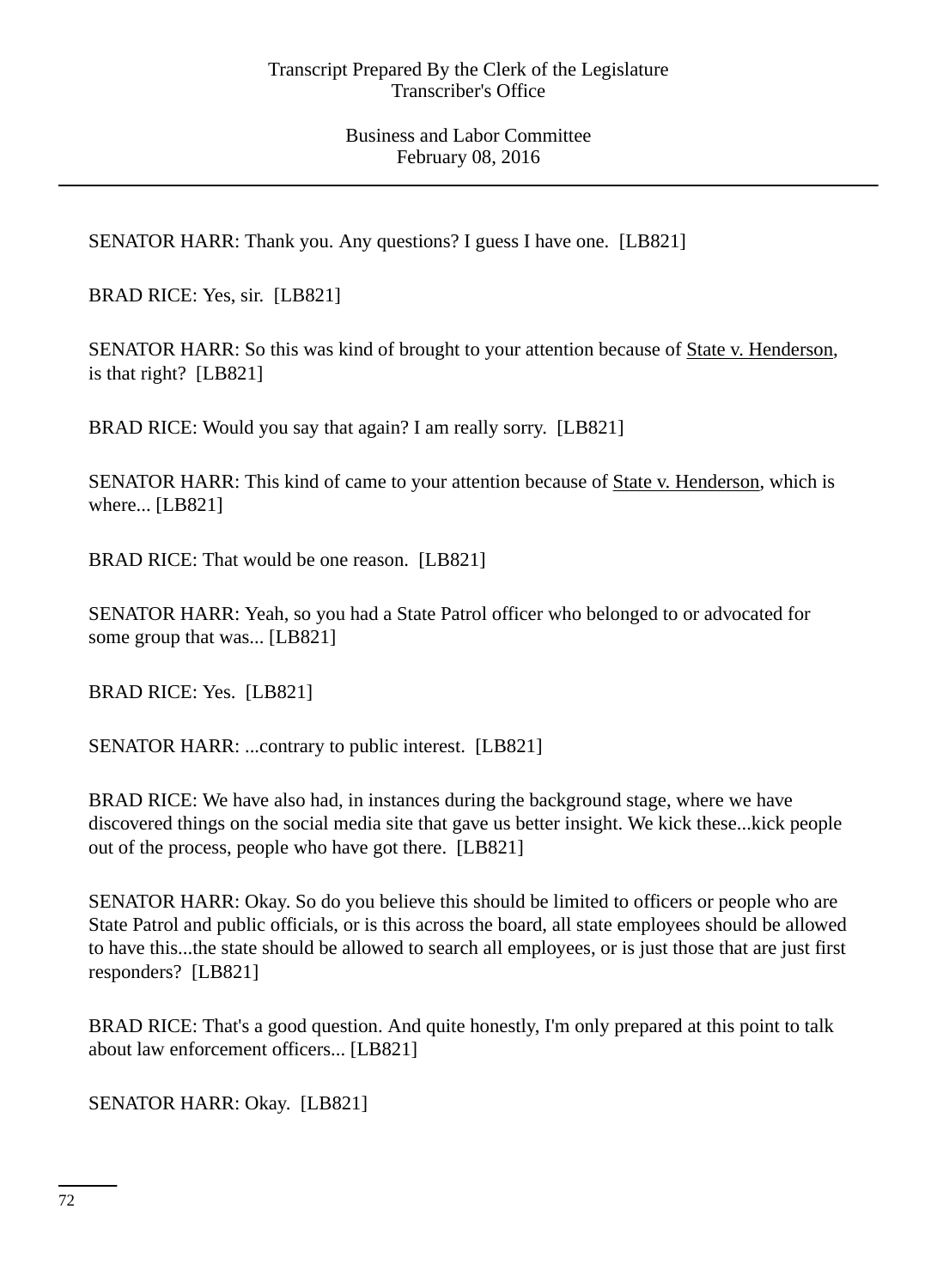Business and Labor Committee February 08, 2016

BRAD RICE: ...and not any other employees other than sworn officers. I guess that's our main concern right now is that...you know, Director Frakes may have a different take on a prison guard... [LB821]

SENATOR HARR: Okay. [LB821]

BRAD RICE: ...because of gang affiliations, whatnot that would...I can think that would be of particular interest to him. But I really am not prepared to probably go outside that umbrella. [LB821]

SENATOR HARR: That's a good point. Okay. Great. Thank you very much. I appreciate your testimony. [LB821]

BRAD RICE: Yes, sir. Thank you. [LB821]

SENATOR HARR: Anyone else here to testify in the negative? Anyone here in the neutral capacity? [LB821]

ROBERT HALLSTROM: (Exhibits 4 and 5) Chairman Harr, members of the committee, my name is Robert J. Hallstrom, H-a-l-l-s-t-r-o-m, and I appear before you today as registered lobbyist for the Nebraska Bankers Association in a neutral capacity. I trust that the amendment that I'm handing out is identical to the one that Senator Larson presented to the committee. The background on the need for our amendment is that there are broker-dealer relationships that banks and other entities have where federal rules or regulations or self-regulatory organizations have requirements that compliance and monitoring is mandated. And this simply recognizes that as an exception to the restrictions in the bill under LB821. And with the amendment being agreed to Senator Larson and I believe the ACLU representatives who are interested in the bill as well, we would encourage the committee to adopt those amendments, and address any questions that the committee has. [LB821]

SENATOR HARR: Great. Thank you, Mr. Hallstrom. Any questions? I have a quick question. Have you had a chance to review the Uniform Law Commission's bill or proposed legislation? [LB821]

ROBERT HALLSTROM: Have not, have not, Senator. [LB821]

SENATOR HARR: Okay. And maybe I should have asked Colonel Rice as well. All right. Thank you very much. [LB821]